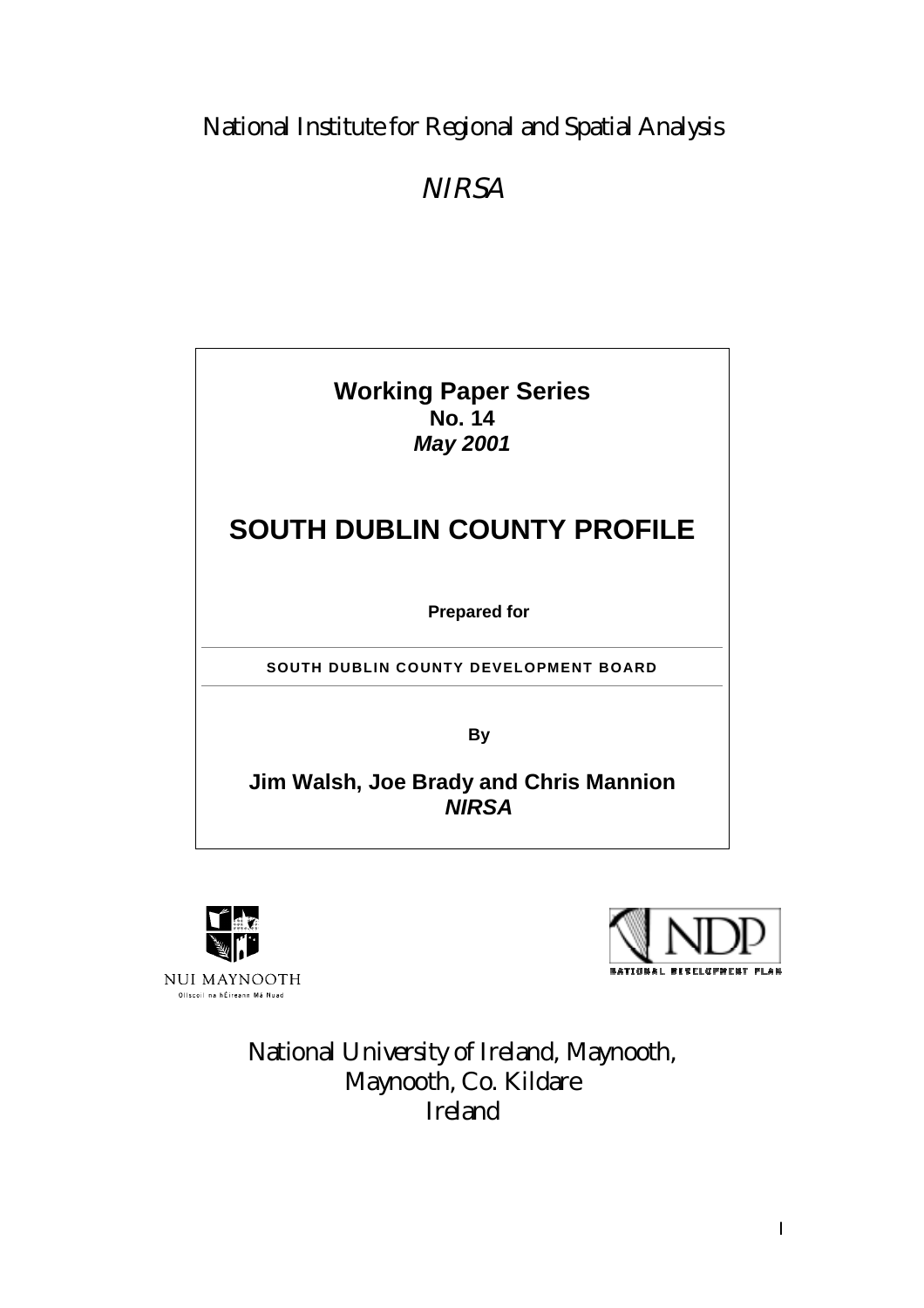# **SOUTH DUBLIN COUNTY PROFILE**

**Prepared for**

## **SOUTH DUBLIN COUNTY DEVELOPMENT BOARD**

**By Prof. Jim Walsh, Dr. Joe Brady & Chris Mannion**

## **NATIONAL INSTITUTE FOR REGIONAL AND SPATIAL ANALYSIS**

## *NIRSA*

# **NUI MAYNOOTH**

**May 2001**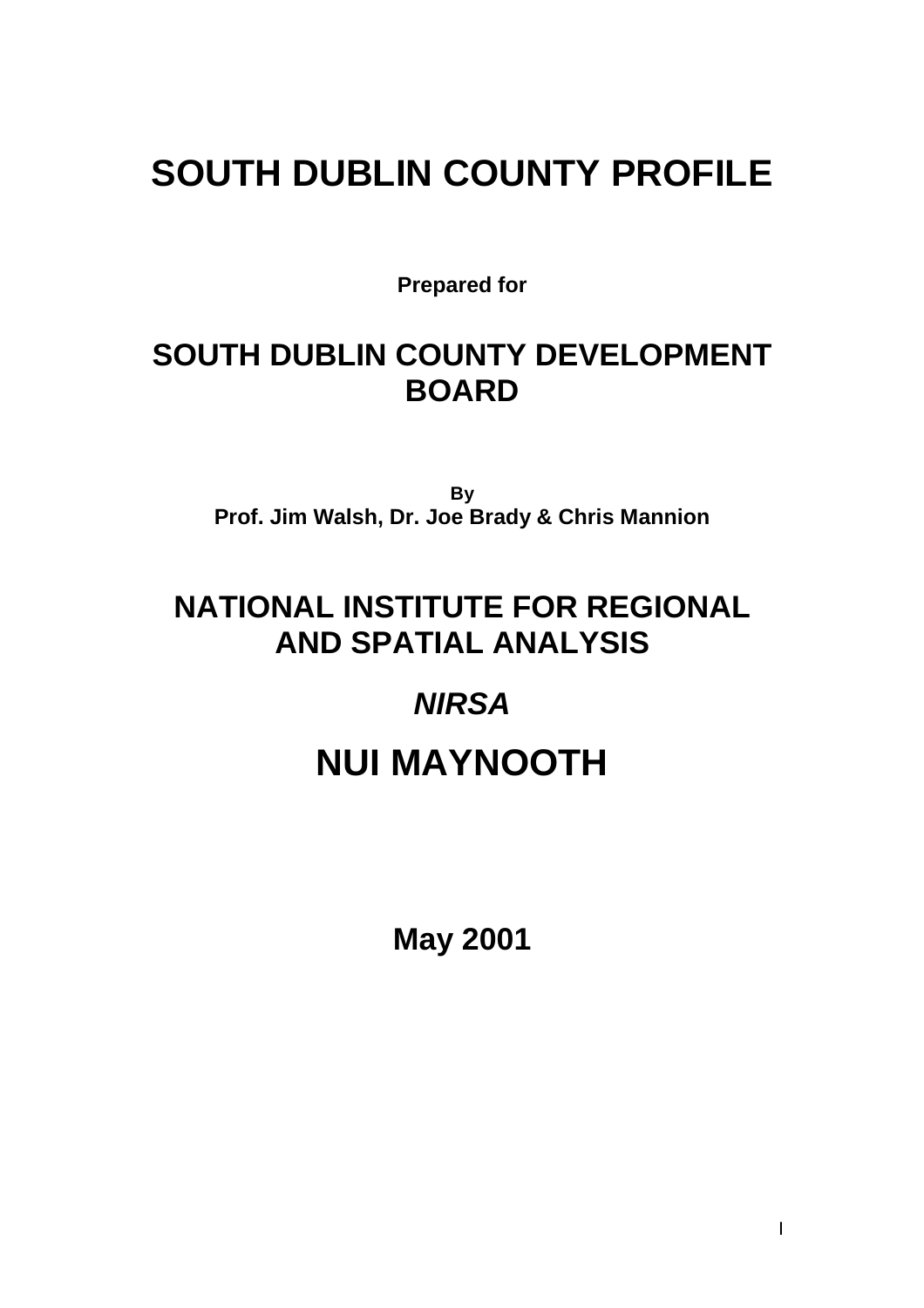## **Table of Contents**

| <b>List of Tables</b> | Ш  |
|-----------------------|----|
| <b>List of Maps</b>   | IV |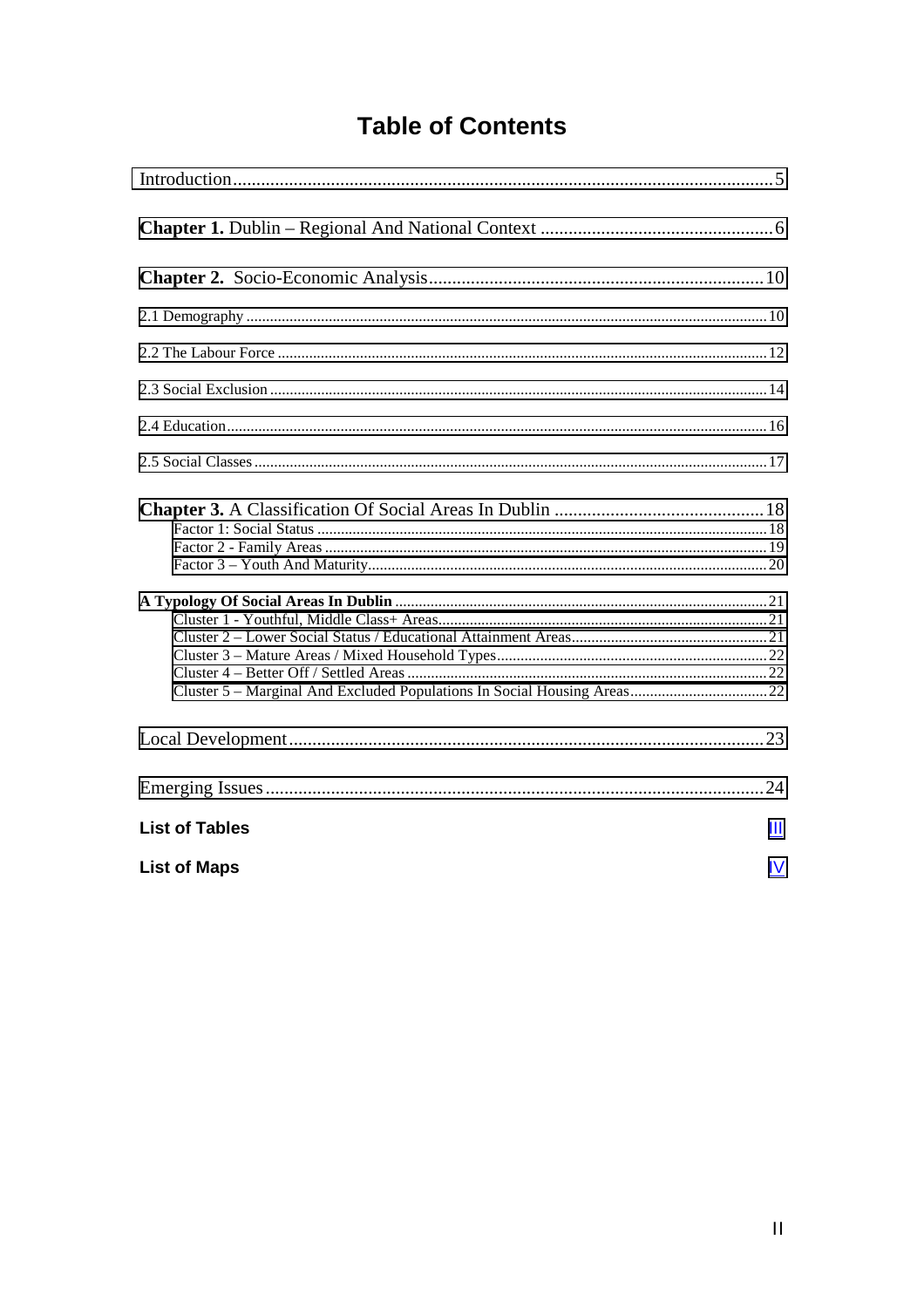## **List of Tables**

<span id="page-3-0"></span>

| TABLE 1: INDUSTRIAL INDICATORS FOR DUBLIN AND MID EAST COUNTIES7                      |  |
|---------------------------------------------------------------------------------------|--|
|                                                                                       |  |
| <b>TABLE 3: POPULATION OF PRINCIPAL TOWNS AND CHANGES SINCE 1986 IN SOUTH</b>         |  |
|                                                                                       |  |
|                                                                                       |  |
|                                                                                       |  |
| TABLE 6: NUMBER OF PERSONS AT WORK BY SECTOR, SOUTH DUBLIN  13                        |  |
| TABLE 7: NUMBER OF PERSONS AT WORK BY SECTOR, COUNTY DUBLIN 13                        |  |
| <b>TABLE 8: NUMBER OF RECIPIENTS OF SOCIAL WELFARE BENEFITS 1999 &amp; PERCENTAGE</b> |  |
|                                                                                       |  |
| TABLE 9: TRAVELLERS' HALTING SITES & STANDS BY FAMILY UNIT 15                         |  |
| TABLE 10: PERCENTAGE DISTRIBUTION OF POPULATION AGED OVER 15 YEARS BY                 |  |
|                                                                                       |  |
| TABLE 11: PERCENTAGE DISTRIBUTION OF POPULATION BY SOCIAL CLASSES, DUBLIN             |  |
|                                                                                       |  |
| TABLE 12: ACTIVITIES SUPPORTED BY PARTNERSHIP COMPANIES SOUTH DUBLIN23                |  |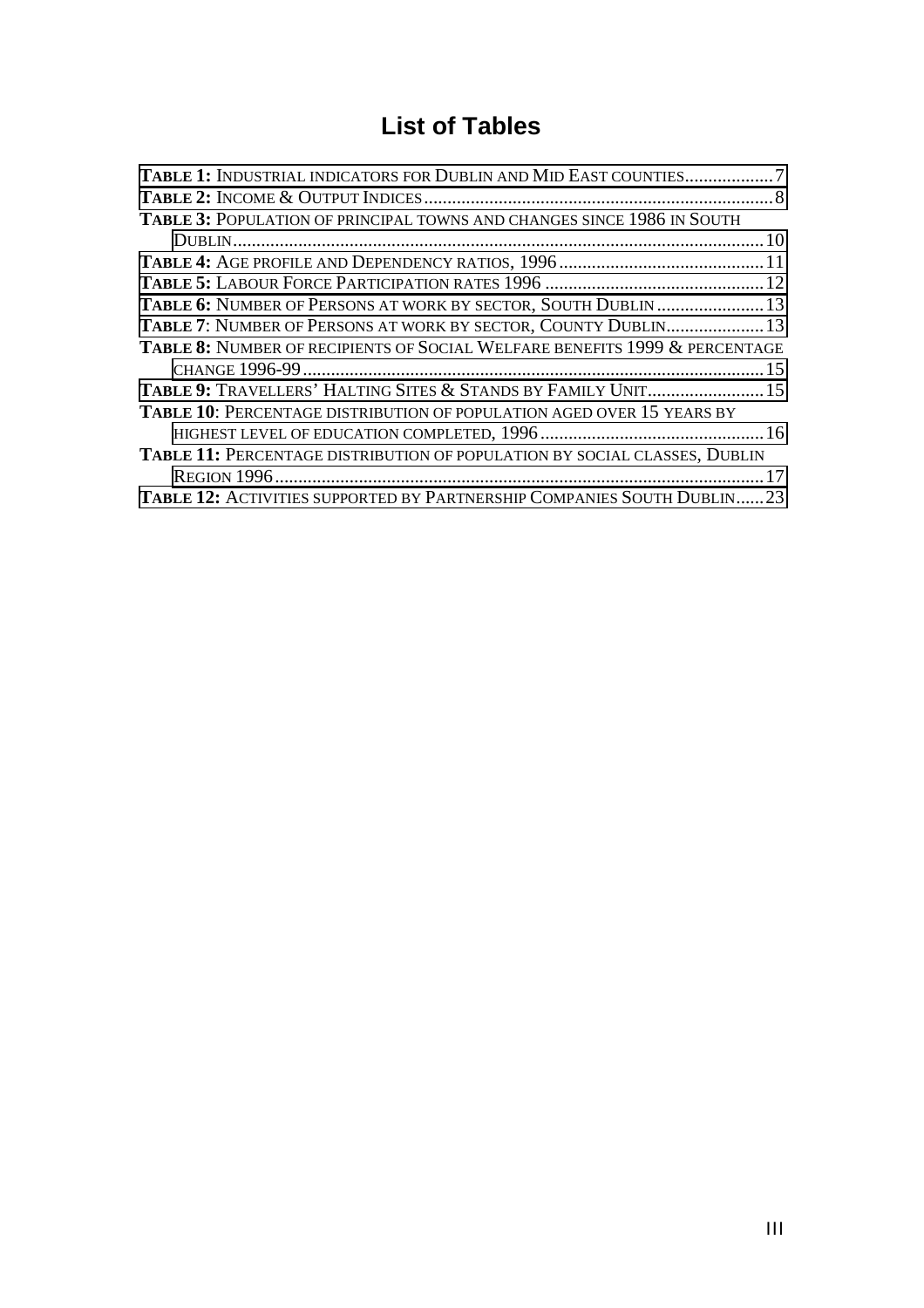## **List of Maps**

<span id="page-4-0"></span>

| No.           | <b>Mapped Variable</b>                                                    |
|---------------|---------------------------------------------------------------------------|
| Map 1         | DED ID No. 1996, South Dublin                                             |
| Map 2         | South Dublin & counties Dublin City, Fingal & Dún Laoghaire Rathdown      |
| Map 3         | DED Names 1996 South Dublin                                               |
| Map 4         | Population Density - 1996                                                 |
| Map 5         | Average No of Persons per Private Household 1996                          |
| Map 6         | % Population Change 1991-96                                               |
| Map 7         | Age specific migration: % change in total 10-19 yr., 1986-1996            |
| Map 8         | Age specific migration: % change in total 20-29 yr., 1986-1996            |
| Map 9         | % Aged 0-14 yr. 1996                                                      |
| Map 10        | % Aged 15-24 yr. 1996                                                     |
| <b>Map 11</b> | % Aged 25-44yr. 1996                                                      |
| <b>Map 12</b> | % Aged 45-64yr. 1996                                                      |
| <b>Map 13</b> | % Aged 65+ yr. 1996                                                       |
| <b>Map 14</b> | Youth Dependency Ratio -1996                                              |
| <b>Map 15</b> | Elderly Dependency Ratio - 1996                                           |
| <b>Map 16</b> | Vitality Ratio - 1996                                                     |
| <b>Map 17</b> | % Change in total at work - 1991-1996                                     |
| <b>Map 18</b> | Labour Force Participation Rate, All persons 1996                         |
| <b>Map 19</b> | Labour Force Participation Rate, Females 1996                             |
| Map 20        | % At work in Agriculture, Forestry & Fishing - 1996                       |
| <b>Map 21</b> | % At work in Manufacturing Industries - 1996                              |
| <b>Map 22</b> | % At work in Commerce, Insurance, Finance, & Bus. Services - 1996         |
| <b>Map 23</b> | % At Work in Professional Services - 1996                                 |
| <b>Map 24</b> | Unemployment Rate - 1996                                                  |
| <b>Map 25</b> | Long-term Unemployment Rate - 1996                                        |
| Map 26        | Lone Parent Families with all Children aged 15yrs or less as a % of total |
|               | families with all children aged less than 15 years - 1996                 |
| <b>Map 27</b> | % Aged 65+ and Living Alone -1996                                         |
| Map 28        | Highest level of Education is lower Second level or less - 1996           |
| <b>Map 29</b> | Highest level of Education is a Postgraduate Degree - 1996                |
| <b>Map 30</b> | Persons in Social Class 5 & 6, 1996                                       |
| Map 31        | Persons in Social Class 1 & 2, 1996                                       |
| <b>Map 32</b> | <b>Factor 1 Social Status</b>                                             |
| <b>Map 33</b> | Factor 2 Family Areas                                                     |
| <b>Map 34</b> | Factor 3 Growth & Maturity                                                |
| <b>Map 35</b> | Area Typology                                                             |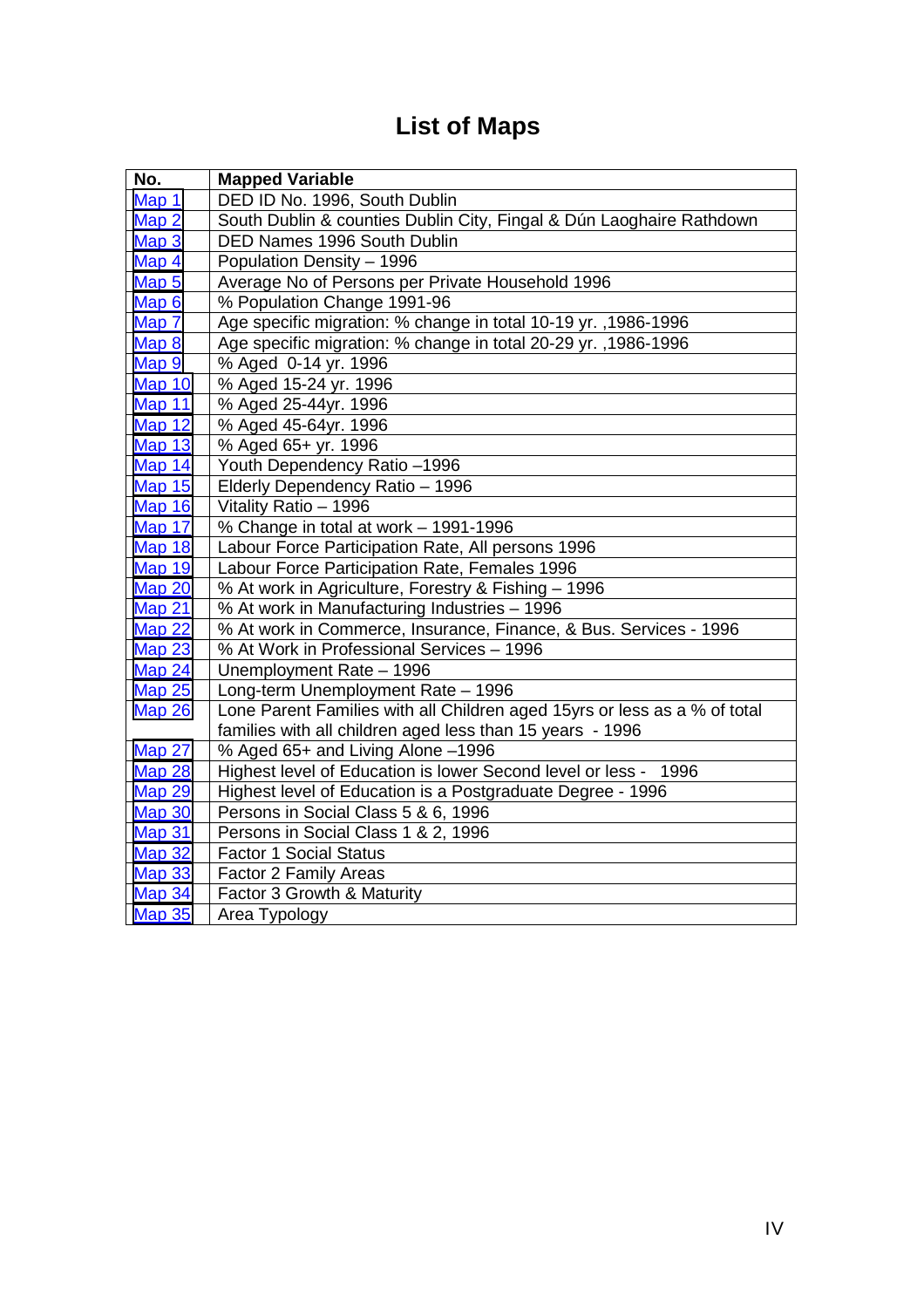## **South Dublin County Profile**

### **INTRODUCTION**

<span id="page-5-0"></span>The main objective of this report is to provide a comprehensive assessment of the current situation in order to assist South Dublin County Development Board in the preparation of its strategy for economic, social and cultural development over the next ten years. The city and environs of Dublin now extend over a very extensive area, exceeding the boundaries of the Dublin administrative units. It represents a complex and dynamic functional entity with roles as both the national capital and the principal international gateway for the country. Since the mid 1990s the old county Dublin has been divided into four units for purposes of public administration, within each of which a City/County Development Board was established in 1999. As each Board is required to prepare a strategy for economic, social and cultural development, the approach adopted here is to provide an analysis that takes account of the wider context while also providing detailed small area analysis for the wards/DEDs of the CDB area.

This profile provides a summary of the current situation in respect of many indicators as suggested in the DOELG Guidelines document, *A Shared Vision for County/City Development Boards*. Comparative data for neighbouring counties and the region are provided where appropriate, and detailed mapping has been undertaken to illustrate patterns within the city wherever data has been available.

The report commences with a contextual overview of the regional, national and international roles of the city-region with particular attention to the underlying dynamics and impacts of the restructuring that has occurred since the late 1980s. This will be followed by a socio-economic profile of the South Dublin County area that relies heavily on small area census data to illustrate and analyse patterns related to demography, the labour force, social exclusion and educational attainment levels. This section concludes with a summary synthesis of a very large database of socio-economic indicators to identify five generalised types of social areas across the entire Dublin area including parts of neighbouring counties. It is followed by an overview of recent initiatives on local development and urban renewal. Finally a number of emerging issues are identified.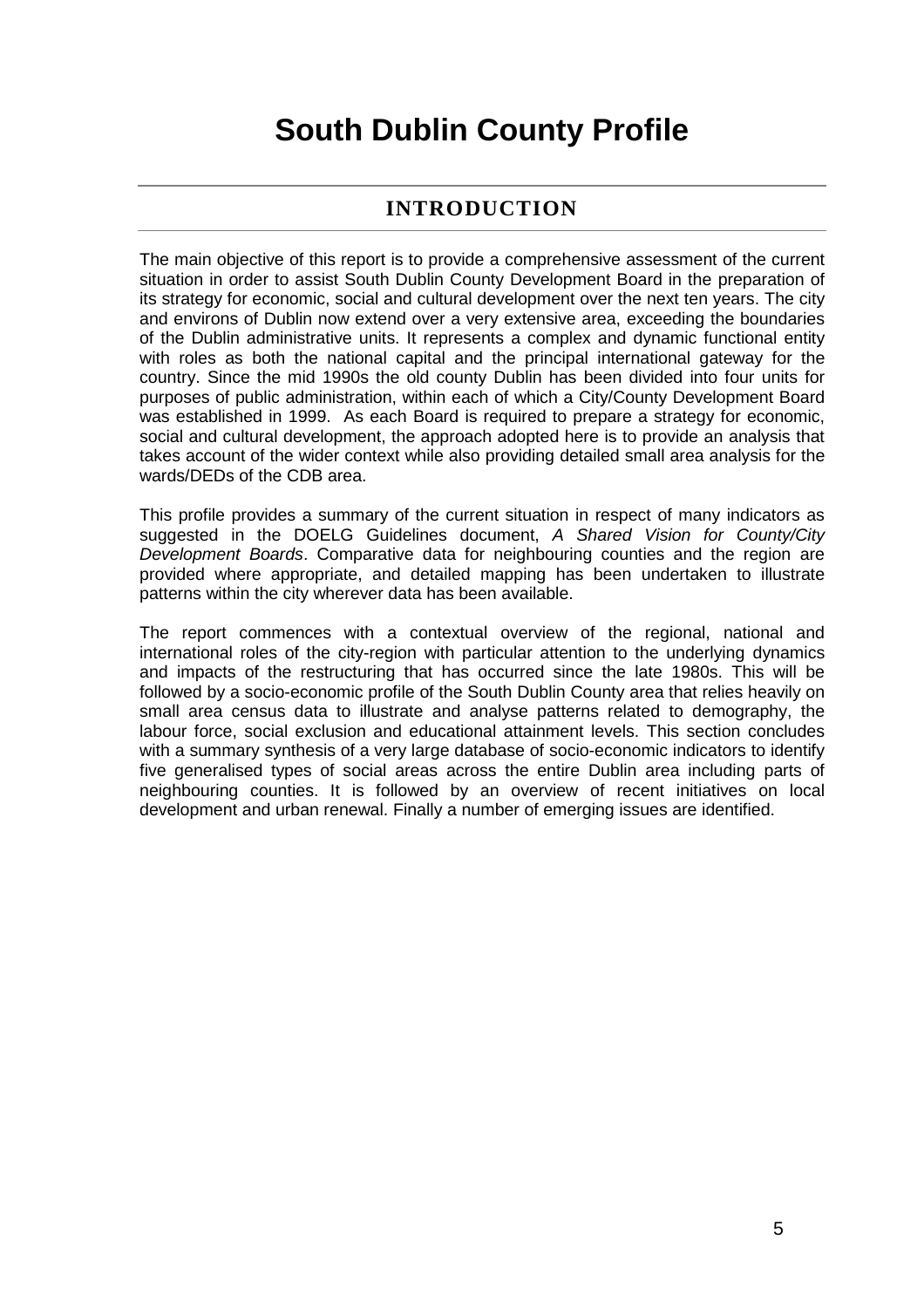### <span id="page-6-0"></span>**CHAPTER 1 DUBLIN – REGIONAL AND NATIONAL CONTEXT**

South Dublin County forms part of the built-up area of the city and suburbs of the Dublin metropolitan region. Located to the west and southwest of the city's commercial, social, cultural, educational and administrative core, the socio-economic profile of South Dublin can only be understood by reference to trends in development across the entire city which extend across the administrative boundaries. Any future strategy for the city must take account of its regional, national and international roles. Recently completed research for the National Spatial Strategy confirms that the functional area of the city region extends into the neighbouring counties and beyond to include most of county Louth and parts of the Midlands and Southeast, especially the urban centres that are linked by National Primary routes and/or rail services. For much of this area the city functions not only as the commercial, retail and cultural and educational capital but also as the major source of employment in both manufacturing and services.

The strong centripetal forces exerted by the city centre draw in very large numbers of customers for services so that an extensive array of high-level functional outlets can be sustained. A countervailing trend has seen the emergence of large retail outlets and estates for manufacturing, wholesale and distribution in the outer suburbs. The pull of the city centre exerts negative impacts on smaller centres throughout the region, while also contributing to increasing levels of congestion, environmental pollution, pressure on physical infrastructure, and over recent years very substantial increases in house prices as supply has not been able to keep pace with demand.

While the city-region contains approximately 40% of the total population of the state, the dominance of the city in the economy and in many other facets of Irish life is even greater. Over 80% of State sponsored bodies are located in Dublin, which also is the location for about 70% of the headquarters of the major public and private companies and cooperatives. Furthermore all of the financial institutions have their headquarters in the city.

Related to the concentration of control functions, many of which are interdependent, the city and surrounding county area has emerged as the major location in Ireland, and also as a major centre in the European context, for inward investment. The combination of factors that have made Dublin such an attractive milieu for investments, especially since the early 1990s have, has proved central to the exceptional growth performance of the Irish economy and the country's improved international competitiveness rankings<sup>1</sup>.

In the industrial sector the Dublin region has developed a very strong modern base linked to the attraction of blue chip companies especially in the electronics and computers sector. There has also been very significant expansion in the internationally traded services sector, which includes software production, financial services and customer services linked to ICT. Of critical importance here has been the provision of optical fibre international connections and development of dedicated spaces in the city landscape such as the Financial Services Centres in the former docklands, the National Digital Park at City West (South Dublin) and more recently the proposed Digital District in the vicinity of the Guinness Brewery.

 1 For a detailed assessment of the international importance of Dublin see "The Role of Dublin in Europe", report prepared by Goodbody Economic Consultants and the Department of Urban and Regional Planning, UCD for the Spatial Planning Unit, Department of the Environment and Local Government, 2000.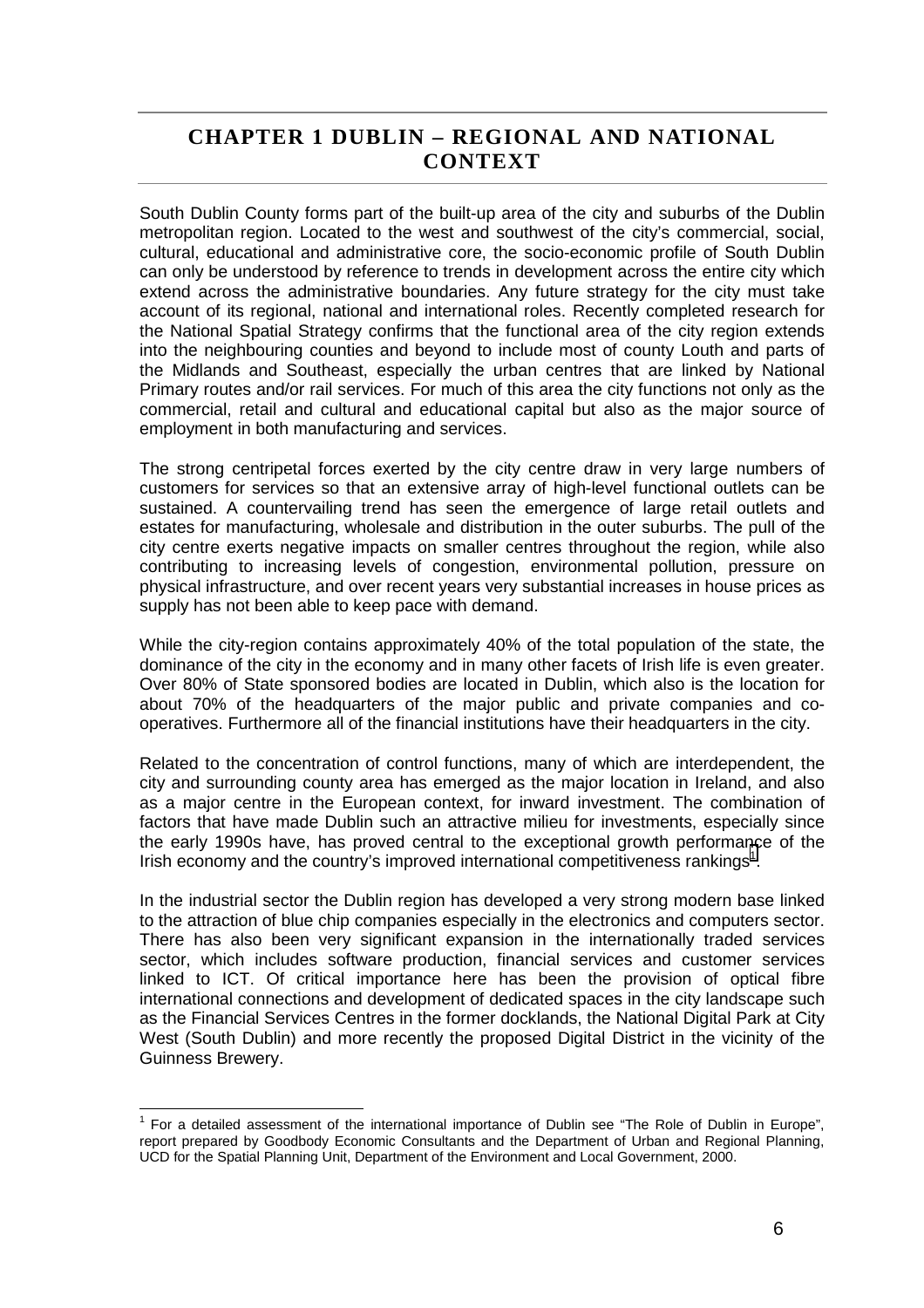<span id="page-7-0"></span>There were 318 foreign owned manufacturing and services companies in Dublin in 2000, of which 100 were classified as high tech firms and another 31 as R&D performing units. There was a further 59 foreign-owned firms throughout the neighbouring counties.

**Table 1** contains a summary profile of the industrial base of Dublin and the surrounding counties. Dublin accounts for 32% of total employment in manufacturing and internationally traded services. According to Forfás almost 60% of the employment is in the advanced sectors, which results in exceptionally high levels of output per worker, 33% above the average for all industrial workers in the State. The dynamic growth of the manufacturing and internationally traded services sector is reflected in the fact that over half of the total increase in employment in these sectors between 1995 and 1999 took place in Dublin. Total employment in internationally traded and financial services in Dublin increased form 5,356 in 1989 to 15,404 in 1995 and 33,697 in 1998, which was 73% of the total State employment in these sectors.

|                                                            | <b>Dublin</b> | <b>Kildare</b> | <b>Meath</b> | <b>Wicklow</b> | <b>Ireland</b> |
|------------------------------------------------------------|---------------|----------------|--------------|----------------|----------------|
| No. of Industrial plants 1999                              | 1,716         | 141            | 138          | 135            | 5,474          |
| Total employment in mfg. and<br>Intl. traded services 1999 | 102,558       | 14,393         | 5,931        | 8,091          | 324,422        |
| Net employment gain 1995-99<br>All firms                   | 32,637        | 3,274          | 531          | 1,609          | 62,524         |
| Net employment gain 1995-99<br>Foreign-owned               | 22,781        | 2,307          | $-118$       | 964            | 39,453         |
| Net employment gain 1995-99<br>Irish-owned                 | 9,856         | 967            | 649          | 645            | 23,071         |
| % employed in advanced<br>sectors                          | 59.2          | 58.7           | 15.8         | 43.5           | 44.9           |
| Share of employment in five<br>Largest firms               | 7             | 49             | 21           | 29             | N/A            |
| GVA per person employed<br>1998 (Ireland = $100$ )         | 133.4         | 109.0          | 42.9         | 140.5          | 100.0          |
| Wages and salaries as %<br>of net output                   | 25.9          | 16.7           | 42.6         | 13.4           | 16.9           |
| Ratio of industrial to admin/<br><b>Technical workers</b>  | 3.9           | 2.6            | 6.3          | 4.5            | 4.5            |

### **Table 1: Industrial indicators for Dublin and Mid East counties**

### *Source: Forfás database and CSO Census of Industrial Production, 1998*

The attraction of such a large volume of industrial and service activities has generated an enormous demand for serviced sites including office space. The total area of office space let and sold between 1990 and 1998 was five times the amount for the period 1980-89. A feature of recent years has been a move by office developers form city centre locations to suburban estates such as at Sandyford, and City West. The locations of these new employment centres has generated new movement patterns that have contributed in some cases to a worsening of the traffic situation especially at peak times.

Another aspect of Dublin's international role is the volume of goods and passenger movements into and around the city. For example, the volume of goods passing through Dublin port rose from 8 million tonnes in 1993 to over 20 million tonnes in 2000<sup>2</sup>.

 2 Goodbody Report, The Role of Dublin 2000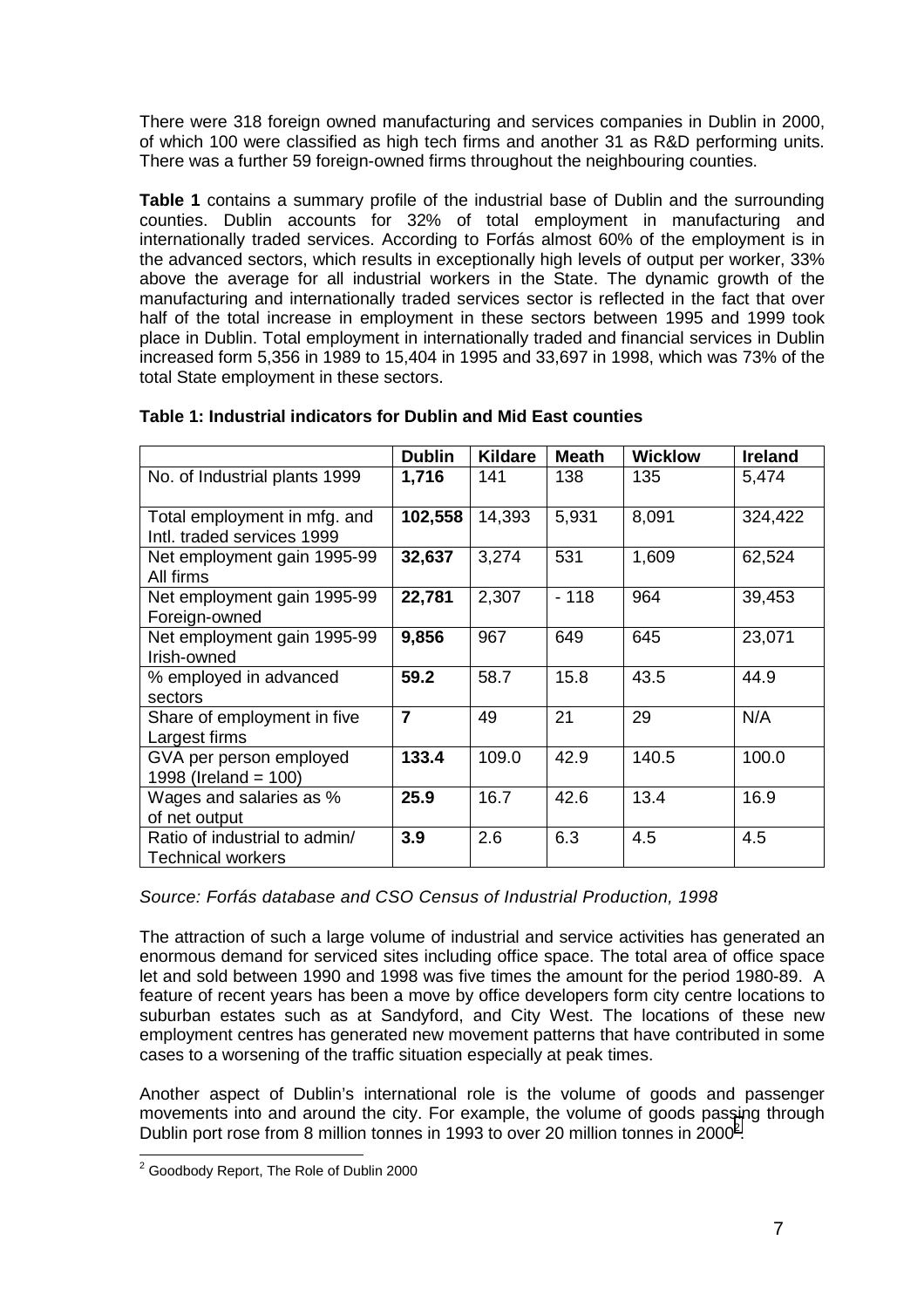<span id="page-8-0"></span>The impact of such an enormous increase on the city's infrastructure is most evident along the city quays that provide the access routes for trucks coming from, and going to, all parts of the country.

The number of passengers entering through Dublin airport has increased from about five million in 1993 to almost fourteen million in 2000. Again this reflects the enhanced attractiveness of Dublin as an international city but it brings with it additional pressures on the quality of life in the city. Related to the growth in visitor numbers there was a doubling of the number of hotel bedrooms over the period 1990-99, mostly in city centre locations. A significant component of the visitor numbers are linked to business/conference meetings, the number of which more than doubled to 93,000 visitors in 1999. The importance of Dublin as a venue for such meetings in Ireland is evident from the fact that 85% of all conference visitor destinations were in the Greater Dublin Area, mainly Dublin city.

The dominant position of Dublin in the national economy is confirmed by data on wealth creation and incomes in **Table 2**. The per capita GVA index for 1998 was 134.8 (Ireland = 100) reflecting the very high levels of wealth creation in both manufacturing and internationally traded services.

|               | GVA per capita<br>1998 | <b>Disposable Income</b><br>Per capita 1998 | <b>Percent of population</b><br><b>Covered by medical</b><br><b>Cards, September 2000</b> |
|---------------|------------------------|---------------------------------------------|-------------------------------------------------------------------------------------------|
| <b>Dublin</b> | 135                    | 114.1                                       | 25.6                                                                                      |
| Meath         | 68                     | 90.9                                        | 27.8                                                                                      |
| Kildare       | 111                    | 102.0                                       | 26.4                                                                                      |
| Wicklow       | 80                     | 93.0                                        | 32.3                                                                                      |
| Mid East      | 88                     | 95.8                                        | N/A                                                                                       |
| Ireland       | 100                    | 100.0                                       | 30.6                                                                                      |

### **Table 2: Income & Output Indices**

*Source: CSO & Dept. of Health*

*Note: data on these indicators are not available for the new Dublin counties*

While some of the value added generated in Dublin leaks out of the country and county by way of repatriation of profits and payments to workers who commute form other counties, the average per capita disposable incomes for the population in Dublin were 14% above the national average in 1998. However, these data need to be treated with some caution due to substantial differences in living costs, especially the cost of housing, between Dublin and the more rural parts of the country.

An index of low incomes is the percentage of the population covered by medical cards, which at 25.6% for September 2000 was the lowest of all the counties. This figure of course is calculated for the entire county and therefore conceals the fact that in some areas there are much larger proportions of the population with very low incomes, as has been established by research undertaken by, for example, the ESRI and will be confirmed by proxy variables that are mapped in the next section.

A further index of the level of the increasing level of affluence in Dublin over recent years is the growth in the number of new vehicles first licensed. In 1995 the total number of first licenses granted in Dublin was 37,663, by 1999 it had increased to 74,385 and in 2000 it exceeded 120,000.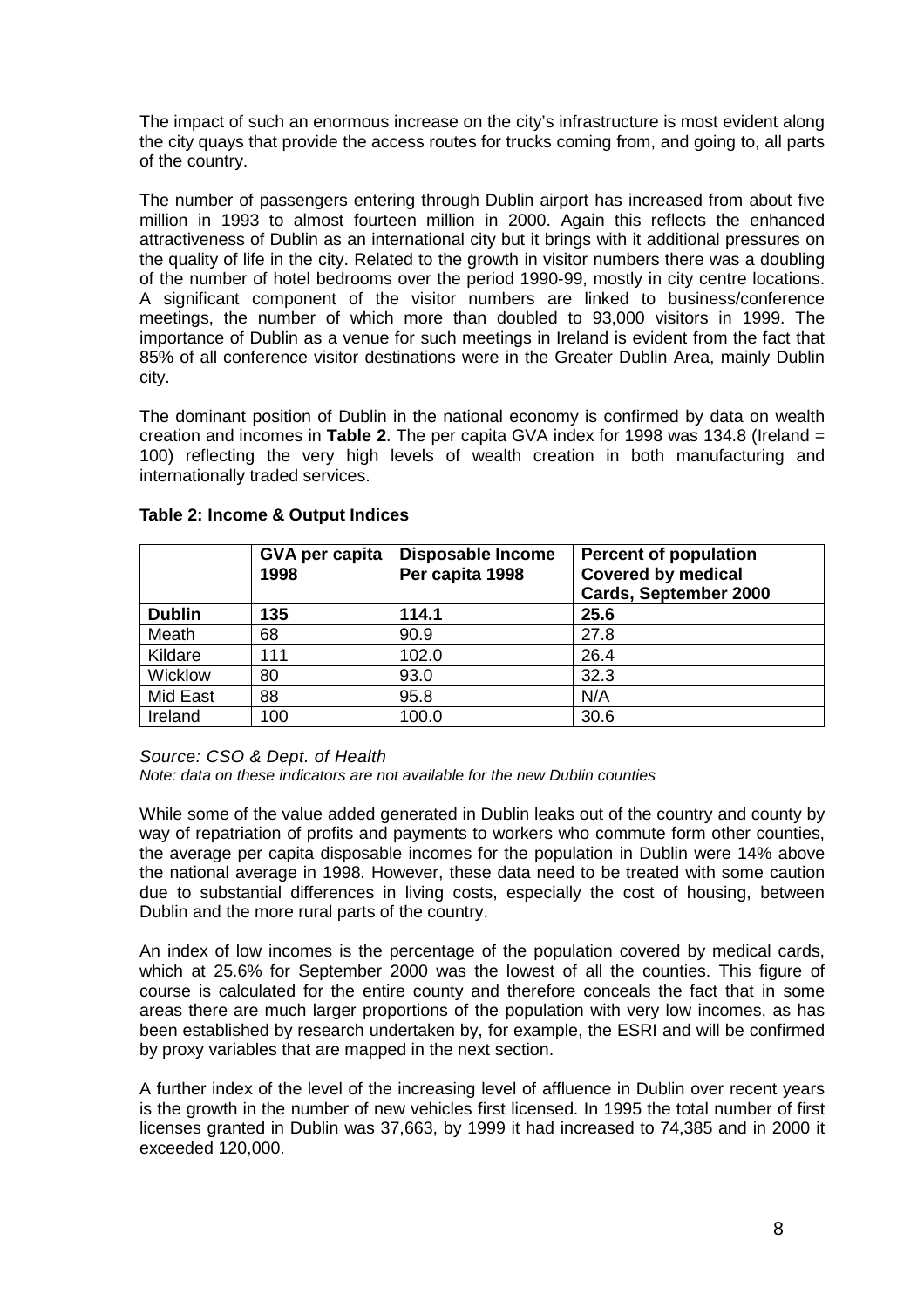The very remarkable increase has of course also contributed to a much higher level of traffic congestion throughout the city and suburbs, resulting in both increased environmental pollution and deterioration in the quality of life of many resident in the city.

The growth of the Greater Dublin Area over recent years has resulted in a further increase in the share of the total population and of the labour force that is resident in the region. Recently prepared forecasts for the Department of the Environment and Local Government (Spatial Planning Unit) suggest that the population of 'old' county Dublin had increased to 1,109,800 in 2000 and that it could increase to approximately 1.3 million in 2010 and possibly 1.444 million in 2020, by which time there could also be about 510,000 in the Mid East region compared to an estimated 387,300 in 2000.

Whether or not these projections will prove to be correct will depend on many factors, including the policies that may be adopted for the National Spatial Strategy that will be prepared by the end of this year. Whatever level of growth occurs it is clear that Dublin will continue to be the dominant national centre and international gateway for the country. It will remain the most important strategic location for maintaining and enhancing the competitiveness and growth potential of the Irish economy. The recent and future growth patterns will impact in different ways throughout the cityscape and in particular on different groupings within the city population.

The overview provided above establishes the broader context for examining the socioeconomic profile of each of the Local Authority areas that make up the city region. The profile of the South Dublin County area is undertaken in the next chapter.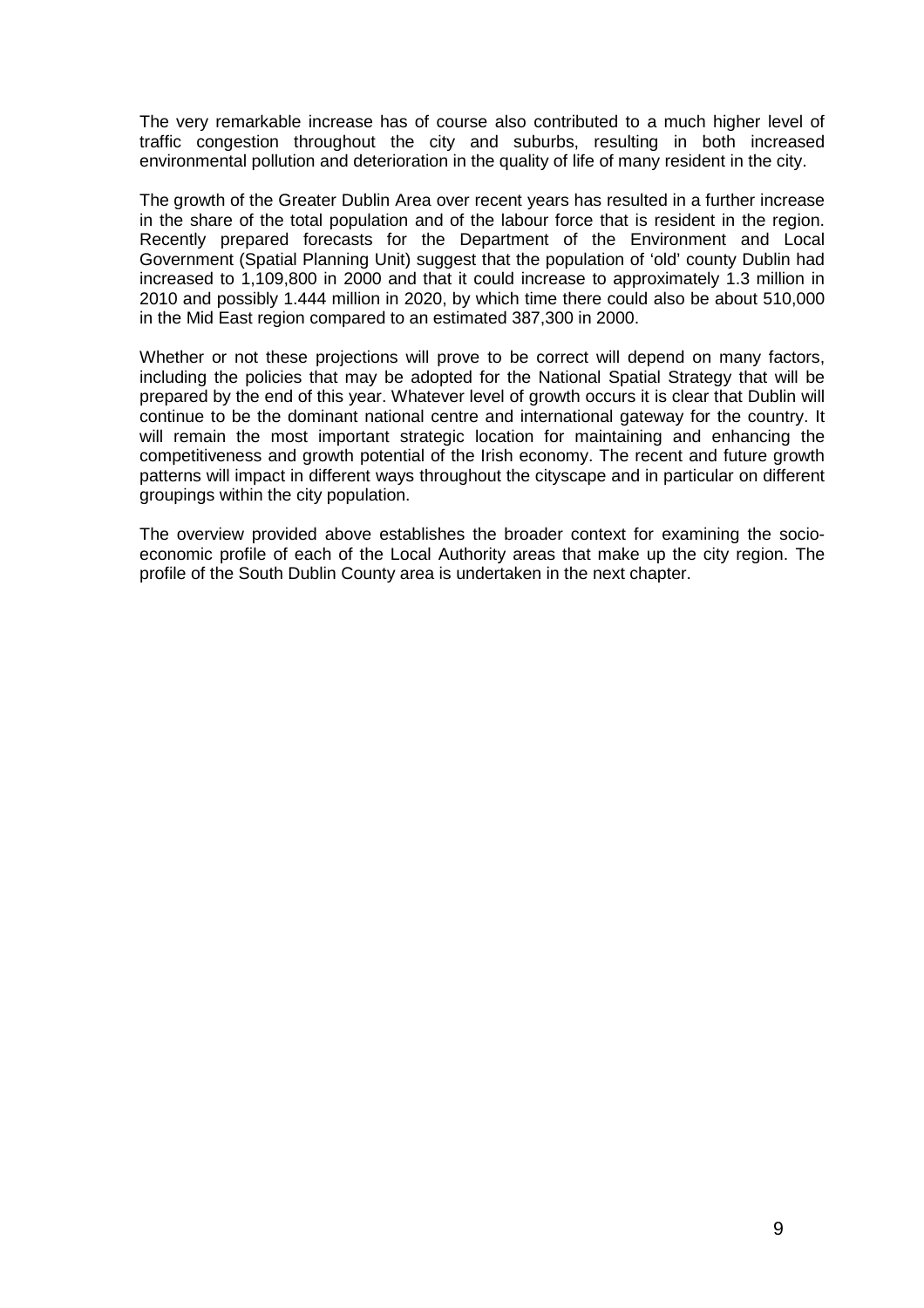### **CHAPTER 2 SOCIO-ECONOMIC ANALYSIS**

<span id="page-10-0"></span>The following topics are covered in this section: demography, the labour force, social exclusion and education. The final part presents a synthesis based on an analysis of 53 socio-economic variables.

The data are mapped within the framework of the 49 districts shown on (Map 1) which also includes the principal national roads and the M50 reference points. An index of the wards with their 1996 population totals is contained in **Appendix 1.** (N.B. The number of DED's which pertain to a particular category or class in all these CSO maps is given in the legend in brackets.)

### **2.1 DEMOGRAPHY**

The analysis presented here is based largely on the small area statistics produced by the Central Statistics Office for the 1996 Census of Population. While there have undoubtedly been significant changes since 1996 there will not be another census until April 2002. After the publication of the results from that census, expected in 2003, it will be necessary to update the analysis presented here.

Much of the area of South Dublin County was developed in the relatively recent past with most of the growth of Tallaght and Clondalkin having taken pace during the 1970s and 1980s. However, there are still many areas throughout the county that are still semi-rural, particularly around Rathcoole, Saggart and Newcastle though many of those living in these areas are working in the core of the city (Map 2). Caution is required when examining the maps, which are to an extent visually dominated by the very large DEDs on the western and southern edge of the county (Map 3). These include the following DEDs Bohernabreena, Ballinascorney, Saggart, Rathcoole, and Newcastle. Collectively these districts occupy 58% of the county but less than 5% of the total population which was 218,728 in 1996, an increase of 9,989 (4.8%) over the previous five years. Furthermore, most of the population in these districts is concentrated around Rathcoole and Newcastle with smaller numbers in Saggart and Brittas, **Table 3**

|                | <b>Total</b><br>1996 | Change<br>1986-91 | Change<br>1991-96 | Change<br>1986-96 |
|----------------|----------------------|-------------------|-------------------|-------------------|
| Rathcoole      | 2,784                | $-65$             | $-142$            | $-207$            |
| Newcastle      | 1,289                | 51                | 89                | 140               |
| Saggart        | 550                  | $-43$             | $-53$             | $-96$             |
| <b>Brittas</b> | 187                  | -1                | -4                | -5                |

#### **Table 3: Population of principal towns and changes since 1986 in South Dublin**

*Sources: CSO Census of Population 1986, 1991 & 1996*

Because most of the county was developed *ab initio* and over a short period of time, it has a more uniform demographic structure than in the more mature parts of the city, which means that shifts from one phase of the life cycle to another, for example from school to labour force, tend to be more marked than in areas that have developed over a longer period.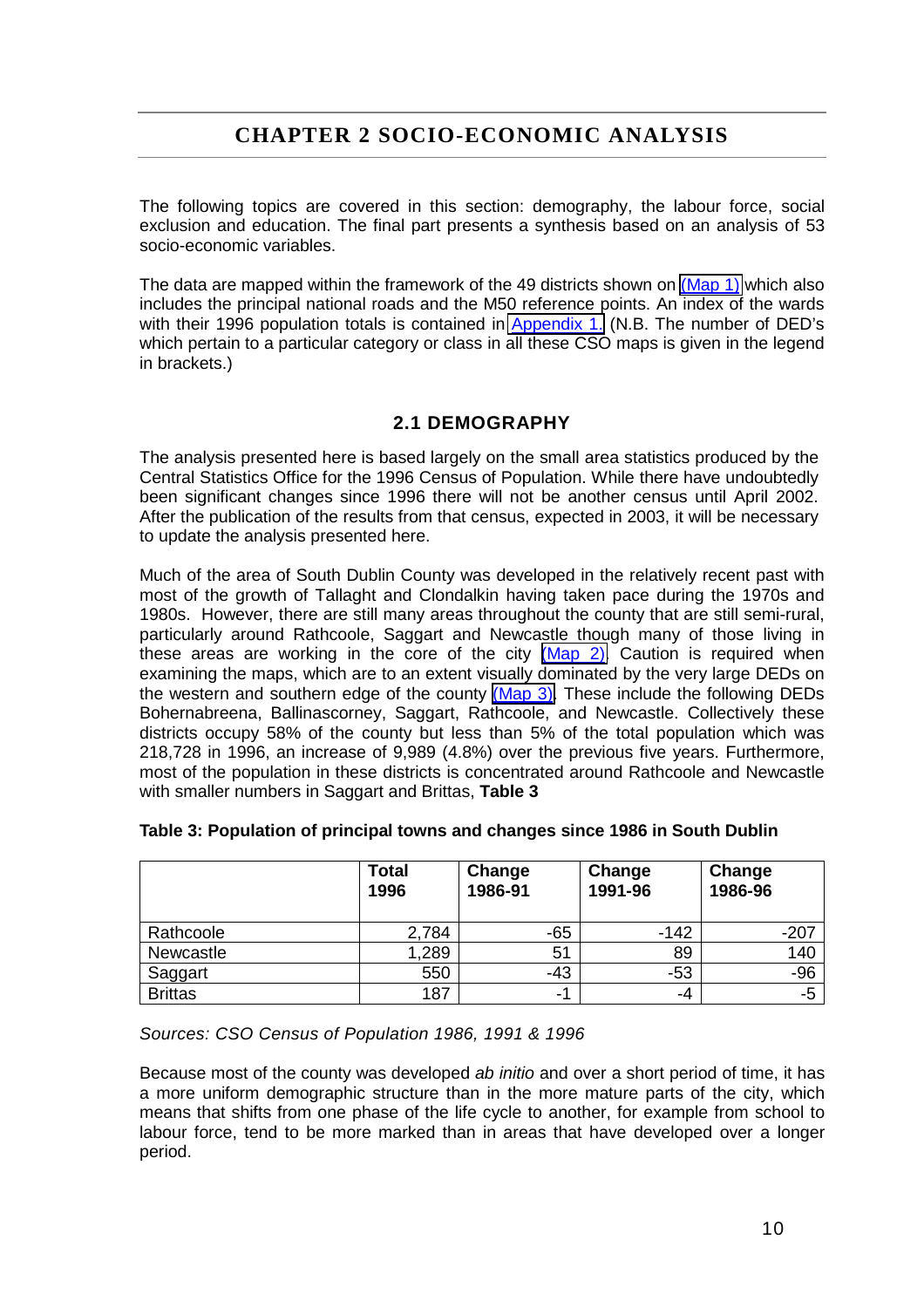<span id="page-11-0"></span>There was considerable variation in population density in the area but even the areas with the highest density were still below the densities over a large part of the County Borough. Tallaght & Templeogue are the most densely populated areas with a smaller core around the centre of Clondalkin (Map 4). Elsewhere densities were relatively low, below 2,500 per square kilometre, especially when compared to the County Borough. Almost all of the population (98.8%) reside in private households, for which the average size is 3.5 persons, the highest for all counties (Map 5). By 1996, following two decades of population growth, Tallaght-Templeogue had started to decline in population, largely due to children having grown up and left their parents homes. This was also true of Newcastle and Rathcoole. In contrast, other parts of the county were still growing, including West Tallaght (Fettercairn, Jobstown), Clondalkin (Dunawley) as well as places on the edge of the already built-up area in Lucan and Edmonstown (Map 6).

The increase of almost 10,000 in the total population resulted from a high birth rate and inmigration of young couples to the new residential areas. (Maps 7 and 8) demonstrate the impact of in-migration on the size of the most mobile age cohorts. The maps also demonstrate the extent to which the districts of Newcastle, Saggart and Ballinascorney continued to experience a decline in population.

Comparative data for the age profile and derived ratios for South Dublin and the other Dublin counties are presented in **Table 4**. The most striking aspect is the comparative youthfulness of the population with 46.4% aged under 25 years compared with 40.6% for all of Dublin.

|                    | <b>South</b>  | <b>Dublin</b> | $D/L-R$ | <b>Fingal</b> | <b>Dublin</b> | <b>Ireland</b> |
|--------------------|---------------|---------------|---------|---------------|---------------|----------------|
|                    | <b>Dublin</b> | Corp.         |         |               |               |                |
| % aged $< 15$      | 27.1          | 18.3          | 20.9    | 27.3          | 22.0          | 23.7           |
| % aged 15-24       | 19.3          | 19.1          | 17.4    | 17.8          | 18.6          | 17.5           |
| % aged 25-44       | 30.6          | 30.3          | 29.3    | 31.3          | 30.3          | 28.0           |
| % aged 45-64       | 17.8          | 19.2          | 21.2    | 18.1          | 19.1          | 19.4           |
| % aged $65 +$      | 5.2           | 13.1          | 11.3    | 5.6           | 9.9           | 11.4           |
| Youth dependency   | 40.1          | 26.6          | 30.7    | 40.6          | 32.3          | 36.5           |
| Elderly dependency | 7.7           | 19.0          | 16.7    | 8.3           | 14.6          | 17.6           |
| Vitality ratio     | 6.0           | 2.7           | 2.8     | 5.7           | 3.4           | 2.6            |

#### **Table 4: Age profile and Dependency ratios, 1996**

*Source: Census 96 Vol. 2 Table 3A*

The variation between districts in the age-profile is shown on (Maps 9**,** 10**,** 11**,** 12**,** & 13). The highest proportions of children under the age of 15 years are in the newer residential areas in Jobstown and Fettercairn, parts of north Clondalkin and Palmerstown as well Edmondstown and the adjacent parts of Bohernabreena district. Most of these areas also have comparatively higher proportions of persons aged 25-44 years. Smaller proportions of children were recorded in the more mature residential estates in Tallaght, Lucan Heights and Lucan Esker as well as in the more rural parts in the west of the county. By contrast 15-24 and 45-64 years old persons are more strongly represented in the populations of these areas. Only six percent of the population are aged over 65 years, again these are most strongly represented in the more rural districts and the in east Tallaght-Templeogue.

The age-specific contrasts described above are more represented by the dependency ratios shown on  $(Maps 14$  and  $15)$  while  $(Map 16)$  identifies even more precisely the areas of greatest demographic vitality over the medium term.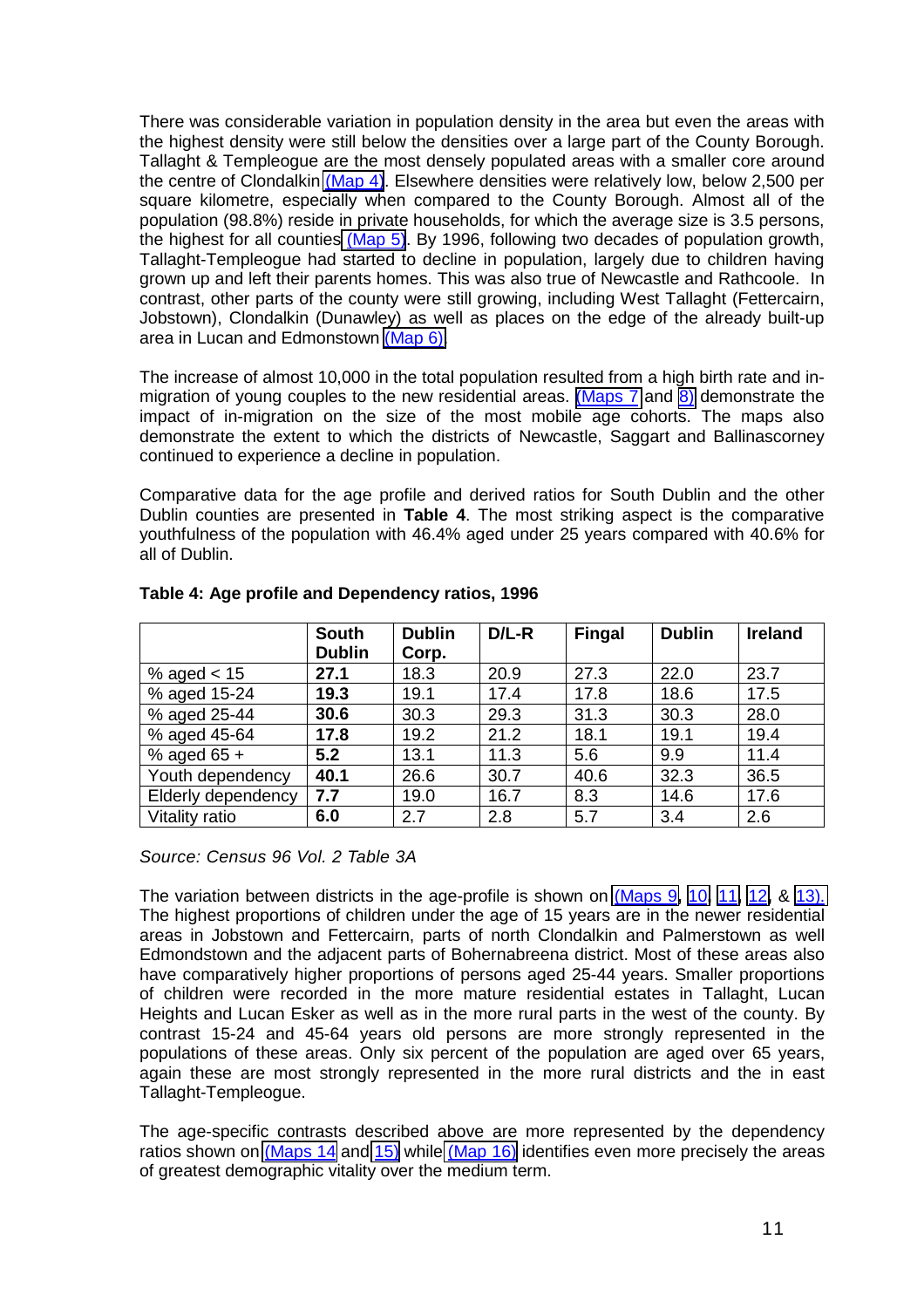### **2.2 THE LABOUR FORCE**

<span id="page-12-0"></span>In 1996, the census recorded a total labour force of 97,455, which represented an increase of 14,196 (17.1%) on the 1991 figure. Just over 85% of the labour force described as being at work, a two-percentage point improvement on 1991. The geographical pattern of change in the number at work closely mirrors the pattern of population change (Map 17) with the largest increases in parts of Tallaght, Lucan and Clondalkin.

While most of the increase in the labour force is associated with the recent demographic experience of the districts in the county the actual size of the labour force is also strongly influenced by participation rates. **Table 5** shows that the male participation rate in South Dublin area was the highest among the four Dublin counties while the female rate was close to the overall average.

#### **Table 5: Labour Force Participation rates 1996**

|                           | <b>South</b><br><b>Dublin</b> | <b>Dublin</b><br>Corp. | $D/L-R$ | <b>Fingal</b> | <b>Dublin</b> |
|---------------------------|-------------------------------|------------------------|---------|---------------|---------------|
| Male participation rate   | 76.4                          | 70.1                   | 69.6    | 75.3          |               |
| Female participation rate | 46.9                          | 47.3                   | 44.5    | 47.3          | 46.           |

*Source: CSO 1996*

The geographical pattern of the overall participation rate (Map 18) is closely related to the age profile. While the female participation rate is lower everywhere (Map 19) the overall pattern is broadly similar to that on (Map 18). However, it is noticeable that the female rates are comparatively low in east Tallaght, Rathfarnham and the parts of Terenure in the county where the population is older.

The census of population provides information on the broad industrial sectors in which people are employed, but it should be noted that the information is recorded on the basis of where people reside rather than where they work. The following maps therefore do not indicate where various categories of employment are located nor do they show where gains in employment have occurred.

The distribution of persons at work by gender and sector in 1996 and the changes over the period 1991-96 are summarised in **Table 6** with comparable data for the entire county of Dublin in **Table 7**. The most notable aspects of **Table 6** are the dominance of the commerce and retail sectors which include insurance and finance; that the second largest sector is manufacturing followed by professional services where approximately two-thirds of those at work are females; the extent to which manufacturing is male dominated; and that there was an increase in all sectors except agriculture, forestry and fishing.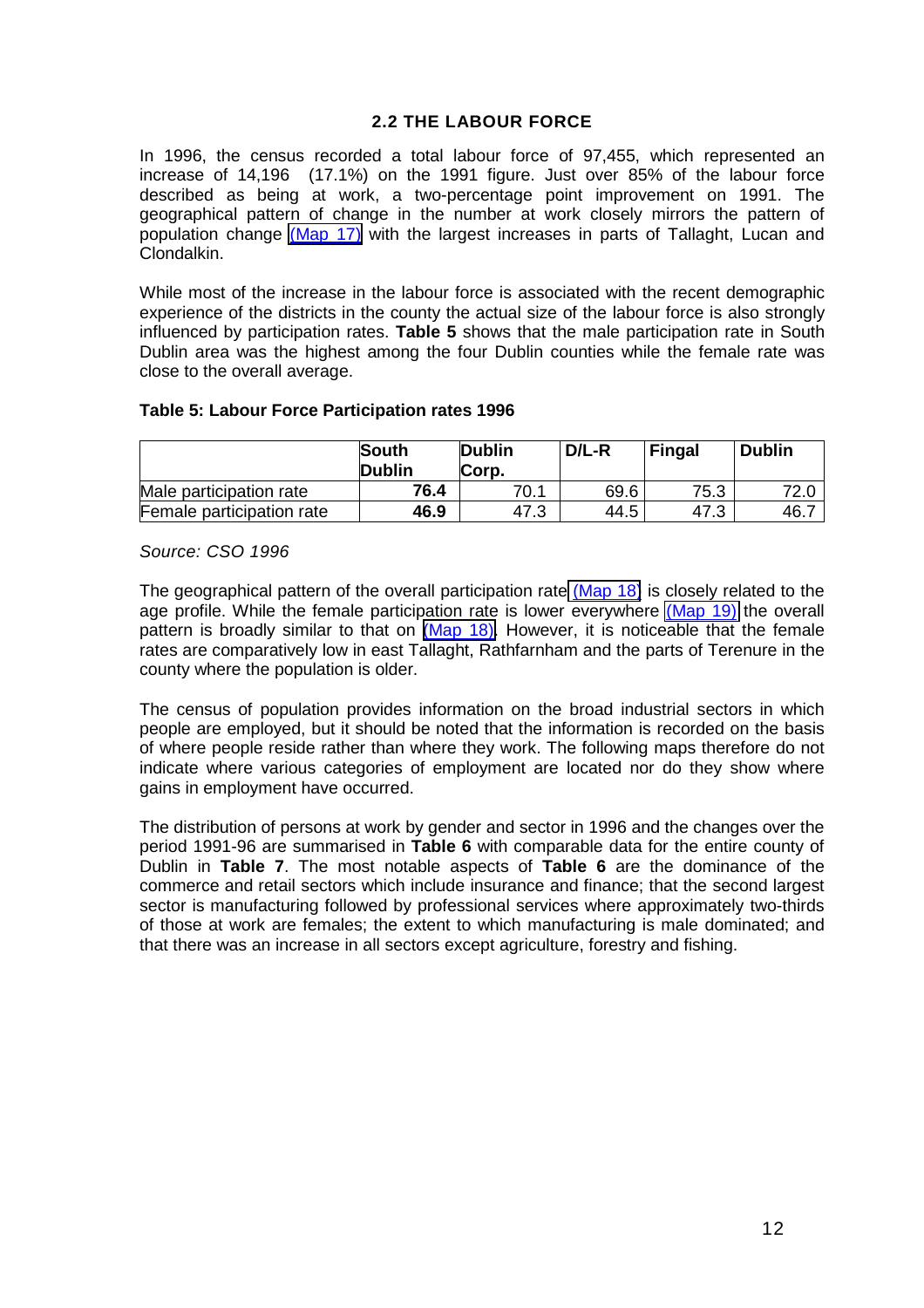|                                        | <b>Males</b><br>1996 | <b>Females</b><br>1996 | <b>Total</b><br>1996 | <b>Males</b><br>Change | <b>Females</b><br>Change | <b>Total</b><br>Change |
|----------------------------------------|----------------------|------------------------|----------------------|------------------------|--------------------------|------------------------|
|                                        |                      |                        |                      | 1991-96                | 1991-96                  | 1991-96                |
| Agriculture,<br>forestry, fishing      | 310                  | 57                     | 367                  | $-214$                 | $-19$                    | $-233$                 |
| Mining, quarrying,<br>turf production  | 105                  | 18                     | 123                  | $-16$                  | $-3$                     | $-19$                  |
| Manufacturing                          | 11,339               | 4,818                  | 16,157               | 659                    | 339                      | 998                    |
| Electricity, gas and<br>water supplies | 650                  | 159                    | 809                  | $-72$                  | 11                       | $-61$                  |
| Building and<br>construction           | 5,337                | 443                    | 5,780                | 540                    | 133                      | 673                    |
| Commerce,<br>insurance, finance        | 12,407               | 10,151                 | 22,558               | 1,757                  | 2,525                    | 4,282                  |
| Transport,<br>communication, etc       | 5,387                | 1,276                  | 6,663                | 830                    | 383                      | 1,213                  |
| Public admin. and<br>defence           | 4,038                | 2,143                  | 6,181                | $-89$                  | 436                      | 347                    |
| Professional<br>services               | 4,768                | 9,338                  | 14,106               | 536                    | 2,384                    | 2,920                  |
| <b>Others</b>                          | 4,596                | 5,638                  | 10,234               | 1,476                  | 2,202                    | 3,678                  |
| Total                                  | 48,937               | 34,041                 | 82,978               | 5,407                  | 8,391                    | 13,798                 |

### <span id="page-13-0"></span>**Table 6: Number of Persons at work by sector, South Dublin**

### **Table 7: Number of Persons at work by sector, County Dublin**

|                                        | <b>Males</b><br>1996 | <b>Females</b><br>1996 | Total<br>1996 | <b>Males</b><br>Change<br>1991-96 | <b>Females</b><br>Change<br>1991-96 | Total<br>Change<br>1991-96 |
|----------------------------------------|----------------------|------------------------|---------------|-----------------------------------|-------------------------------------|----------------------------|
| Agriculture,<br>forestry, fishing      | 2,431                | 361                    | 2,792         | $-1,221$                          | $-169$                              | $-1,390$                   |
| Mining, quarrying,<br>turf production  | 320                  | 68                     | 388           | $-65$                             | $-26$                               | $-91$                      |
| Manufacturing                          | 43,288               | 20,453                 | 63,741        | 298                               | 1,203                               | 1,501                      |
| Electricity, gas and<br>water supplies | 2,967                | 897                    | 3,864         | $-374$                            | 74                                  | $-300$                     |
| Building and<br>construction           | 19,631               | 1,789                  | 21,420        | $-503$                            | 353                                 | $-150$                     |
| Commerce,<br>insurance, finance        | 59,817               | 48,544                 | 108,361       | 7,761                             | 8,709                               | 16,470                     |
| Transport,<br>communication, etc       | 25,841               | 8,863                  | 34,704        | 1,047                             | 6,788                               | 7,835                      |
| Public admin. and<br>defence           | 18,770               | 11,093                 | 29,863        | $-884$                            | $-12,805$                           | $-13,689$                  |
| Professional<br>services               | 31,232               | 55,646                 | 86,878        | 4,048                             | 10,444                              | 14,492                     |
| Others                                 | 26,487               | 30,655                 | 57,142        | 8,129                             | 9,390                               | 17,519                     |
| Total                                  | 230,784              | 178,369                | 409,153       | 18,236                            | 32,571                              | 50,807                     |

*Sources: Census 1996 – Principal Economic Status and Industries Tables: 13a, 13b, 13c. Census 1991 – Industries Tables 8a, 8b, 8c.*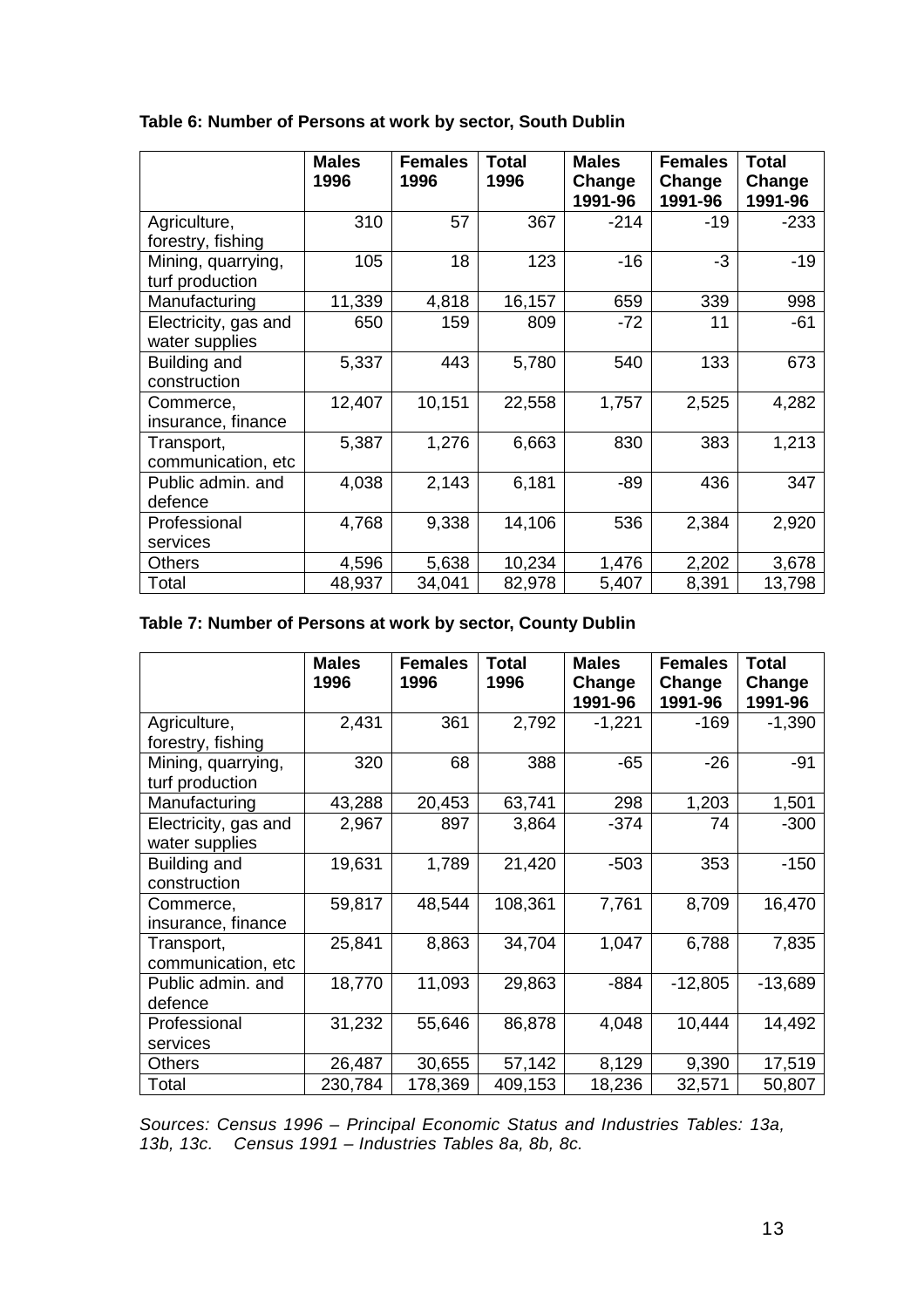<span id="page-14-0"></span>Less than 370 persons were employed in primary activities in 1996 and these were mostly resident in the outlying districts (Map 20). The distribution of workers in manufacturing shows relatively large concentrations in west Tallaght and Clondalkin but much smaller proportions in west Lucan, Templeogue, Firhouse and Rathfarnham (Map 21). This pattern contrasts with the distributions of service workers (Maps 22 and 23).

In 1996 the unemployment rate for the South Dublin was approximately 15%. Above average unemployment rates were concentrated in west Tallaght and the districts to the south of it as well as parts of Clondalkin. In Jobstown, Fettercarin and Killinarden more than one-third of the labour force were unemployed, with equally high proportions in Rowlagh in north Clondalkin (Map 24). By contrast there were other districts around Lucan and east Tallaght and Rathfarnham where the rates were very low which to a very large extent reflects variations in education levels and the distribution of social classes.

#### **2.3 SOCIAL EXCLUSION**

With the decline in unemployment due to recent job creation, and the change from endemic emigration to net immigration, the nature of social exclusion, both nationally and in Dublin, has changed considerably. While the numbers affected have contracted, the severity of the problems faced by those groups still experiencing exclusion has arguably intensified. The introduction and successful implementation of measures to combat exclusion therefore remains a significant challenge for the years ahead.

Given the limited availability of appropriate data it is difficult to identify accurately the extent of social exclusion. The approach adopted here is to consider a number of proxy indicators. One such measure that may help to identify districts where some persons are at a high risk of being socially excluded is the distribution of long term unemployed persons. While the numbers involved are likely to have declined since 1996 the wards that had the highest levels of longterm unemployment are likely to be the areas where the risk of social exclusion remains highest. (Map 25) is almost identical to (Map 24), and thus confirms that the areas of very high unemployment are also the same areas where unemployment became a persistent problem requiring targeted local responses.

The unemployed are not the only group at risk of social exclusion: research also shows that lone parent families (especially those with young children) and elderly persons living alone also have a significantly higher risk of income poverty than that of the population at large. The distribution of lone parent families with young children as a percentage of all families (Map 26) shows a pattern that is very similar to that for long-term unemployment with particularly high ratios (approximately 30%) in Fettercairn, Jobstown and Killinarden in Tallaght and Dunawley and Rowlagh in Clondalkin. This geographical pattern confirms research based on household level data which shows that many local authority housing estates tend to have above average concentrations of households experiencing multiple deprivation.

The distribution of elderly persons living alone (Map 27) in broad terms reflects the overall demographic structure of the county, and contrasts very much with the patterns for lone parents and unemployment. The elderly living alone, which usually contains many more females than males, can be a very vulnerable group experiencing difficulties in relation to access to services (due to restricted mobility) and also increasingly about their personal security.

Additional data on the potential social exclusion is provided in **Table 8** which summaries at county level the number of recipients of a selection of social welfare benefits in 1999 and the change in numbers between 1996 and 1999.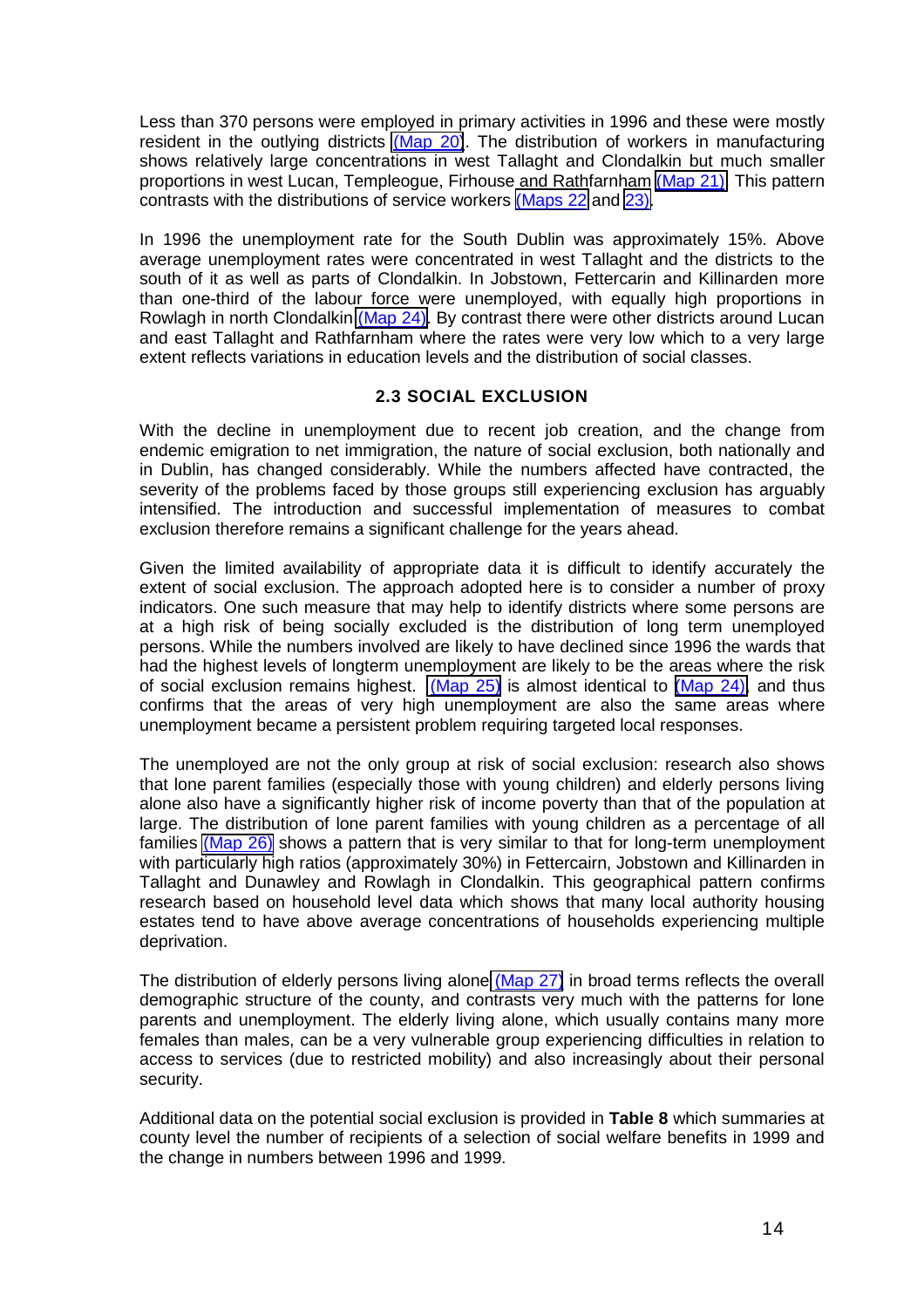|                      | Dublin* | <b>Meath</b> | <b>Kildare</b> | <b>Wicklow</b> | <b>Ireland</b> |
|----------------------|---------|--------------|----------------|----------------|----------------|
| One parent family    | 26,983  | 1,540        | 2,468          | 2,289          | 70,387         |
| Allowance 1999       |         |              |                |                |                |
| % change 1996-99     | 30.9    | 43.0         | 49.0           | 40.5           | 39.2           |
| Disability payments  | 28,602  | 2,733        | 3,760          | 2,849          | 107,057        |
| % change 1996-99     | 21.9    | 36.2         | 38.7           | 33.6           | 33.0           |
| Invalidity pensions  | 15,920  | 477          | 1,414          | 1,199          | 46,946         |
| % change 1996-99     | 6.0     | $-2.1$       | 12.3           | 8.3            | 9.1            |
| No. on live register | 45,483  | 2,753        | 4,347          | 4,784          | 176,539        |
| % change 1996-99     | $-45.6$ | $-30.4$      | $-44.7$        | $-36.8$        | $-34.6$        |

#### <span id="page-15-0"></span>**Table 8: Number of recipients of Social Welfare benefits 1999 & percentage change 1996-99**

*Source: Department of Social, Family and Community Affairs* \**Data are not published for the individual counties in Dublin.*

Almost two-fifths of the total number of recipients in the State of the one parent family allowance resided in county Dublin, mostly in areas with high proportions of social housing. The table shows that relative to other counties the rates of increase in the number of Dublin resident recipients of the first three benefits was less than in the neighbouring counties and that the decline in the number on the live register was significantly greater than the level for the State.

Travellers are a group that are especially vulnerable to social exclusion. The provision of halting sites and stands for traveller families is an issue that has proven very difficult to address in a satisfactory manner. The level of provision of halting sites and stands by each local authority is summarised in the following **Table 9**.

|                             | <b>South Dublin</b> | <b>Dublin Corp.</b> | $D/L-R$ | <b>Fingal</b> |
|-----------------------------|---------------------|---------------------|---------|---------------|
| <b>Permanent Sites</b>      |                     | 8                   | 4       | 8             |
| <b>Permanent Stands</b>     | 58                  | 248                 | 16      | 93            |
| <b>Temporary Sites</b>      | 3                   |                     | 2       |               |
| <b>Temporary Stands</b>     | 82                  |                     | 4       |               |
| L.A & Group Housing         | 97                  | 157                 | 28      | 20            |
| Proposed Group              |                     | 90                  |         | 31            |
| Housing                     |                     |                     |         |               |
| <b>Proposed Houses</b>      |                     | 14                  |         | 38            |
| <b>Proposed Bay Halting</b> |                     | 24                  |         | 97            |
| <b>Emergency Sites</b>      | $\mathbf{2}$        |                     |         |               |
| <b>Emergency Stands</b>     |                     |                     |         |               |
| <b>Unauthorised Sites</b>   | 21                  | 5                   |         |               |
| <b>Unauthorised Stands</b>  | 69                  |                     |         |               |

**Table 9: Travellers' Halting Sites & Stands by Family Unit**

*Source: Local Authorities*

An additional group of people at risk of social exclusion are the recent ethnic immigrants, many of whom are refugees or asylum seekers. According to data provided by the Department of Justice, Equality and Law Reform the number of asylum applications has increased from a little over 400 in 1995 to 4,626 in 1998 and 10,938 in 2000.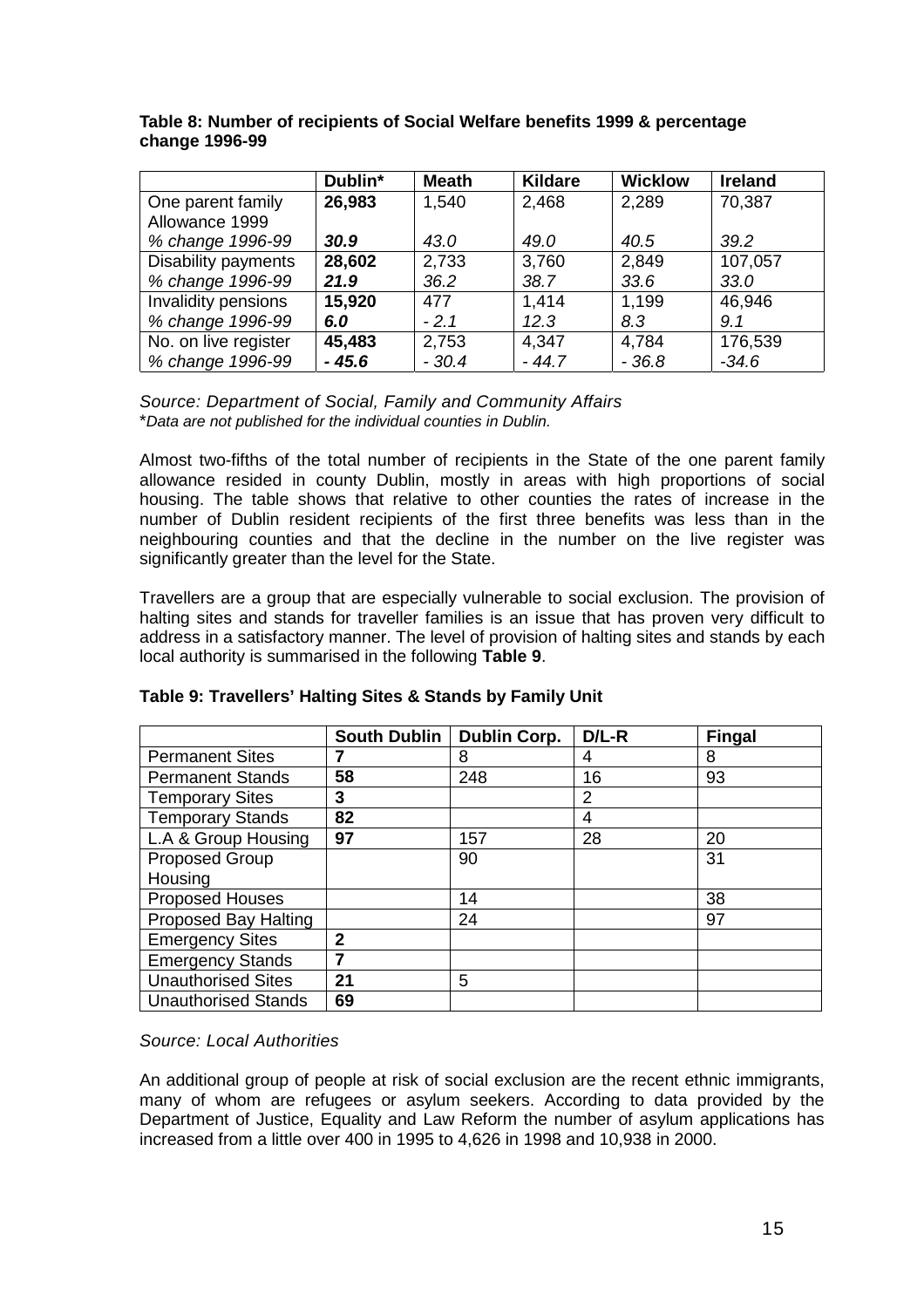<span id="page-16-0"></span>By far the largest numbers of applications have been from Nigerian and Romanian nationals (31.1% and 21.8% of the total respectively in 2000). The vast majority are attracted to Dublin. The provision of housing for asylum applicants is a major challenge. The Directorate of Asylum Support Services is currently operating eight Reception Centres in the Dublin area providing accommodation for 617 persons. Seven of the Reception Centres are located in the inner city. In addition accommodation is provided at 47 other venues throughout Dublin. Accommodation was provided in South Dublin at the end of 2000 for just over 200 asylum seekers, mostly in Knocklyon and parts of Rathfarnham.

#### **2.4 EDUCATION**

The central role of education in social and economic transformation is widely acknowledged and has been identified by many as a significant contributory factor to the unprecedented level of economic expansion and social change that has occurred in Ireland since the early 1990s. Education has emerged as, perhaps, the most important influence on employment prospects and its importance has been amplified by the restructuring of employment towards more highly skilled occupations. Reflecting the changing norms in education and employment, those whose education extended to lower secondary level or less could be considered to be at a significant disadvantage in terms of access to higher status and more remunerative occupations. Measured in this way it is not surprising that the geographical patterns of educational attainment mirror some of maps presented previously on the labour force.

For those whose education had ceased by 1996, the percentage that had attained lower secondary or less was over two-thirds in the districts that have already been identified as having very high unemployment rates and also high percentages of lone parents (Map 28).

By contrast the distribution of those with the highest levels of formal education was very much concentrated in east Tallaght and Rathfarnham along with Lucan (Map 29). Comparative data on educational levels for the adjoining counties are provided in **Table 10** which highlight the extent to which educational attainment levels in the county are relatively low, especially when one takes into account the age youthful age profile of many of the districts.

|                                | South         | <b>Dublin</b> | D/L-R | Fingal | <b>Dublin</b> |
|--------------------------------|---------------|---------------|-------|--------|---------------|
|                                | <b>Dublin</b> | Corp.         |       |        |               |
| Primary                        | 23%           | 30%           | 14%   | 18%    | 24%           |
| <b>Lower Secondary</b>         | 23%           | 18%           | 14%   | 20%    | 18%           |
| <b>Upper Secondary</b>         | 32%           | 25%           | 31%   | 35%    | 29%           |
| Third level - non degree       | 10%           | 9%            | 14%   | 12%    | 10%           |
| Third level - degree or higher | 9%            | 12%           | 24%   | 13%    | 14%           |
| <b>Not Stated</b>              | 2%            | 6%            | 3%    | 3%     | 4%            |
| Total                          | 100%          | 100%          | 100%  | 100%   | 100%          |

#### **Table 10: Percentage distribution of population aged over 15 years by highest level of education completed, 1996**

*Source: CSO 1996*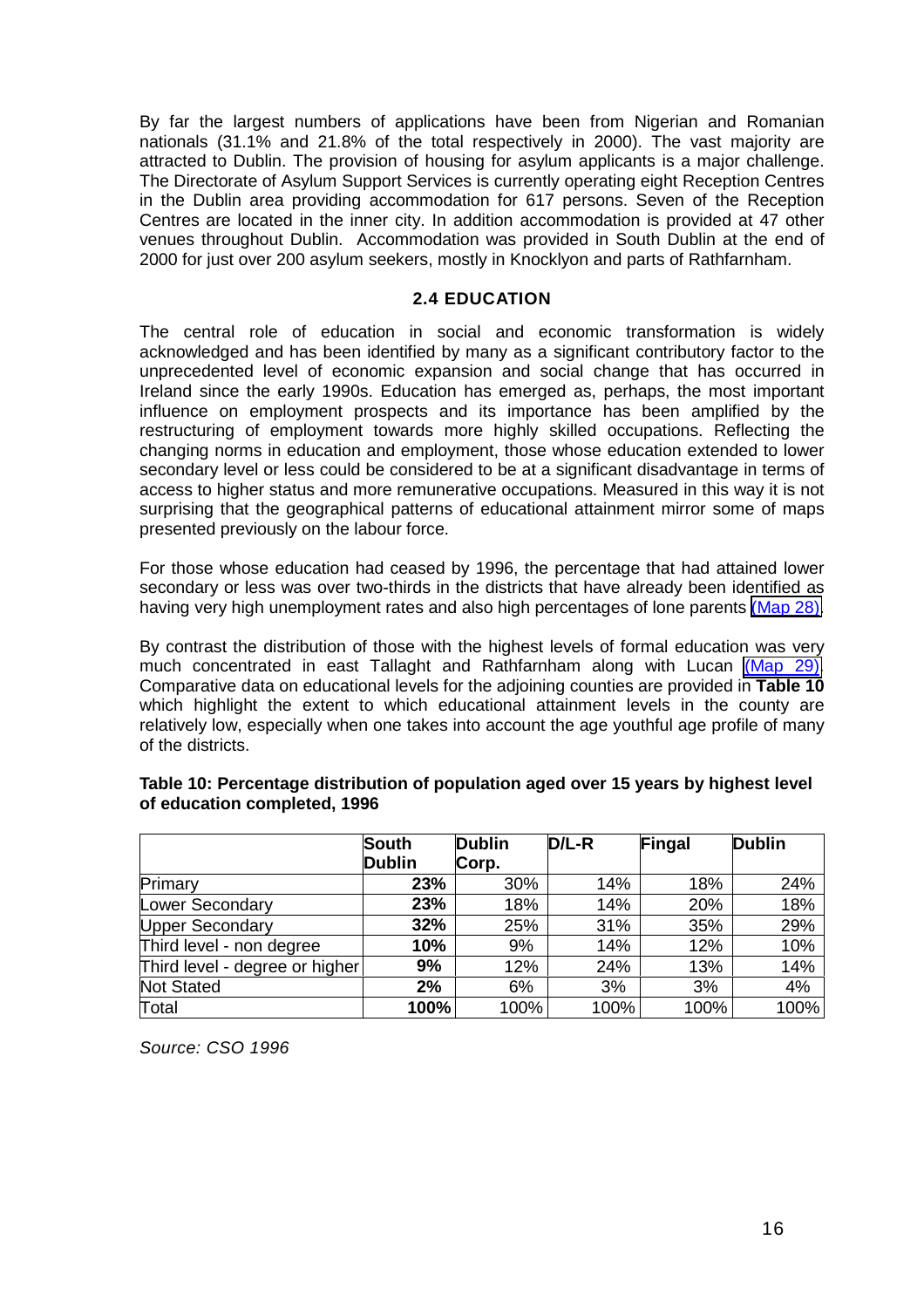### **2.5 SOCIAL CLASSES**

<span id="page-17-0"></span>Educational attainment levels have a strong influence on occupational choices, which in turn impact on the social class to which persons are assigned. It is to be expected therefore that the geographical distribution of the population by social classes broadly correspond to the distributions by education. (Maps 30 and 31) that this indeed is the situation in South Dublin. The distribution of persons in social classes 5 & 6 representing semi-skilled and unskilled workers respectively is mostly concentrated in the areas where there are large employed in manufacturing or otherwise unemployed. By contrast, (Map 31) shows those social classes 1 & 2 representing the professional and managerial groups are predominantly in the districts where educational attainment levels are high and where above average numbers are employed in the service sectors.

Comparative county level data are presented in **Table 11**, which highlights the extent to which the social profile of the South Dublin population differs from those for the populations of Dún Laoghaire Rathdown and Fingal to a lesser extent.

|                                | South         | Dublin | $D/L-R$ | Fingal | <b>Dublin</b> |
|--------------------------------|---------------|--------|---------|--------|---------------|
|                                | <b>Dublin</b> | Corp.  |         |        |               |
| 1. Professional workers        | 5%            | 5%     | 13%     | 7%     | 7%            |
| 2. Managerial and technical    | 22%           | 18%    | 34%     | 29%    | 24%           |
| 3. Non-manual workers          | 21%           | 19%    | 20%     | 21%    | 20%           |
| 4. Skilled manual Workers      | 23%           | 19%    | 12%     | 18%    | 18%           |
| 5. Semi-skilled manual Workers | 13%           | 13%    | 7%      | 11%    | 12%           |
| 6. Unskilled Workers           | 6%            | 8%     | 4%      | 6%     | 6%            |
| 7. Others                      | 10%           | 17%    | 10%     | 8%     | 13%           |
| 8. Total                       | 100%          | 100%   | 100%    | 100%   | 100%          |

**Table 11: Percentage distribution of population by social classes, Dublin Region 1996**

*Source: CSO 1996*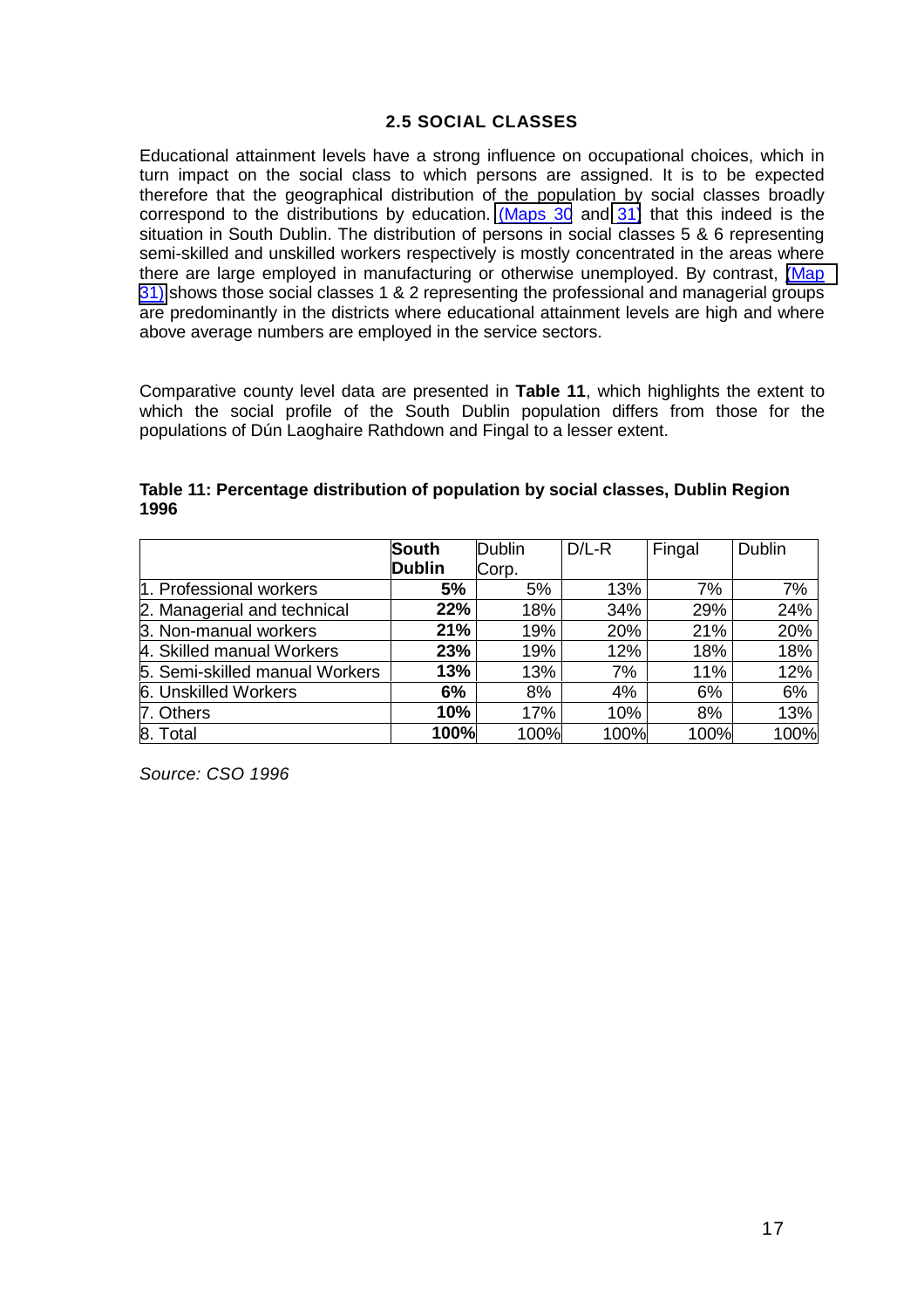### <span id="page-18-0"></span>**CHAPTER 3 A CLASSIFICATION OF SOCIAL AREAS IN**

### **DUBLIN<sup>3</sup>**

The patterns described above point to a number of important demographic and socioeconomic contrasts within the city and suburbs. While each of the maps is unique, it is clear that several of the variables on which they are based bear close similarity to each other and are, therefore, likely to be statistically intercorrelated, and appear to measure different aspects of the same phenomenon. By examining these similarities further, it is possible to group variables together on the basis of their inter-relationships into a small number of composite variables or 'factors', thereby summarising the complex social geography of the city. Each factor is derived from, and interpreted according to, the variables to which it is most closely related.

In applying factor analysis to census data for Dublin, a database of 53 variables was analysed for approximately 300 areal units for Dublin, covering the built up area of the city. The dataset contains measures of the social, demographic, economic, familial and commuting characteristics of each the residents of each area. In addition, a measure of population change from 1991-96 and data on housing characteristics from 1991 are also included, as data on these characteristics were not collected in the 1996 census. The complete list of variables is provided in [Appendix 2a.](#page-27-0)

The analysis revealed that these variables could be reduced to just three factors; the list of variables that are strongly associated with each factor is contained in [Appendix 2b.](#page-29-0) Using this information, a score was produced for each census area that indicates the strength of the association between the area and the particular factor. The higher or lower the score, the more the area resembles the ends of a continuum as will be described below. It must be remembered that the descriptions that follow are profiles of the entire populations of districts, and it must not be assumed that a given individual in a district will exhibit these aggregate characteristics.

Some care must be taken in interpreting the maps that follow. Many of the areal units (wards and DEDs) on the outskirts of the city are much larger in spatial extent than the norm for the city. In many cases, however, their population size is smaller than the norm and, consequently, they have a visual dominance that exceeds their importance. This is particularly so in the south-west of the city between Tallaght and the county boundary.

### *Factor 1: Social Status*

This is the most important composite variable or factor and summarises the social status structure of the city. The spatial pattern of this factor is shown in (Map 32). It describes a continuum between what might be called "higher socio-economic status" areas and "lower socio-economic status areas". Areas characterised as "high status" are those with relatively (in an overall city sense) large numbers of people in the two highest social classes, as defined by the census. These are essentially people who are in higher or lower professional or managerial employment or are proprietors. Educational attainment is high; there are strong associations with people who have leaving certificates or degrees and who have remained in education beyond the age of 21 years. Unemployment in these areas is relatively low including unemployment in the under 25 age group.

 3 This analysis was undertaken by Dr Joe Brady, Dept of Geography, UCD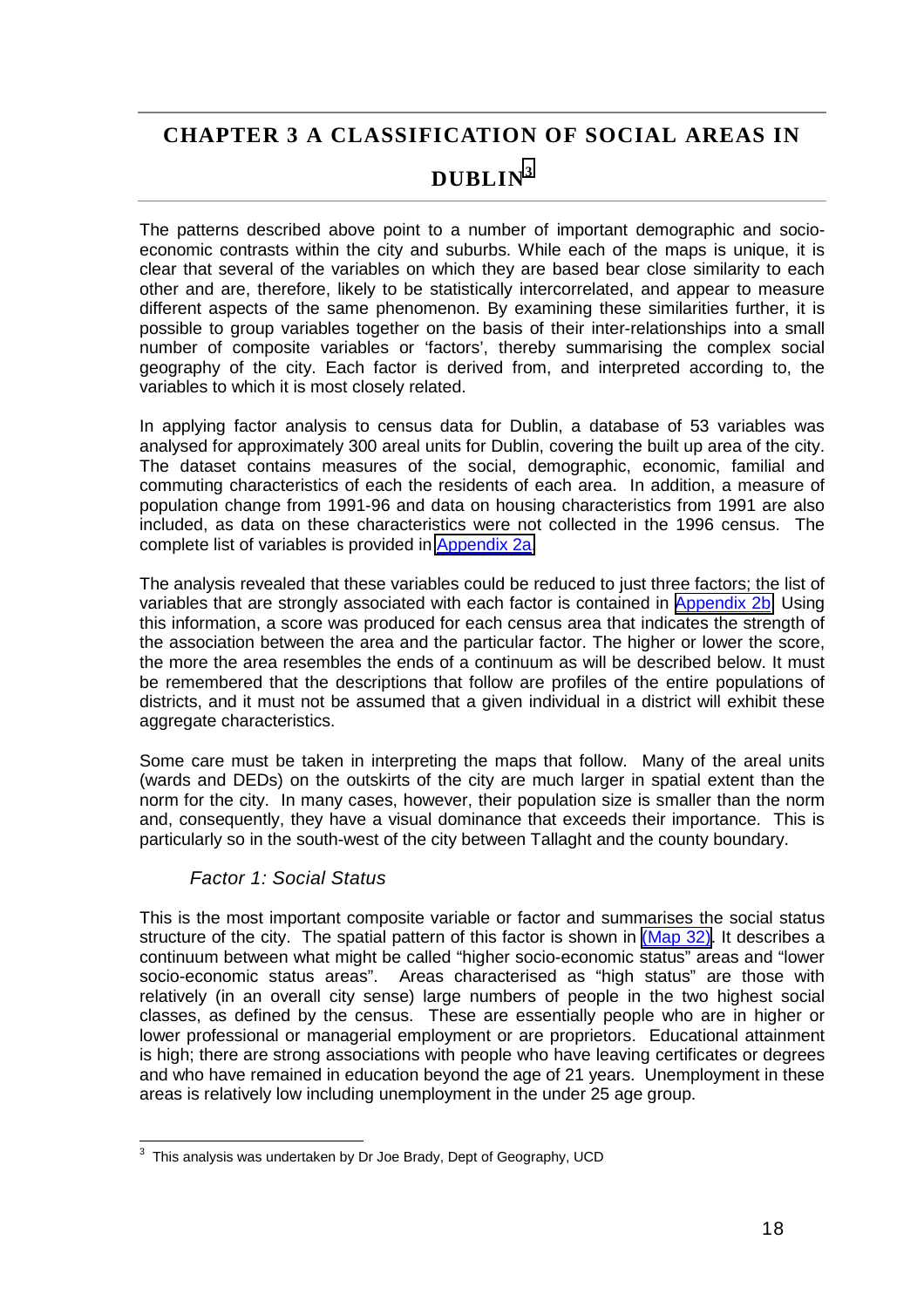<span id="page-19-0"></span>Taking categories one and two together on (Map 32) it can be seen that such areas are concentrated in the south-eastern sector on the south side of the city with a more scattered distribution north of the Liffey which includes places such as Castleknock, Malahide, Portmarnock, Howth and the coastal strip to Clontarf.

The lower status areas are associated with social groups 5 and 6; semi-skilled manual or unskilled manual employment. These areas are associated with populations who have relatively lower levels of formal education, fewer at leaving cert or degree level and much more with lower secondary level education. A significant number have ceased formal education before the age of 15 years. The same areas are associated with relatively high levels of unemployment, including unemployment among the under 25 year olds. Relative to the numbers at work, there are relatively high numbers of adult dependents. There is a moderate association between these areas and the incidence of one-parent households and larger families. There is a moderate association with local authority housing. The areas so identified are mainly on the outskirts of the built-up city, in Tallaght (particularly the west), Ballyfermot, Clondalkin, parts of Finglas and the northern edge of the city.

There is a difference in terms of the mode of transport used by the two extremes of this continuum. The "higher" social areas have higher levels of car ownership and usage for travel to work while those at the opposite end tend to make greater use of buses. The relationships with mode of transport are quite strong and are persistent, having been first identified in a similar analysis for 1986 and suggest that there is more to increasing usage of buses among commuters than just making buses available.

### *Factor 2 - Family Areas*

This composite factor summarises a distinction that can be made between what might be called "family areas" and those where household composition is more complex. The strong "family areas" are places with high proportions of married persons and couples with children in the population. In consequence, household sizes are correspondingly larger. Significant numbers of adults are engaged in home duties; mainly women working in the home though many married women are also participants in the labour force.

The geographic distribution of scores on this factor displays a broadly concentric pattern (Map 33). High scoring family areas are found in the south city in places such as central and east Tallaght (Kilnamanagh, Oldbawn) and parts of Firhouse, Templeogue and Terenure. Moving northwards, parts of Castleknock and Blanchardstown also score highly. There is also a large cluster of high scoring areas on the northern edge of the city and include both areas in the contiguous built-up city (parts of Finglas, Ballymun, Kilmore, Beaumont, Priorswood, Edenmore) as well as more suburban locations such as Portmarnock and, to a lesser degree Malahide and Swords.

At the other end of the continuum are areas where household types are more varied. There is a relatively high proportion of people living in flats and bedsits and one-person households and separated/divorced people are an important element in the structure of the area. These areas also have a younger population, the under 40s are a significant category, as well as couples who are in the pre-family stage of the life cycle. The rented accommodation sector is more important here than elsewhere in the city. Most of the inner city and north and south inner suburbs are found at this end of the continuum. The core areas are the classic flatland of the city (Rathmines, Rathgar, part of Clonskeagh) as well as parts of the inner city such as around Patrick Street, Sean McDermott Street, Summerhill and Ballybough. Some of these areas have experienced population growth in recent years and but such growth is not a uniform characteristic of these areas.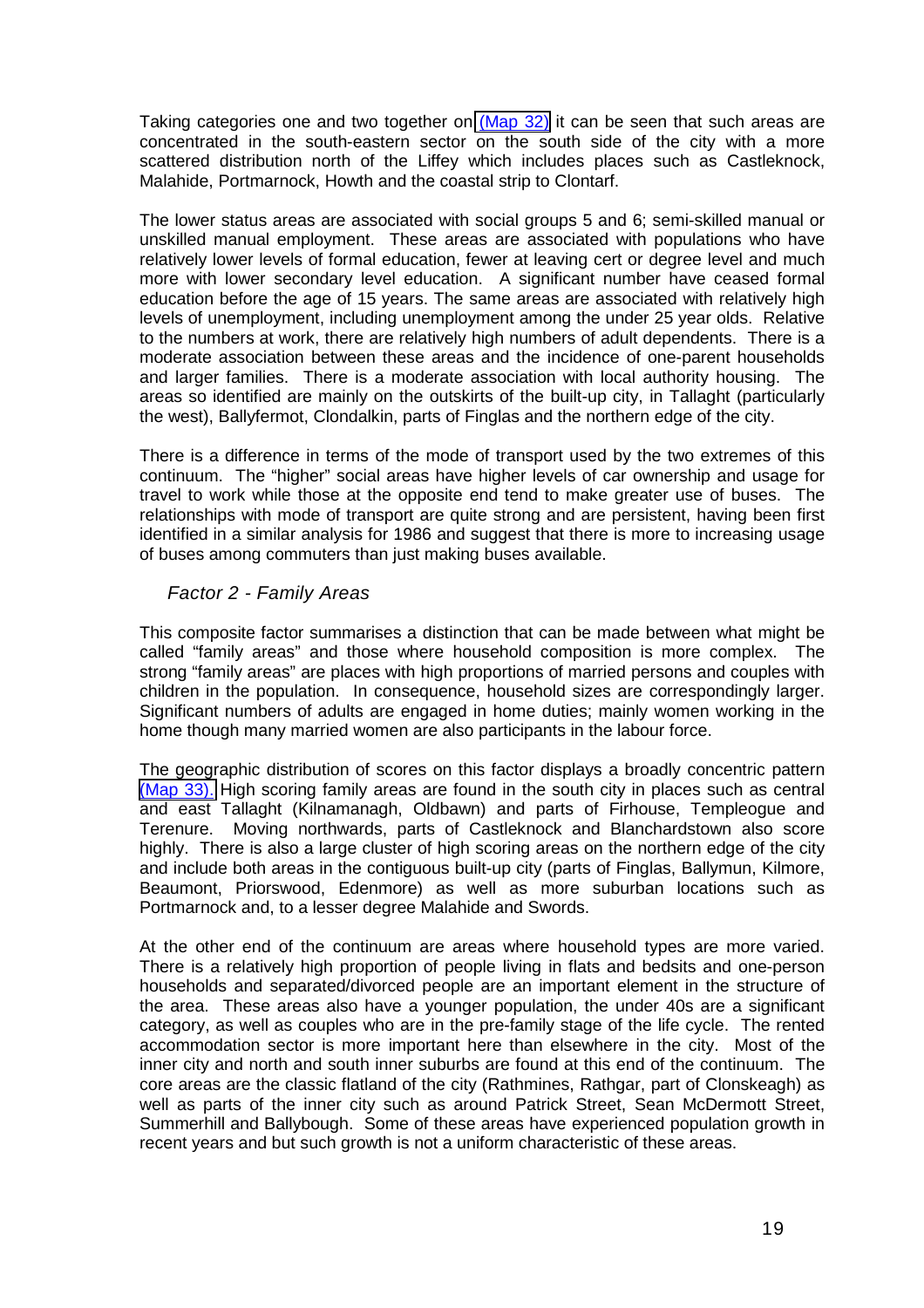### <span id="page-20-0"></span>*Factor 3 – Youth and Maturity*

Dublin has a complex family structure distribution, largely because of the planning decisions of the 1970s and 1980s that concentrated growth on the outskirts of the city, ignoring in large measure the already-developed city. This factor identifies the rapidly growing areas of the city and contrasts them with areas that are mature and moving into the final stages of the life cycle.

The "growing areas" have relatively large proportions of children and young adults in their populations. These are areas where the youngest child will often be under the age of four years and families with children at school are a significant proportion of all families. A high proportion of the housing has been built post 1981. At the other end are those areas where the population is over the age of 40 years of age and where children have either left the family home or are aged over 15 years. Relatively greater numbers of households have moved into the "empty-nest" stage. These are not dynamic, growing areas and may well be areas in which resources are now under-utilised.

The pattern displayed in (Map 34) is complex. It shows the "growing areas" areas concentrated around the edge of the city and in the central area where the policies of urban regeneration and in-fill housing have resulted in additions of young people to a relatively settled community. These are the areas with the more complex household structure referred to in factor 2. Because of this complexity, these latter types of areas are not particularly associated with population growth. Many of the districts on the outskirts have grown strongly. These include Swords, Blanchardstown, Tallaght, Sandyford as well as some more suburban locations such as The Ward and Rathcoole.

The areas now reaching maturity are found in areas that were developed in the 1950s and 60s, or earlier in some cases, where new growth has yet to have a significant impact on the social structure. There are undoubtedly resources such as schools, churches and shops in these areas that are under-utilised but, equally, these areas may now require services appropriate to more mature adults. Crumlin falls into this category, as does Whitehall.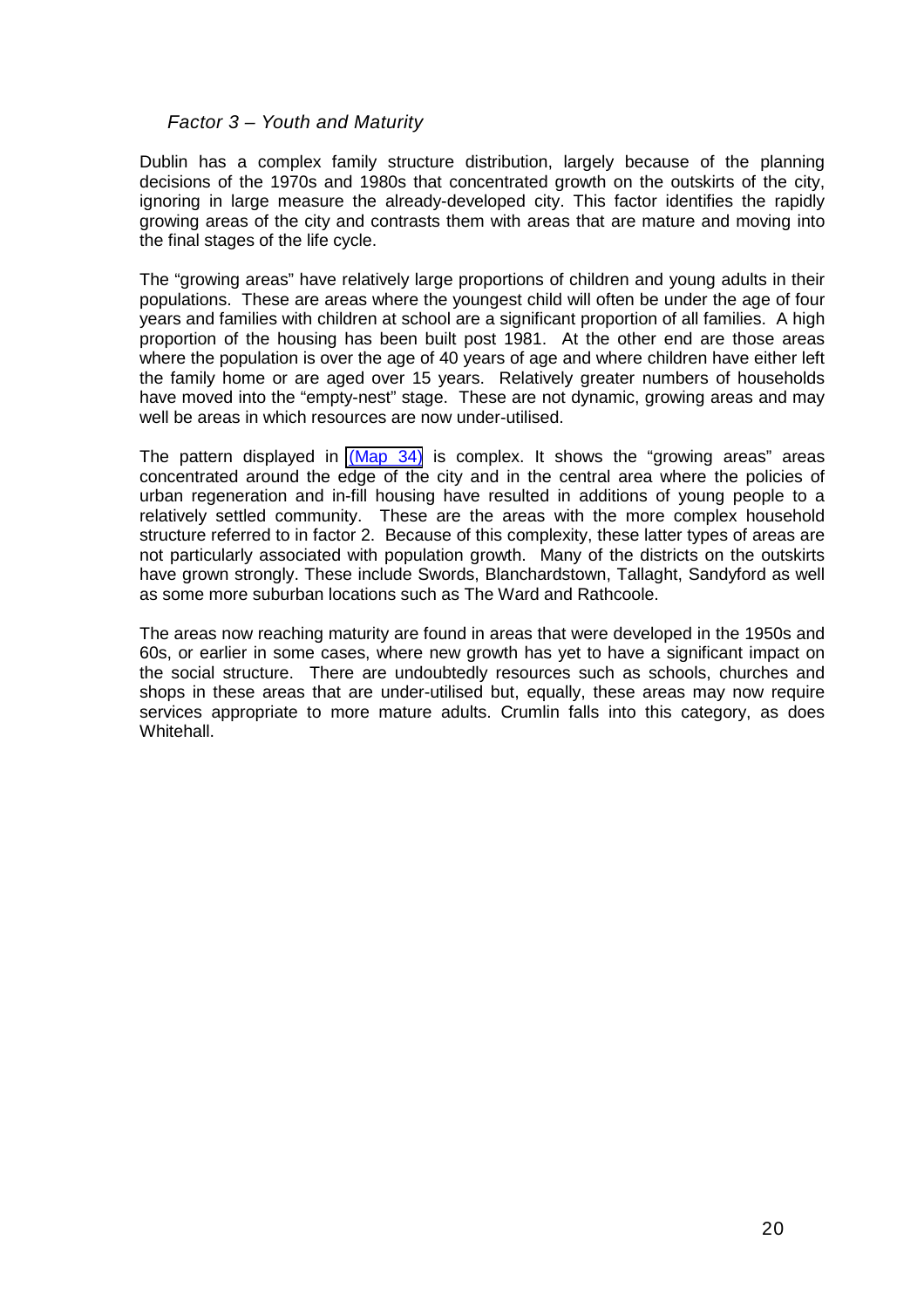### **A TYPOLOGY OF SOCIAL AREAS IN DUBLIN**

<span id="page-21-0"></span>Taking account of the scores on all three composite variables or factors, it is possible to group DEDs and wards together by means of a clustering procedure and produce a mosaic of different social areas in the city. The clustering process involves assigning each area to a particular cluster such that the differences are maximised between the clusters. It was decided that five clusters would best summarise the social geography of the city, and the location of these is shown on (Map 35) which also shows the administrative boundaries so that it is easier to identify the types of social areas that are dominant in each administrative area.

The characteristics of each cluster can be discerned by comparing the mean value on each of the original variables for districts that form the cluster, with the mean value for the urban area as a whole [\(see Appendix 2c\)](#page-31-0). The basic characteristics of the five clusters shown on (Map 35) are summarised in the remainder of this section.

### *Cluster 1 - Youthful, middle class+ areas*

This is the largest cluster in terms of area and population (289,442 in 1996). It contains 28% of the total population, and had a growth rate of 12.7% (32,695) between 1991 and 1996. The districts in this cluster are concentrated on the edge of the built-up area of the city and form an almost complete ring. It is mostly concentrated in the southern part of Fingal, the eastern part of South Dublin and the southern edge of Dún Laoghaire Rathdown. Only a few wards in the Corporation area form part of the cluster. It includes Malahide, Swords, and parts of Blanchardstown, Castleknock, parts of Clondalkin, Tallaght, Firhouse as well as Killiney.

There are no such areas in the inner city and very few in the inner suburbs. These were the new areas of the city in 1996, with an average of 47% of housing built post 1981 compared to 21% for the city as a whole. This cluster has a relatively younger population with more than 50% of households consisting of families with children. Conversely only 7% of households are classified as "empty nest" and there is also a lower adult dependency. The cluster population tends to be have had access to higher levels of formal education than the city average which has contributed to a low unemployment rate of 10%. Housing tends to be privately owned rather than rented from the local authority.

### *Cluster 2 – Lower social status / educational attainment areas*

The DEDs and wards that comprise this cluster are found in a number of distinct groupings of wards and DEDs, mostly in the northside of the Corporation area, and the western edge of South Dublin. There is a large group of areas around Crumlin, Walkinstown and Drimnagh, Finglas, Darndale and Kilbarrack, as well in some of the less built-up areas in the south county - Newcastle, Saggart, Ballinascorney

The population of this cluster (224,002 in 1996; 15,951 less than in 1991) represents 22% of the city population. The areas that form the cluster are characterised not so much by a dominant family type, rather by characteristics of social class, educational attainment and economic status. There are higher than average percentages of skilled and semi-skilled workers and both unemployment and adult dependency ratios are higher than the city norm. With an unemployment rate of 21% the cluster contains almost 30% of the total number of unemployed persons in the city. Educational attainment is lower with almost 40% having primary only education compared to 25% for the city as a whole, and 21% with lower secondary level education compared to 18% for the city.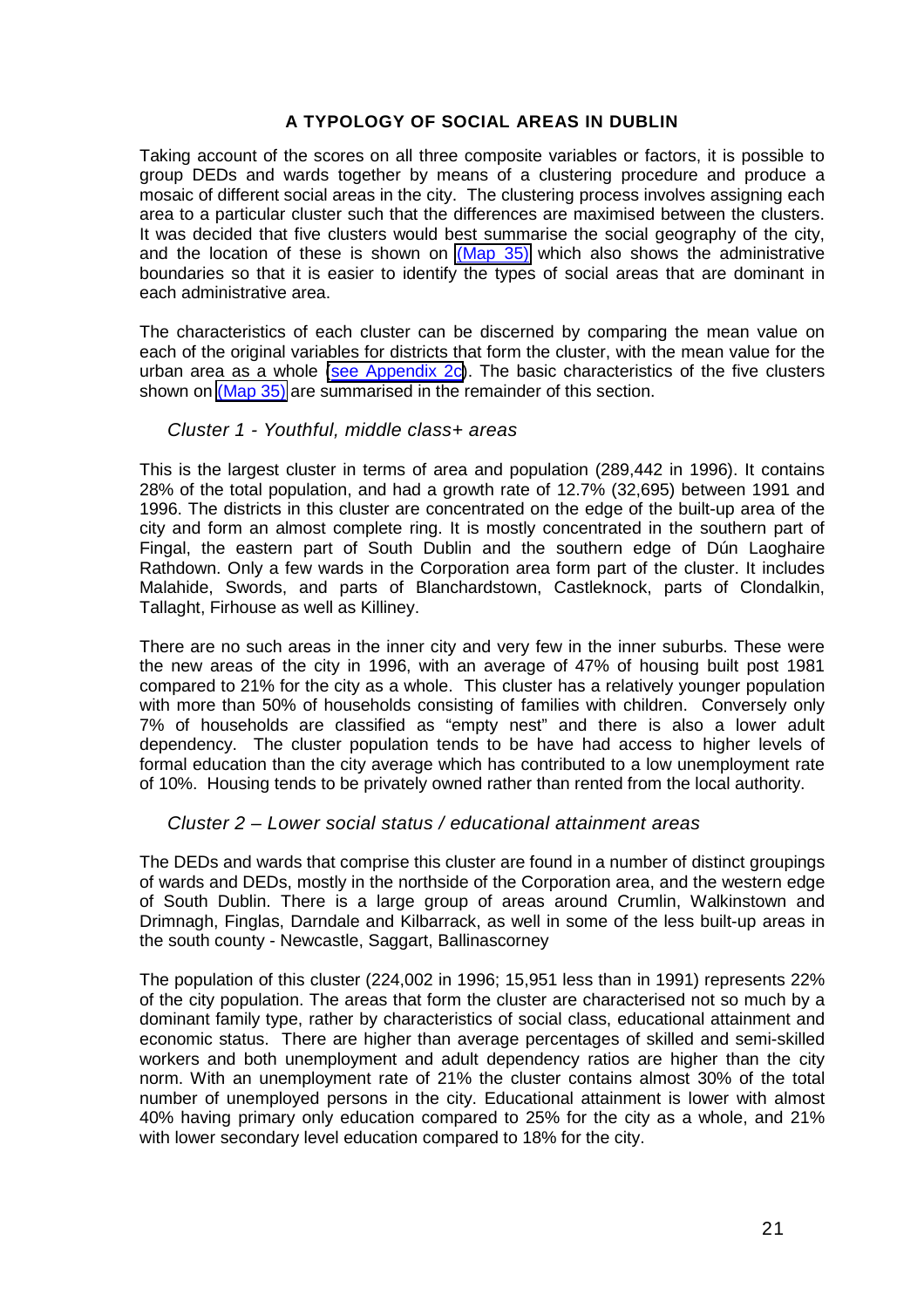### <span id="page-22-0"></span>*Cluster 3 – Mature Areas / Mixed Household Types*

The third of the clusters is almost totally concentrated in the southside of the Corporation area with some extensions into the north inner city. It comprises almost all of the inner city and most of the eastern inner suburbs as far south as Donnybrook and Ballsbridge. The total population of the cluster in 1996 was 164,107, which included an increase of 15,419 (10.4%), over 1991.

These are older mature areas with more mixed households structures. Flats and bedsits are much more common here than in any other part of the city. The share of one-person households is more than double the city average. The private rental sector is far more important in this zone than elsewhere in the city. Families are smaller than elsewhere but such families as there are in these areas are more likely to have children of school-going age. The distribution of social classes in this cluster is broadly representative of the city as a whole but the greater concentrations of areas in this cluster south of the Liffey give it, on average, a lower representation from the skilled and semi-skilled social groups. The unemployment rate for the cluster of districts was 16.7%.

### *Cluster 4 – Better off / Settled areas*

The fourth cluster, which had a population in 1996 of 233,337 (1.8% less than in 1991) is discontinuous on both sides of the Liffey covering extensive parts of Dún Laoghaire Rathdown. On the north side it encompasses parts of Portmarnock, Howth, Clontarf, Glasnevin, Drumcondra and Clonsilla while south of the river it is concentrated in a band that includes Terenure, Dundrum, Churchtown, Stillorgan. Rathcoole is an outlier to the southwest. These are better off, more settled areas than the remainder of the city. Almost half the population are in the professional or managerial social groups compared to just over 30% for the city as a whole. Unemployment is low, just under half the city average. Over 20% ceased education at 21 years or over, seven percentage points above the average for the city. Car usage is much higher, over 50% use the car in the morning. The population is somewhat older than in the city as a whole, 23% aged 40-65 years; more people are married and there are more families with older children.

### *Cluster 5 – Marginal and Excluded Populations in Social Housing Areas*

This group of areas exists on the outskirts of the city in West Tallaght, Clondalkin, Blanchardstown, Ballymun, Priorswood and a small number of inner city areas. The combined population of the districts that make up the cluster was 109,858, which was a small increase of 2200 (2.0%) over the 1991 total. The cluster is characterised by much higher percentages of unskilled and semi-skilled employees, over thirteen percentage points higher than for the city as a whole. There are correspondingly lower percentages of professionals and managers, only 1.28% in social group 1. Housing is dominated by local authority rentals. The city average in 1991 was 15.8% but in this cluster two out of every three housing units is rented from the Local Authority. Much of the housing is of recent origin, having been built in the 1980s. Educational attainment levels are much lower than the norm for the city; less than 6% with third level compared to almost 24% for the city as a whole. Adult dependency is approximately 70% higher than the city average and unemployment rates are double the average for the city. These are young areas with high percentages of children and young adults, 58% of the population is under twenty years of age. Families with children at school comprise over 60% of all families with children. This combination of large numbers of children and young adults, lower educational attainment, high unemployment and many unskilled and semi-skilled workers suggest that these are the main socially excluded and marginal areas in the city.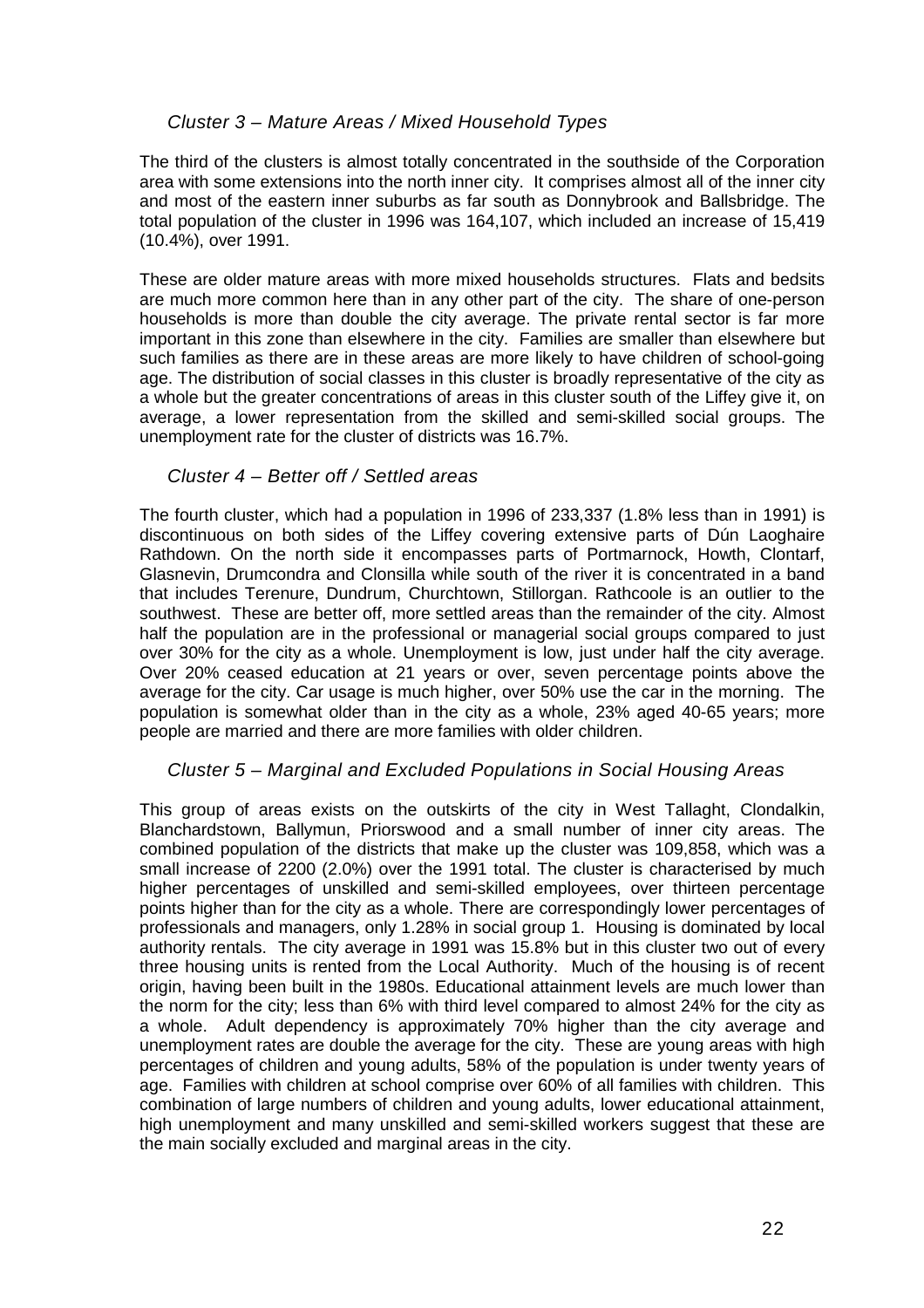<span id="page-23-0"></span>There are a wide range of projects, programmes and organisations that are focused either specifically on attempts to promote social inclusion, or, more generally, on local development. In addition to government departments and national bodies with a remit in this area, the main local organisations involved include South Dublin County Council, South Dublin Development Board, Dublin Enterprise Board and Partnership Companies funded by ADM in Tallaght and Clondalkin.

With the decline in unemployment due to recent job creation, and the change from endemic emigration to net immigration, the nature of social exclusion, both nationally and in Dublin, has changed considerably. While the numbers affected have contracted, the severity of the problems faced by those groups still experiencing exclusion has arguably intensified. The introduction and successful implementation of measures to combat exclusion therefore remains a significant challenge for the years ahead.

The following table summarises the range of supports provided by the two Partnership Companies. Since 1997 assistance has been provided to 110 local groups in Clondalkin and 73 groups in Tallaght. The table also shows a marked difference between the two Partnerships in relation to the types of project supported.

| <b>Partnership</b><br>Company | <b>Business</b><br>start-ups<br>1997-99 | Job<br><b>Placements</b><br>1997-99 | <b>Preventive Educ.</b><br><b>Participants (No.)</b><br>1998-99 | <b>Complementary</b><br><b>Educ. Participants</b><br>(No.)1998-99 |
|-------------------------------|-----------------------------------------|-------------------------------------|-----------------------------------------------------------------|-------------------------------------------------------------------|
| Tallaght                      | 751                                     | 1378                                | 1500                                                            | 223                                                               |
| Clondalkin                    | 317                                     | 604                                 | 2448                                                            | 415                                                               |
|                               |                                         |                                     |                                                                 |                                                                   |
| Total                         | 1068                                    | 1982                                | 3948                                                            | 638                                                               |

**Table 12: Activities supported by Partnership Companies South Dublin**

*Source: ADM Ltd.*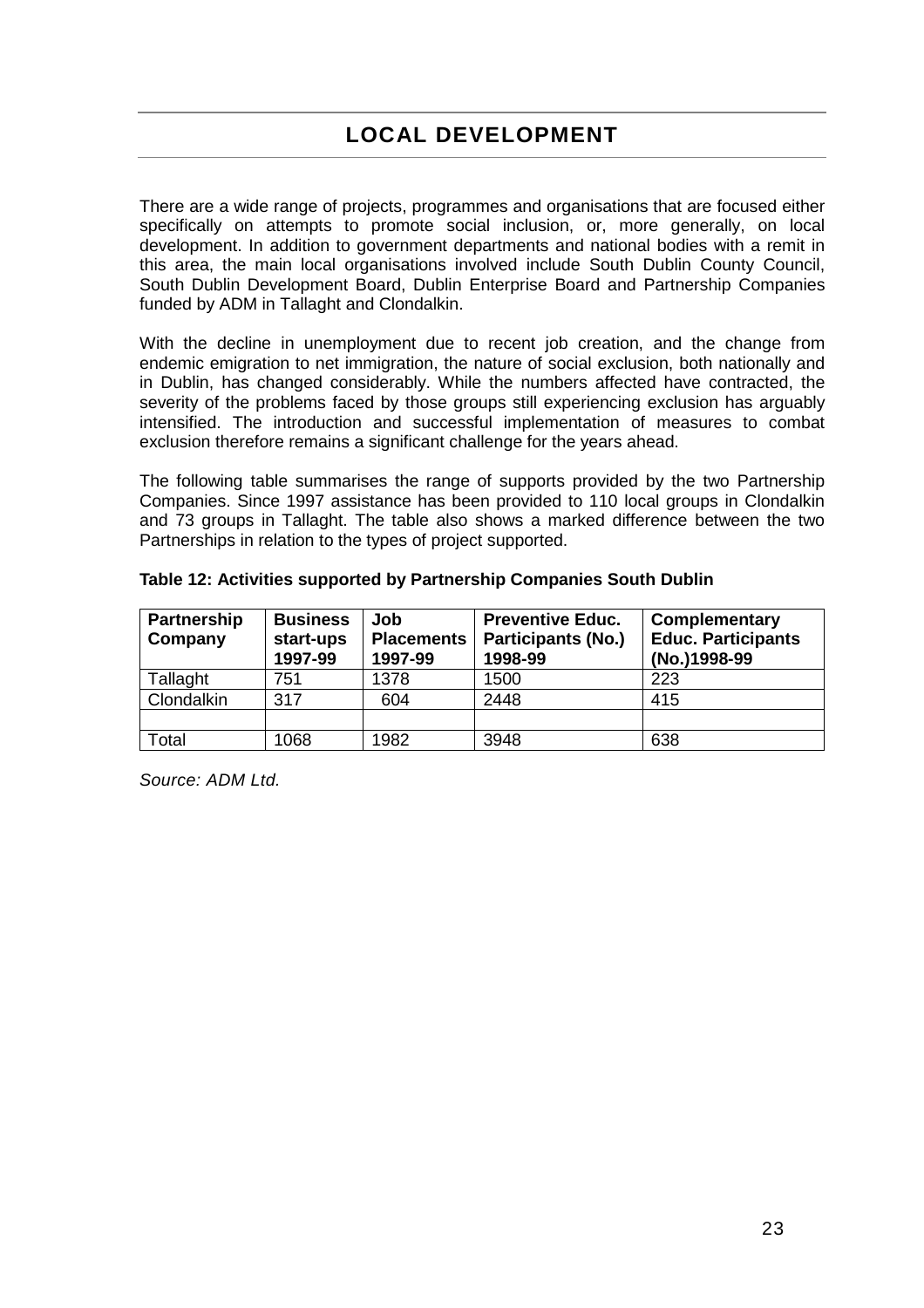### **EMERGING ISSUES**

<span id="page-24-0"></span>A number of issues emerge from the analysis presented in the preceding sections, which need to be considered by the County Development Board in the formulation of its strategy. They are presented here in summary form so that they may be considered by the CDB.

- $\triangleright$  The future role of the city as a national and international centre and the role of South Dublin in that context,
- $\triangleright$  An economic strategy is required that will maximise the contribution of South Dublin to the economy of metropolitan Dublin and also provide a broad range of employment opportunities for local residents so as to reduce the numbers travelling out of the county for work and thereby adding to the traffic congestion that is experienced throughout much of the city,
- $\triangleright$  Public transport services need to be improved in order to encourage more users,
- $\triangleright$  Impacts that may arise from a policy of higher density development in the built up areas of the county need to be assessed,
- $\triangleright$  Measures to combat and prevent social exclusion will need to be enhanced in targeted areas of the county.
- $\triangleright$  The impacts of increasing congestion within South Dublin and on routes to other parts of the metropolitan region,
- $\triangleright$  The impacts of suburbanisation on old villages
- $\triangleright$  The need for a planned approach to the expansion of the City region as envisaged in Strategic Planning Guidelines,
- $\triangleright$  A co-ordinated approach to landuse planning and the provision of public services including infrastructures throughout the Greater Dublin Area will require coordination of the strategies being prepared by all of the City and County Development Boards in the GDA.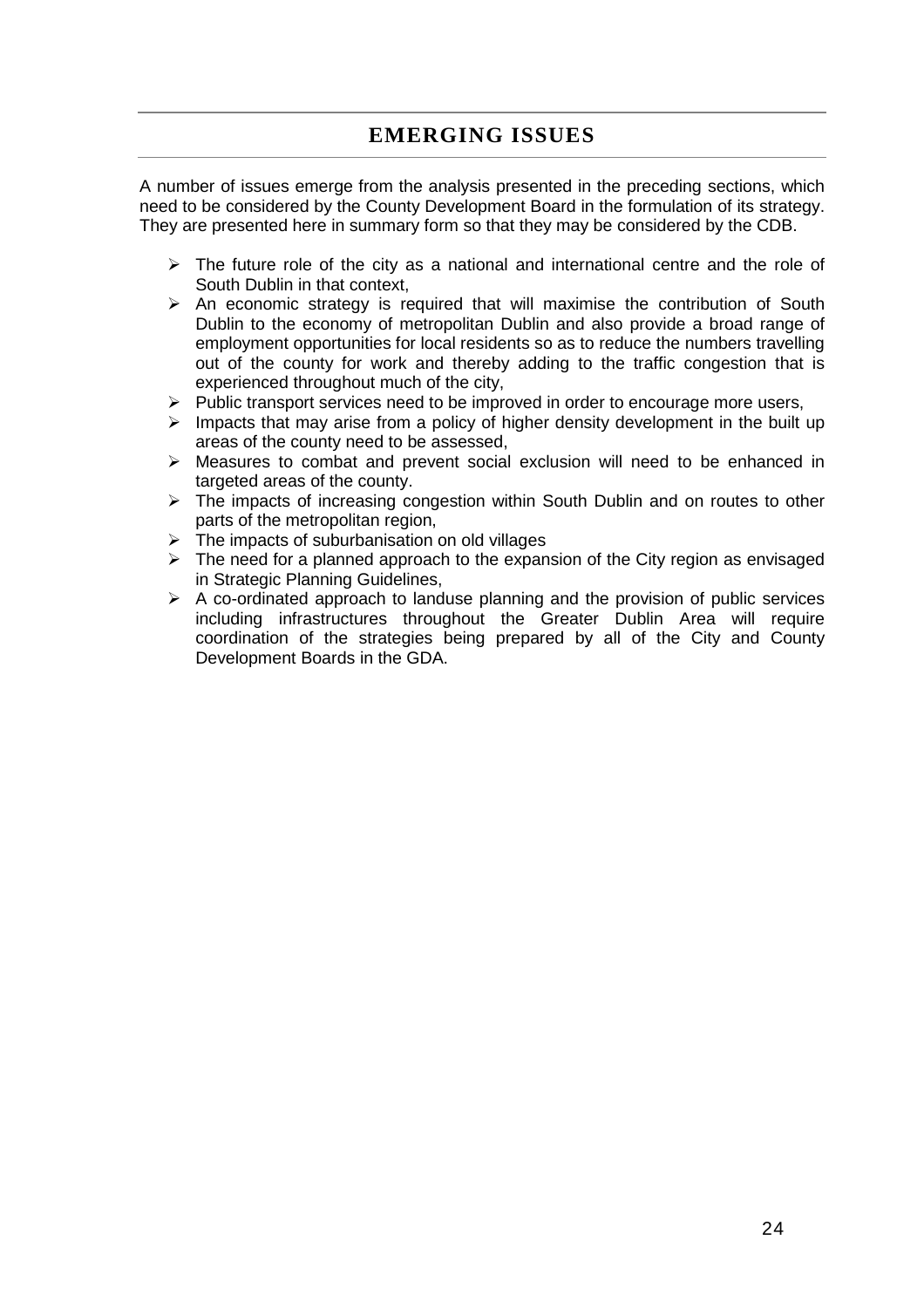### **APPENDIX 1**

| <b>DED ID</b> | vu<br><b>DED NAME</b>          | Area<br>Sq Km | Pop.<br>1986 | Pop.<br>1991 | Pop.<br>1996 | Pop.<br>change<br>1991-96 |
|---------------|--------------------------------|---------------|--------------|--------------|--------------|---------------------------|
| 3001          | Ballinascorney                 | 23.74         | 595          | 470          | 514          | 9.36                      |
| 3002          | Ballyboden                     | 1.19          | 3841         | 4876         | 5260         | 7.88                      |
| 3003          | Bohernabreena                  | 43.00         | 1996         | 2592         | 2681         | 3.43                      |
| 3004          | Clondalkin - Ballymount        | 3.00          | 1512         | 1613         | 1812         | 12.34                     |
| 3005          | Clondalkin -<br>Cappaghmore    | 2.04          | 1335         | 1818         | 1825         | 0.39                      |
| 3006          | Clondalkin - Dunawley          | 4.78          | 8431         | 8761         | 9289         | 6.03                      |
| 3007          | Clondalkin - Monastery         | 3.83          | 6503         | 8040         | 8633         | 7.38                      |
| 3008          | Clondalkin - Moorfield         | 2.06          | 6115         | 6213         | 6697         | 7.79                      |
| 3009          | Clondalkin - Rowlagh           | 0.73          | 5605         | 5577         | 5238         | $-6.08$                   |
| 3010          | Clondalkin - Village           | 6.08          | 5708         | 6730         | 8123         | 20.70                     |
| 3011          | Edmondstown                    | 4.22          | 3914         | 4568         | 4863         | 6.46                      |
| 3012          | Firhouse - Ballycullen         | 2.82          | 1131         | 2662         | 4603         | 72.92                     |
| 3013          | Firhouse - Knocklyon           | 1.04          | 4091         | 4600         | 4629         | 0.63                      |
| 3014          | Firhouse - Village             | 2.37          | 5115         | 5442         | 6859         | 26.04                     |
| 3015          | Lucan - Esker                  | 6.49          | 1977         | 3099         | 7451         | 140.43                    |
| 3016          | Lucan - Heights                | 3.65          | 5310         | 5263         | 5817         | 10.53                     |
| 3017          | Lucan - St. Helens             | 11.25         | 5791         | 6069         | 6915         | 13.94                     |
| 3018          | Newcastle                      | 32.36         | 2576         | 2563         | 2374         | $-7.37$                   |
| 3019          | Palmerstown - Village          | 1.15          | 4975         | 4436         | 3961         | $-10.71$                  |
| 3020          | <b>Palmerstown West</b>        | 3.94          | 6924         | 7307         | 8449         | 15.63                     |
| 3021          | Rathcoole                      | 14.52         | 3606         | 3575         | 3448         | $-3.55$                   |
| 3022          | Rathfarnham - Ballyroan        | 0.68          | 3586         | 3263         | 2903         | $-11.03$                  |
| 3023          | Rathfarnham - Butterfield 0.72 |               | 3970         | 3679         | 3323         | $-9.68$                   |
| 3024          | Rathfarnham - Hermitage 0.76   |               | 2882         | 3797         | 4284         | 12.83                     |
| 3025          | Rathfarnham - St. Enda's 1.10  |               | 4589         | 4713         | 4493         | $-4.67$                   |
| 3026          | Rathfarnham - Village          | 0.72          | 2422         | 2778         | 2757         | $-0.76$                   |
| 3027          | Saggart                        | 13.00         | 1592         | 1493         | 1408         | $-5.69$                   |
| 3028          | Tallaght - Avonbeg             | 0.38          | 2563         | 2212         | 1967         | $-11.08$                  |
| 3029          | Tallaght - Belgard             | 2.71          | 2110         | 2188         | 2067         | $-5.53$                   |
| 3030          | Tallaght - Fettercairn         | 4.56          | 4471         | 5334         | 5513         | 3.36                      |
| 3031          | Tallaght - Glenview            | 0.50          | 1530         | 1491         | 1430         | $-4.09$                   |
| 3032          | Tallaght - Jobstown            | 2.76          | 6071         | 6349         | 7294         | 14.88                     |
| 3033          | Tallaght - Killinarden         | 0.74          | 5389         | 5103         | 4970         | $-2.61$                   |

#### <span id="page-25-0"></span>**ID codes area and summary population totals for each district in South Dublin County.**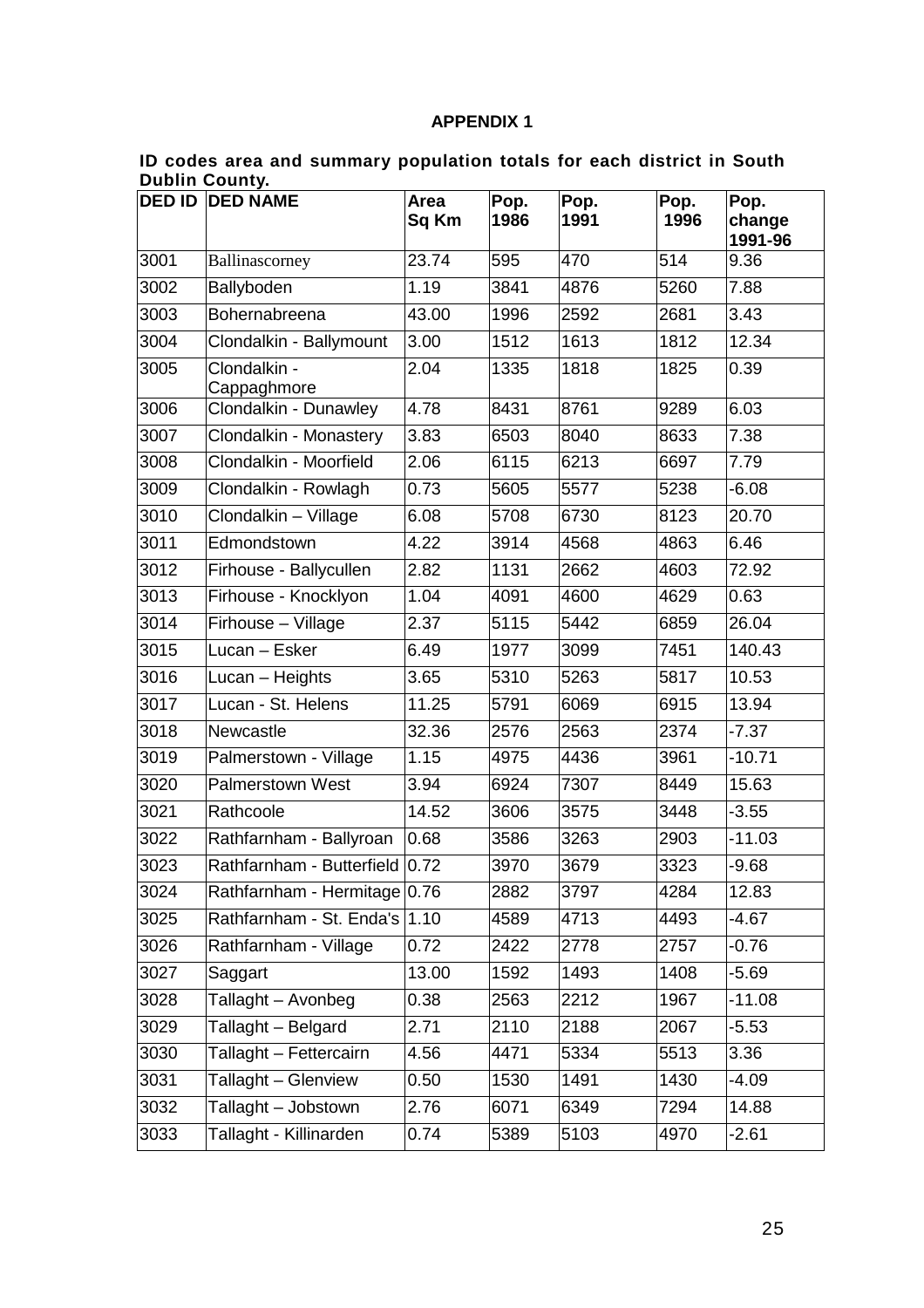| <b>DED ID</b> | <b>DED NAME</b>        | Area<br>Sq Km | Pop.<br>1986 | Pop.<br>1991    | Pop.<br>1996 | Pop.<br>change<br>1991-96 |
|---------------|------------------------|---------------|--------------|-----------------|--------------|---------------------------|
| 3034          | Tallaght - Kilnamanagh | 2.13          | 5325         | 5717            | 5633         | $-1.47$                   |
| 3035          | Tallaght – Kiltipper   | 1.71          | 4939         | 5145            | 5237         | 1.79                      |
| 3036          | Tallaght - Kingswood   | 1.82          | 4097         | 4381            | 4539         | 3.61                      |
| 3037          | Tallaght – Millbrook   | 0.66          | 5520         | 5037            | 4508         | $-10.50$                  |
| 3038          | Tallaght - Oldbawn     | 1.43          | 5308         | 5250            | 5040         | $-4.00$                   |
| 3039          | Tallaght - Springfield | 2.02          | 7864         | 7986            | 7803         | $-2.29$                   |
| 3040          | Tallaght – Tymon       | 2.03          | 6797         | 6592            | 6289         | $-4.60$                   |
| 3041          | Templeogue - Cypress   | 0.70          | 3150         | 3390            | 3253         | $-4.04$                   |
| 3042          | Templeogue - Kimmage   | 1.01          | 3782         | 3613            | 3520         | $-2.57$                   |
| 3043          | Templeogue-Limekiln    | 1.12          | 4616         | 4678            | 4261         | $-8.91$                   |
| 3044          | Templeogue - Orwell    | 0.45          | 2864         | 3010            | 2871         | $-4.62$                   |
| 3045          | Templeogue-Osprey      | 1.42          | 3047         | 3025            | 3029         | 0.13                      |
| 3046          | Templeogue - Village   | 0.58          | 2183         | 1931            | 1728         | $-10.51$                  |
| 3047          | Terenure - Cherryfield | 0.41          | 2876         | 2546            | 2341         | $-8.05$                   |
| 3048          | Terenure – Greentree   | 0.62          | 4014         | 3544            | 3201         | $-9.68$                   |
| 3049          | Terenure - St. James   | 0.65          | 4938         | 4220            | 3625         | $-14.10$                  |
|               | Totals                 | 221.65        |              | 199,546 208,739 | 218,728      |                           |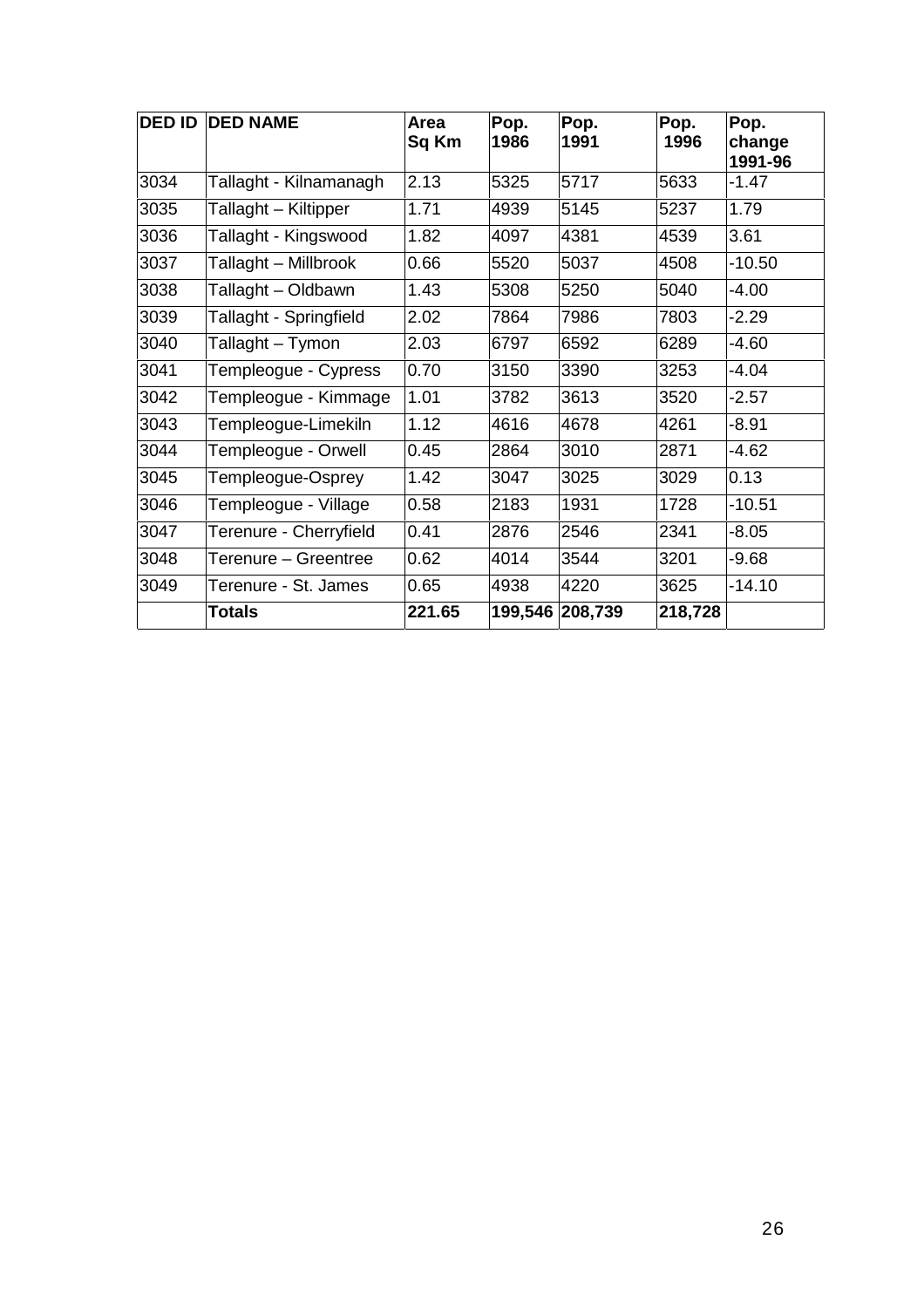### **APPENDIX 2(a)**

### **Variables employed in the analysis**

<span id="page-27-0"></span>

| Variable                                                                          | <b>Abbreviation</b> |
|-----------------------------------------------------------------------------------|---------------------|
| Percentage population change 1991-96                                              | pchange             |
| children <1 year as a percentage of the total population                          | pbaby               |
| children under 4 years as a percentage of the total population                    | punder4             |
| children 5 to 19 years as a percentage of the total population                    | punder19            |
| people 19-40 years as a percentage of the total population                        | p 40                |
| people 40-65 years as a percentage of the total population                        | pmiddle             |
| retired people as a percentage of the total population                            | Pretire             |
| married people as a percentage of the total population                            | pmarry              |
| separated people as a percentage of the total population                          | psep                |
| people in flats or bedsits as a percentage of the total number of<br>households   | pflat               |
| one person households as a percentage of the total number of households           | hh1                 |
| one couple households as a percentage of the total number of households           | hh <sub>2</sub>     |
| couple with children as a percentage of the total number of households            | hh <sub>2</sub> ch  |
| one parent households as a percentage of the total number of households           | hh_1per             |
| Couples with 2 or less children as a percentage of couples with children          | $fam_2$             |
| Couples with 5 or more children as a percentage of couples with children          | $fam_G5$            |
| Families with youngest child four years or younger as a percentage of<br>families | yun_L4              |
| Families with youngest child 15 years or older as a percentage of families        | yun_G15             |
| Families with children at school as a percentage of all families with<br>children | school              |
| Persons per household                                                             | pph                 |
| Prefamily households as a percentage of all households                            | prefam              |
| Empty nest households as a percentage of all households                           | empty               |
| Percentage of Labour force "at work"                                              | atwork              |
| Percentage of the labour force "unemployed"                                       | unemp               |
| Percentage of those aged 15+ year engaged in "home duties"                        | home                |
| Persons under 25 unemployed as a percent of under 25 labour force                 | $unem_25$           |
| Adults not at work as a ratio of those "at work"                                  | dep_ad              |
| Ever married females "at work" as a percentage of all females "at work"           | f_mar_wk            |
| Percentage population - Higher professional or managerial, employing<br>others    | social 1            |
| Percentage population -Lower professional or managerial, without<br>employees     | social_2            |
| Percentage population -Other non-manual                                           | social_3            |
| Percentage population - Skilled manual                                            | social_4            |
| Percentage population -Semi-skilled manual                                        | social_5            |
| Percentage population - Unskilled manual                                          | social 6            |
| Mode of transport "foot"                                                          | foot                |
| Mode of transport "bike"                                                          | bike                |
| Mode of transport "bus"                                                           | bus                 |
| Mode of transport "train or DART"                                                 | train               |
| Mode of transport "car"                                                           | car                 |
| Age dependency <15 and over 65 as a ratio of the labour force                     | dep_age             |
| Percentage of population whose education ceased at 15 or under                    | educ_L15            |
| Percentage of population whose education ceased at 21 or over                     | educ_G21            |
|                                                                                   | Primary             |
| Percentage of population - no formal education, or primary level only.            |                     |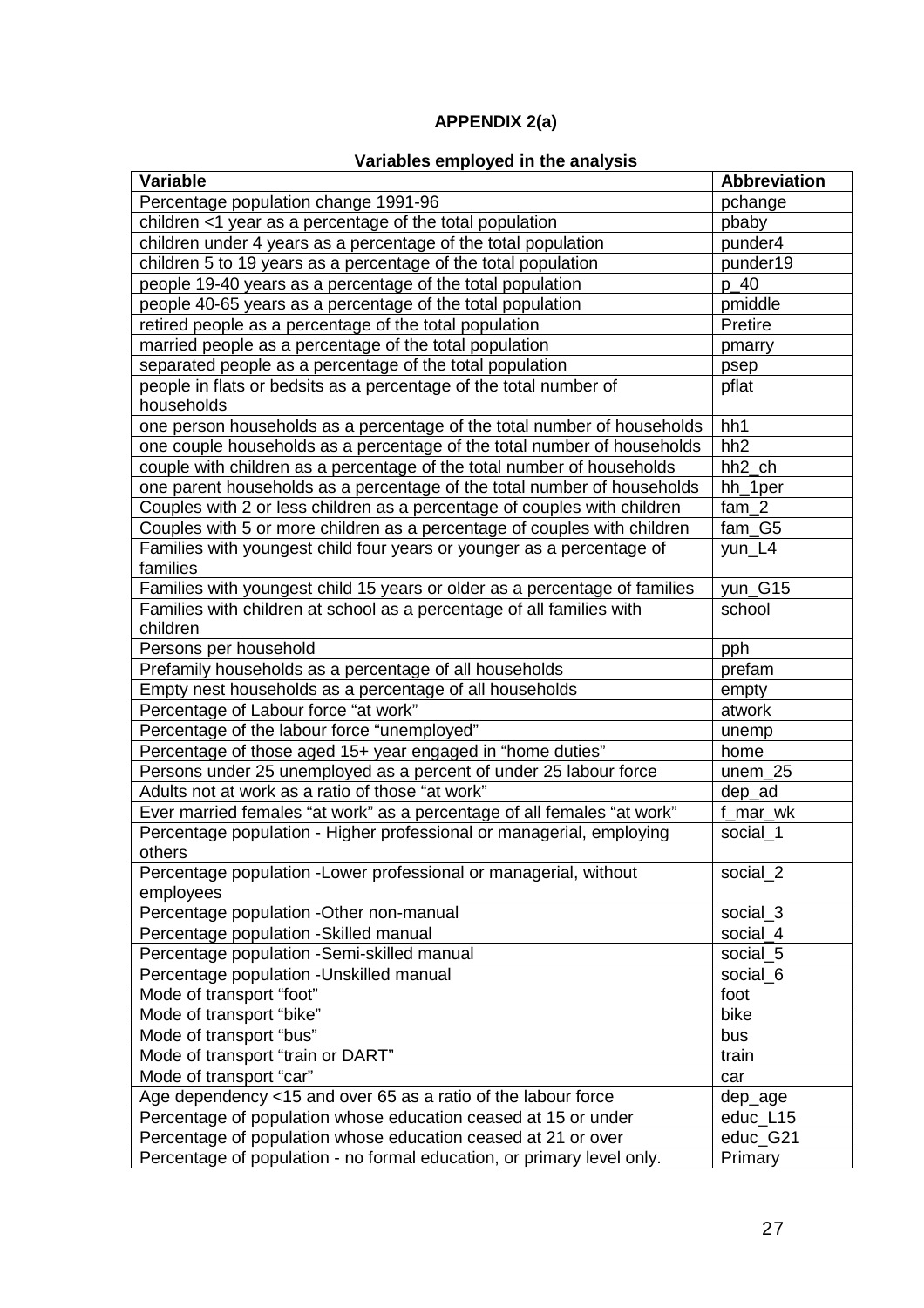| <b>Variable</b>                                                          | <b>Abbreviation</b> |
|--------------------------------------------------------------------------|---------------------|
| Percentage of population whose Highest level of education - lower        | ed inter            |
| secondary level                                                          |                     |
| Percentage of population whose Highest level of education - leaving cert | ed leav             |
| Percentage of population whose Highest level of education - third level  | ed 3I               |
| sub degree                                                               |                     |
| Percentage of population whose highest level of education - degree level | ed_deg              |
| at least                                                                 |                     |
| Percentage of housing rented from LA 1991                                | pla                 |
| Percentage of housing stock as rented accommodation 1991                 | prented             |
| Percentage of housing owner occupied with loan 1991                      | ploan               |
| Percentage of housing owner occupied 1991                                | powner              |
| Percentage of housing built between 1971 - 1981 (1991)                   | built71             |
| Percentage of housing built post 1981 (1991).                            | built <sub>81</sub> |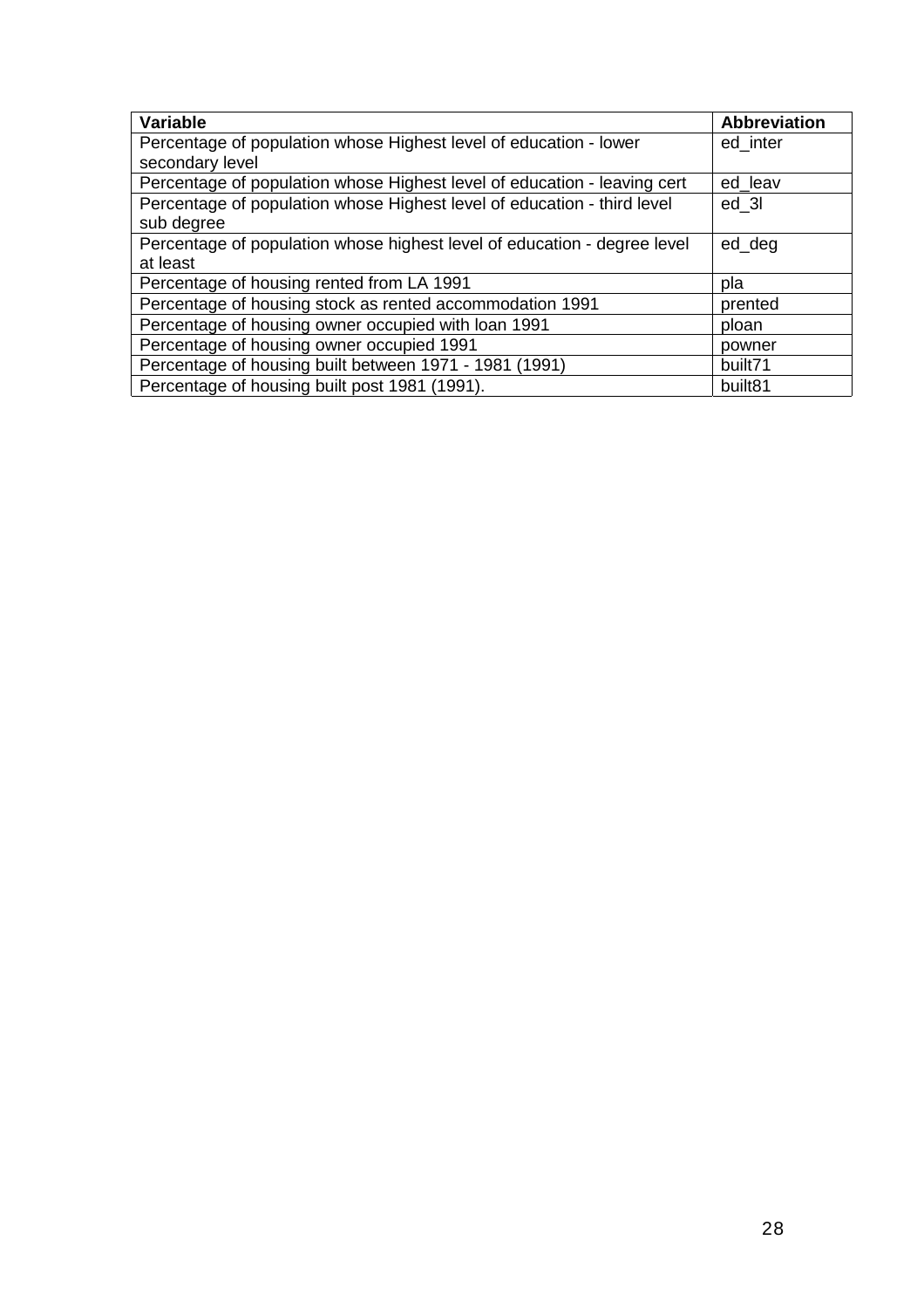### **APPENDIX 2(b)**

### <span id="page-29-0"></span>**Variables with the strongest (positive and negative) association with each factor\***

| ו טענטו ו<br>- טטטוט טנמנעס                                              |          |
|--------------------------------------------------------------------------|----------|
| Percentage of population - no formal education, or primary level only.   | $-0.948$ |
| Percentage of population whose education ceased at 15 or under           | $-0.933$ |
| Percentage of the labour force "unemployed"                              | $-0.912$ |
| Percentage population - Unskilled manual                                 | $-0.898$ |
| Percentage population -Semi-skilled manual                               | $-0.871$ |
| Persons under 25 unemployed as a percent of under 25 labour force        | $-0.819$ |
| One parent households as a percentage of the total number of households  | $-0.773$ |
| Percentage of housing rented from LA 1991                                | $-0.728$ |
| Mode of transport "foot"                                                 | $-0.722$ |
| Adults not at work as a ratio of those "at work"                         | $-0.713$ |
| Percentage of population whose Highest level of education - lower        | $-0.663$ |
| secondary level                                                          |          |
| Mode of transport "bus"                                                  | $-0.629$ |
| Separated people as a percentage of the total population                 | $-0.569$ |
| Couples with 5 or more children as a percentage of couples with children | $-0.566$ |
| One couple households as a percentage of the total number of             | 0.467    |
| households                                                               |          |
| Percentage of housing owner occupied with loan 1991                      | 0.564    |
| Percentage of population whose education ceased at 21 or over            | 0.784    |
| Percentage of population whose highest level of education - degree level | 0.788    |
| at least                                                                 |          |
| Percentage population - Higher professional or managerial, employing     | 0.789    |
| others                                                                   |          |
| Percentage of population whose Highest level of education - leaving cert | 0.821    |
| Mode of transport "car"                                                  | 0.850    |
| Percentage of population whose Highest level of education - third level  | 0.924    |
| sub degree                                                               |          |
| Percentage population - Lower professional or managerial, without        | 0.941    |
| employees                                                                |          |

### **Factor 1 - Social Status**

### **Factor 2 - Family Areas**

| People in flats or bedsits as a percentage of the total number of       | $-0.889$ |
|-------------------------------------------------------------------------|----------|
| households                                                              |          |
| One person households as a percentage of the total number of            | $-0.871$ |
| households                                                              |          |
| Percentage of housing stock as rented accommodation 1991                | $-0.817$ |
| Pre-family households as a percentage of all households                 | $-0.814$ |
| People 19-40 years as a percentage of the total population              | $-0.755$ |
| Percentage of those aged 15+ year engaged in "home duties"              | 0.616    |
| Percentage of housing owner occupied with loan 1991                     | 0.641    |
| Ever married females "at work" as a percentage of all females "at work" | 0.751    |
| Persons per household                                                   | 0.801    |
| Married people as a percentage of the total population                  | 0.828    |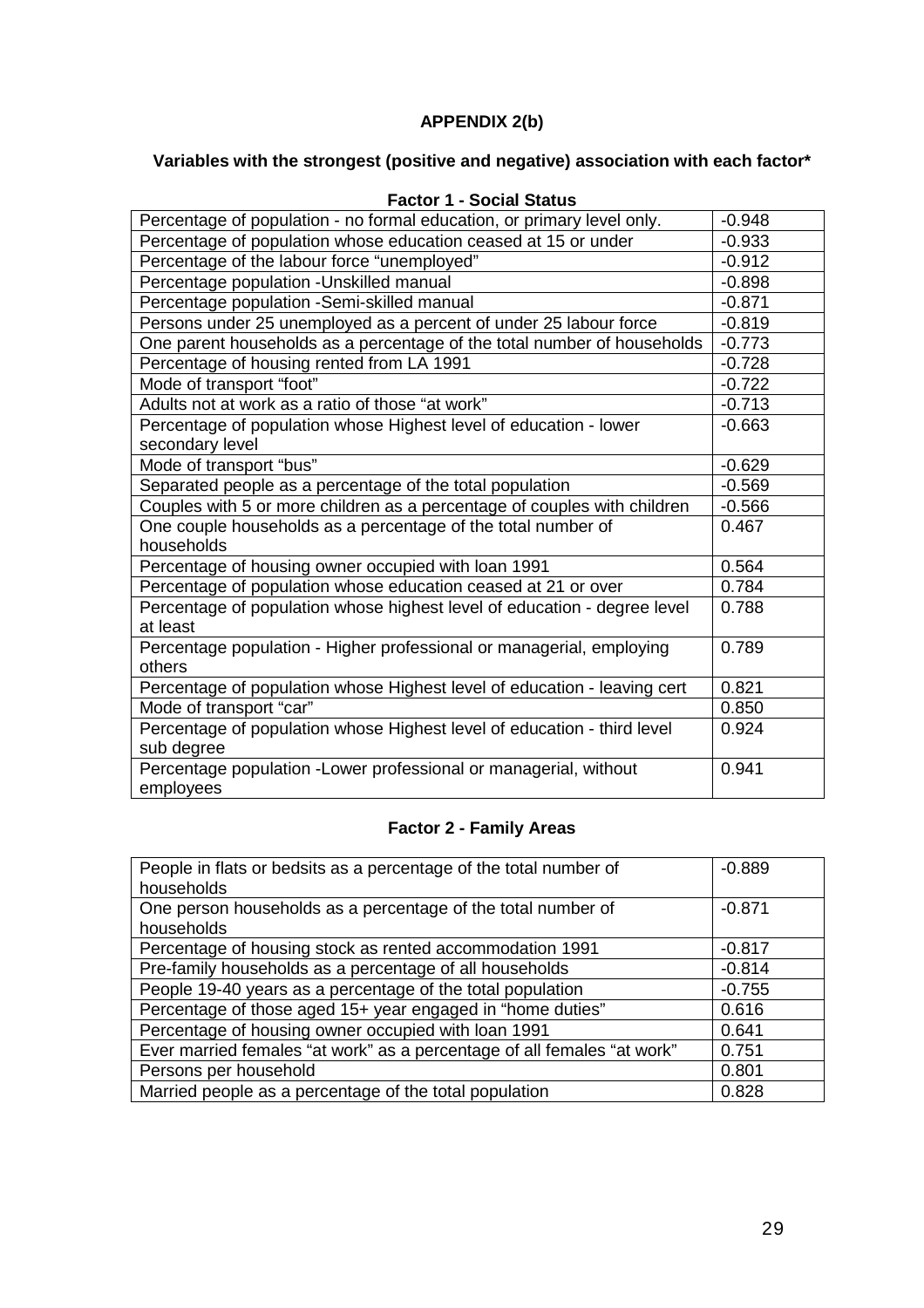### **Factor 3 - Growth and Decline**

| Empty nest households as a percentage of all households                    | $-0.816$ |
|----------------------------------------------------------------------------|----------|
| Families with youngest child 15 years or older as a percentage of families | $-0.797$ |
| People 40-65 years as a percentage of the total population                 | $-0.647$ |
| Couples with 2 or less children as a percentage of couples with children   | $-0.564$ |
| Children under 4 years as a percentage of the total population             | 0.711    |
| Children 5 to 19 years as a percentage of the total population             | 0.784    |
| Families with youngest child four years or younger as a percentage of      | 0.808    |
| families                                                                   |          |
| Families with children at school as a percentage of all families with      | 0.854    |
| children                                                                   |          |

\* *The closer the score is to either +1 or –1 the stronger the relationship of the variable to the factor*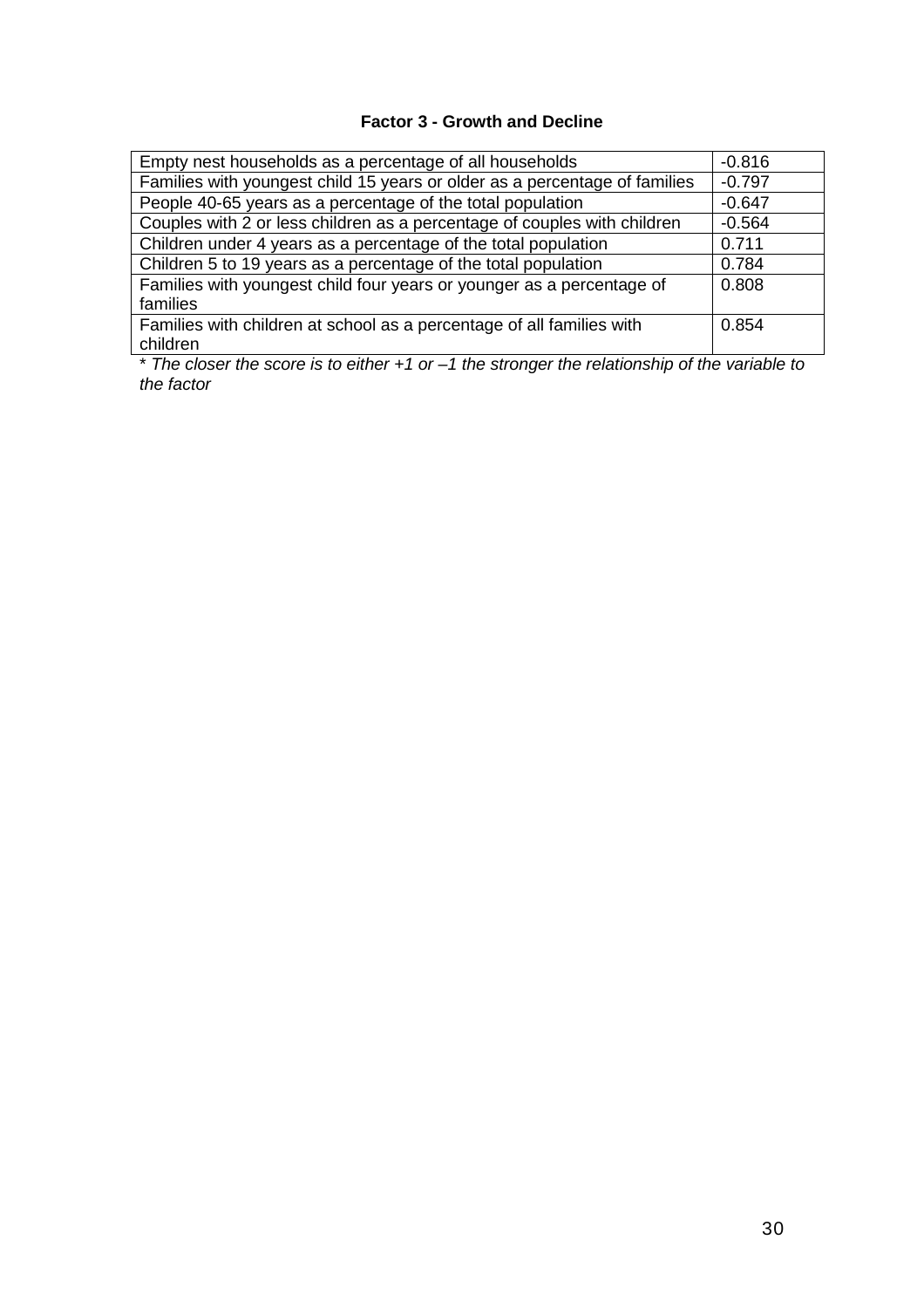### **APPENDIX (2c)**

### **MEAN CHARACTERISTICS OF EACH CLUSTER AND CITY AVERAGE**

<span id="page-31-0"></span>

| <b>CLUSTER 1</b>                                                      | <b>Cluster</b> | <b>City</b> |
|-----------------------------------------------------------------------|----------------|-------------|
| Children under 4 years as a percentage of the total population        | 8.35           | 6.40        |
| Children 5 to 19 years as a percentage of the total population        | 37.98          | 29.04       |
| People 19-40 years as a percentage of the total population            | 39.95          | 39.69       |
| People 40-65 years as a percentage of the total population            | 17.77          | 19.68       |
| Married people as a percentage of the total population                | 39.99          | 34.69       |
| Separated people as a percentage of the total population              | 2.50           | 3.31        |
| People in flats or bedsits as a percentage of the total number of     | 1.35           | 15.95       |
| households                                                            |                |             |
| Persons per household                                                 | 3.49           | 2.98        |
| One person households as a percentage of the total number of          | 12.25          | 23.23       |
| households                                                            |                |             |
| one couple households as a percentage of the total number of          | 13.56          | 13.73       |
| households                                                            |                |             |
| couple with children as a percentage of the total number of           | 53.86          | 36.14       |
| households                                                            |                |             |
| one parent households as a percentage of the total number of          | 8.41           | 10.70       |
| households                                                            |                |             |
| Couples with 2 or less children as a percentage of couples with       | 60.47          | 63.95       |
| children                                                              |                |             |
| Couples with 5 or more children as a percentage of couples with       | 5.08           | 5.28        |
| children                                                              |                |             |
| Families with youngest child four years or younger as a % of all      | 25.60          | 20.07       |
| families                                                              |                |             |
| Families with youngest child 15 years or older as a percentage of     | 24.29          | 30.78       |
| families                                                              |                |             |
| Families with children at school as a percentage of all families with | 53.27          | 44.52       |
| children                                                              |                |             |
| Pre-family households as a percentage of all households               | 10.65          | 10.57       |
| Empty nest households as a percentage of all households               | 7.37           | 13.87       |
| Percentage of Labour force "at work"                                  | 90.06          | 83.51       |
| Percentage of the labour force "unemployed"                           | 9.94           | 16.49       |
| Percentage of those aged 15+ year engaged in "home duties"            | 16.11          | 17.41       |
| Persons under 25 unemployed as a percent of under 25 labour           | 16.68          | 21.60       |
| force                                                                 |                |             |
| Adults not at work as a ratio of those "at work"                      | 76.13          | 108.72      |
| Ever married females "at work" as a percentage of all females "at     | 59.85          | 45.57       |
| work"                                                                 |                |             |
| Percentage population - Higher professional or managerial,            | 6.92           | 7.34        |
| employing others                                                      |                |             |
| Percentage population - Lower professional or managerial, without     | 28.10          | 23.30       |
| employees                                                             |                |             |
| Percentage population - Semi-skilled manual                           | 10.22          | 11.37       |
| Percentage population - Unskilled manual                              | 4.54           | 6.53        |
| Mode of transport "bus"                                               | 17.32          | 18.38       |
| Mode of transport "train or DART"                                     | 3.44           | 3.42        |
| Mode of transport "car"                                               | 46.45          | 36.92       |
| Percentage of population whose education ceased at 15 or under        | 12.26          | 18.58       |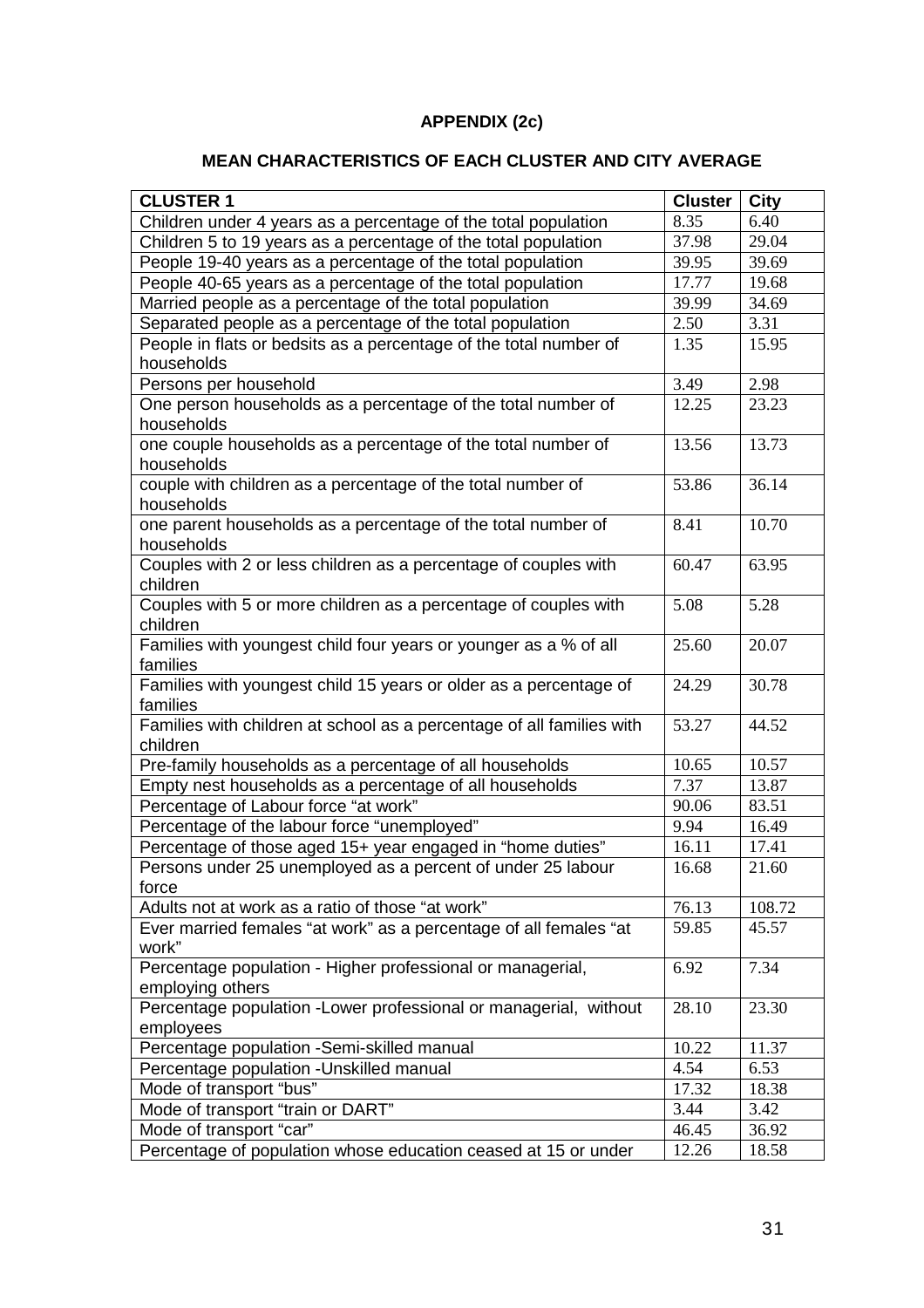| <b>CLUSTER 1</b>                                                      | <b>Cluster</b> | <b>City</b> |
|-----------------------------------------------------------------------|----------------|-------------|
| Percentage of population whose education ceased at 21 or over         | 12.34          | 13.38       |
| Percentage of pop. with no formal education or at most primary level. | 16.80          | 24.59       |
| Percentage of pop. whose Highest level of education - lower           | 19.92          | 17.66       |
| secondary level                                                       |                |             |
| Percentage of pop. whose Highest level of education - leaving cert    | 28.36          | 22.53       |
| Percentage of pop. whose Highest level of education - third level     | 12.16          | 10.04       |
| sub degree                                                            |                |             |
| Percentage of pop. whose highest level of education - degree level    | 13.95          | 14.72       |
| at least                                                              |                |             |
| Percentage of housing rented from LA 1991                             | 5.32           | 15.83       |
| Percentage of housing stock as rented accommodation 1991              | 4.15           | 10.54       |
| Percentage of housing owner occupied with loan 1991                   | 70.03          | 41.64       |
| Percentage of housing owner occupied 1991                             | 15.56          | 25.39       |
| Percentage of housing built between 1971 - 1981 (1991)                | 47.35          | 20.71       |
| Percentage of housing built post 1981 (1991).                         | 27.75          | 15.42       |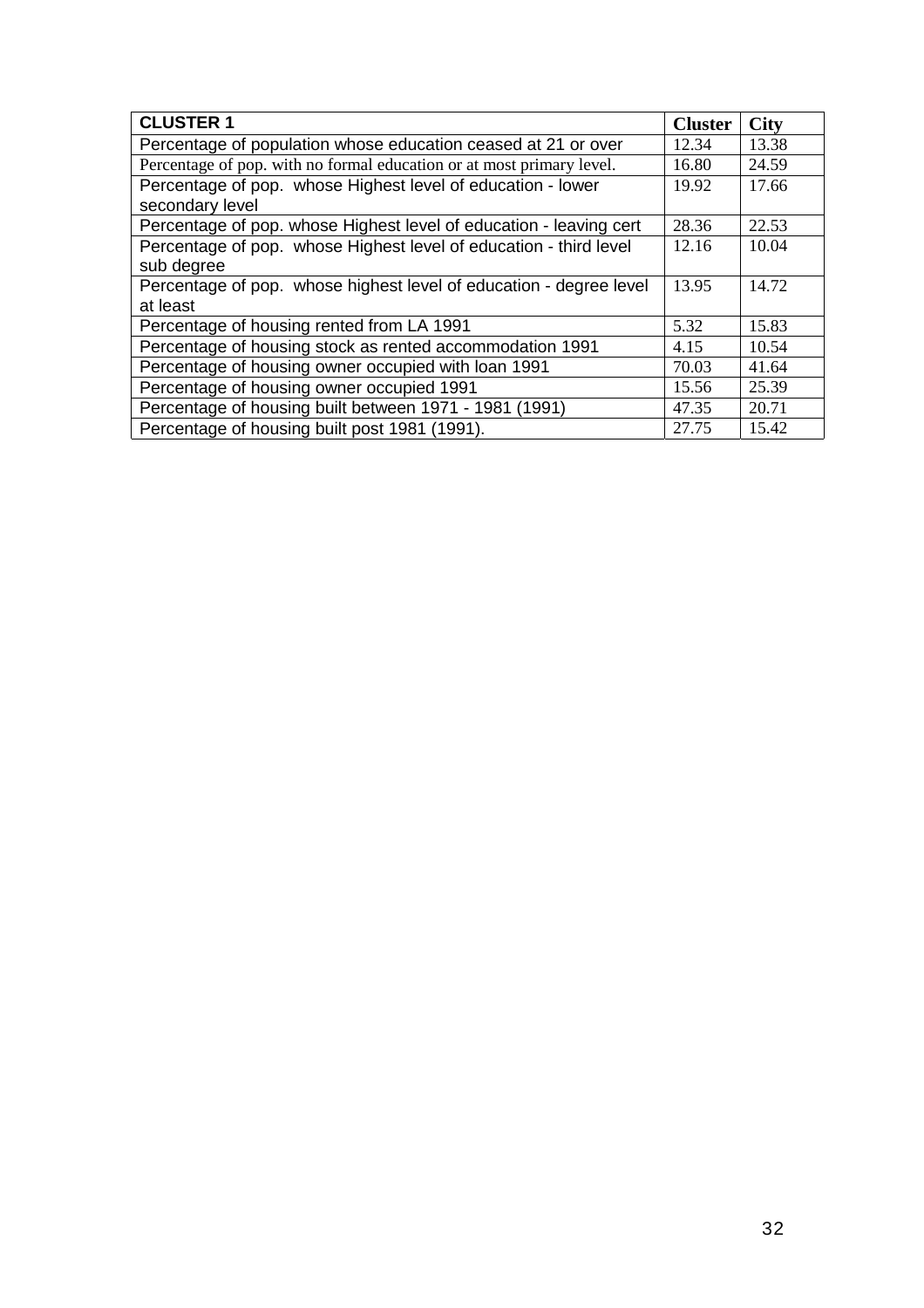| <b>CLUSTER 2</b>                                                      | <b>Cluster</b> | <b>City</b> |
|-----------------------------------------------------------------------|----------------|-------------|
| Children 5 to 19 years as a percentage of the total population        | 26.54          | 29.04       |
| People 19-40 years as a percentage of the total population            | 36.38          | 39.69       |
| People 40-65 years as a percentage of the total population            | 22.22          | 19.68       |
| Married people as a percentage of the total population                | 36.45          | 34.69       |
| Separated people as a percentage of the total population              | 3.36           | 3.31        |
| People in flats or bedsits as a percentage of the total number of     | 7.43           | 15.95       |
| households                                                            |                |             |
| Persons per household                                                 | 2.99           | 2.98        |
| One person households as a percentage of the total number of          | 22.15          | 23.23       |
| households                                                            |                |             |
| One couple households as a percentage of the total number of          | 14.25          | 13.73       |
| households                                                            |                |             |
| Couple with children as a percentage of the total number of           | 35.00          | 36.14       |
| households                                                            |                |             |
| One parent households as a percentage of the total number of          | 12.68          | 10.70       |
| households                                                            |                |             |
| Couples with 2 or less children as a percentage of couples with       | 65.39          | 63.95       |
| children                                                              |                |             |
| Couples with 5 or more children as a percentage of couples with       | 5.55           | 5.28        |
| children                                                              |                |             |
| Families with youngest child four years or younger as a percentage    | 16.06          | 20.07       |
| of families                                                           |                |             |
| Families with youngest child 15 years or older as a percentage of     | 38.92          | 30.78       |
| families                                                              |                |             |
| Families with children at school as a percentage of all families with | 37.64          | 44.52       |
| children                                                              |                |             |
| Pre-family households as a percentage of all households               | 5.91           | 10.57       |
| Empty nest households as a percentage of all households               | 16.90          | 13.87       |
| Percentage of Labour force "at work"                                  | 78.49          | 83.51       |
| Percentage of the labour force "unemployed"                           | 21.51          | 16.49       |
| Percentage of those aged 15+ year engaged in "home duties"            | 20.34          | 17.41       |
| Persons under 25 unemployed as a percent of under 25 labour force     | 25.28          | 21.60       |
| Adults not at work as a ratio of those "at work"                      | 125.47         | 108.72      |
| Ever married females "at work" as a percentage of all females "at     | 42.41          | 45.57       |
| work"                                                                 |                |             |
| Age dependency <15 and over 65 as a ratio of the labour force         | 50.71          | 48.28       |
| Percentage population - Higher professional or managerial,            | 2.15           | 7.34        |
| proprietors employing others                                          |                |             |
| Percentage population -Lower professional or managerial,              | 13.50          | 23.30       |
| proprietors without employees                                         |                |             |
| Percentage population -Semi-skilled manual                            | 16.85          | 11.37       |
| Percentage population - Unskilled manual                              | 10.04          | 6.53        |
| Mode of transport "bus"                                               | 22.82          | 18.38       |
| Mode of transport "train or DART"                                     | 2.15           | 3.42        |
| Mode of transport "car"                                               | 29.97          | 36.92       |
| Percentage of population whose education ceased at 15 or under        | 31.90          | 18.58       |
| Percentage of population whose education ceased at 21 or over         | 4.93           | 13.38       |
| Percentage of population whose highest level of education - lower     | 20.74          | 17.66       |
| secondary                                                             |                |             |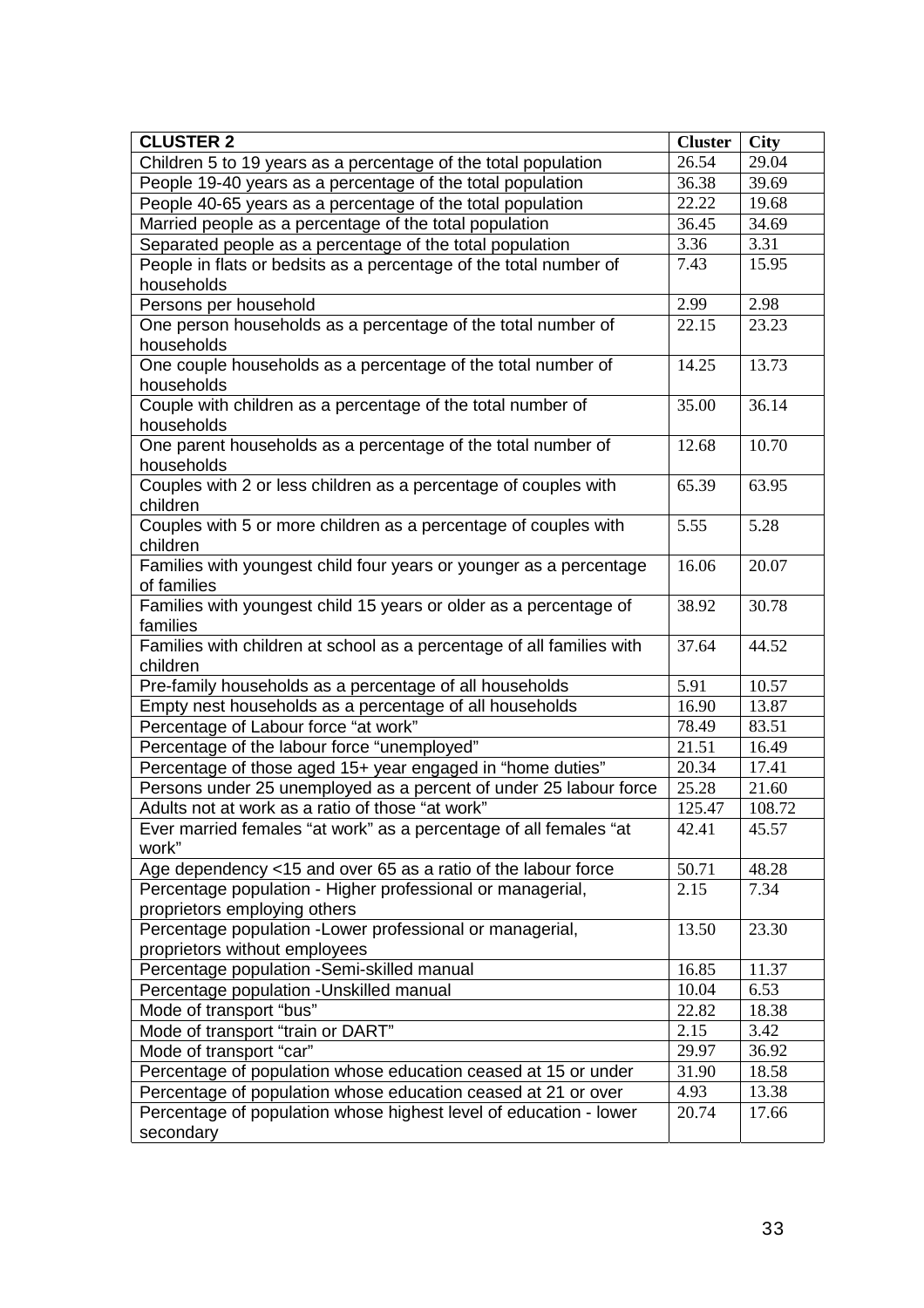| <b>CLUSTER 2</b>                                                      | <b>Cluster</b> | <b>City</b> |
|-----------------------------------------------------------------------|----------------|-------------|
| Percentage of population whose highest level of education - leaving   | 18.27          | 22.53       |
| cert                                                                  |                |             |
| Percentage of population whose highest level of education - third     | 5.70           | 10.04       |
| level sub degree                                                      |                |             |
| Percentage of population whose highest level of education - degree    | 4.71           | 14.72       |
| level                                                                 |                |             |
| Percentage of housing rented from LA 1991                             | 17.04          | 15.83       |
| Percentage of housing stock as rented accommodation 1991              | 3.69           | 10.54       |
| Percentage of housing owner occupied with loan 1991                   | 36.07          | 41.64       |
| Percentage of housing owner occupied 1991                             | 27.61          | 25.39       |
| Percentage of housing built post 1981 (1991).                         | 5.04           | 15.42       |
| Percentage of population - no formal education, or primary level only | 39.95          | 24.59       |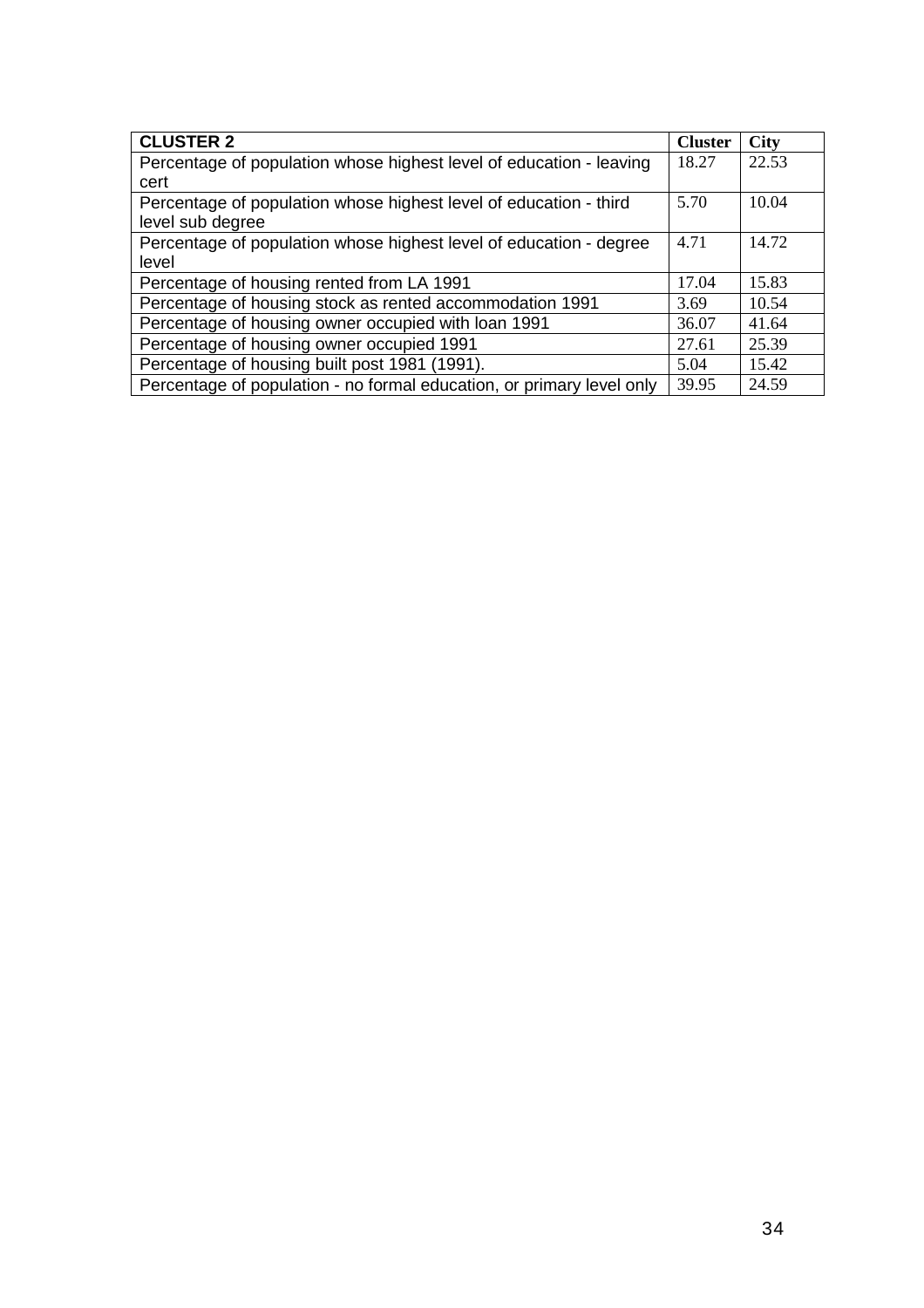| <b>CLUSTER 3</b>                                                                  | <b>Cluster</b> | <b>City</b> |
|-----------------------------------------------------------------------------------|----------------|-------------|
| Children under 4 years as a percentage of the total population                    | 5.07           | 6.40        |
| Children 5 to 19 years as a percentage of the total population                    | 20.18          | 29.04       |
| People 19-40 years as a percentage of the total population                        | 50.08          | 39.69       |
| People 40-65 years as a percentage of the total population                        | 16.22          | 19.68       |
| Married people as a percentage of the total population                            | 22.84          | 34.69       |
| Separated people as a percentage of the total population                          | 4.40           | 3.31        |
| People in flats or bedsits as a percentage of the total number of                 | 54.09          | 15.95       |
| households                                                                        |                |             |
| Persons per household                                                             | 2.16           | 2.98        |
| One person households as a percentage of the total number of<br>households        | 42.15          | 23.23       |
| One couple households as a percentage of the total number of<br>households        | 12.79          | 13.73       |
| Couple with children as a percentage of the total number of<br>households         | 13.99          | 36.14       |
| One parent households as a percentage of the total number of<br>households        | 8.02           | 10.70       |
| Couples with 2 or less children as a percentage of couples with<br>children       | 69.29          | 63.95       |
| Couples with 5 or more children as a percentage of couples with<br>children       | 4.49           | 5.28        |
| Families with youngest child four years or younger as a percentage<br>of families | 19.54          | 20.07       |
| Families with youngest child 15 years or older as a percentage of<br>families     | 24.99          | 30.78       |
| Families with children at school as a percentage of all families with<br>children | 42.15          | 44.52       |
| Pre-family households as a percentage of all households                           | 22.91          | 10.57       |
| Empty nest households as a percentage of all households                           | 14.08          | 13.87       |
| Percentage of Labour force "at work"                                              | 81.74          | 83.51       |
| Percentage of the labour force "unemployed"                                       | 18.26          | 16.49       |
| Percentage of those aged 15+ year engaged in "home duties"                        | 11.35          | 17.41       |
| Persons under 25 unemployed as a percent of under 25 labour<br>force              | 22.39          | 21.60       |
| Adults not at work as a ratio of those "at work"                                  | 103.17         | 108.72      |
| Ever married females "at work" as a percentage of all females "at<br>work"        | 28.81          | 45.57       |
| Age dependency <15 and over 65 as a ratio of the labour force                     | 38.21          | 48.28       |
| Percentage population - Higher professional or managerial,<br>employing others    | 9.99           | 7.34        |
| Percentage population - Lower professional or managerial, without<br>employees    | 22.78          | 23.30       |
| Percentage population -Semi-skilled manual                                        | 8.90           | 11.37       |
| Percentage population - Unskilled manual                                          | 5.79           | 6.53        |
| Mode of transport "bus"                                                           | 16.33          | 18.38       |
| Mode of transport "train or DART"                                                 | 2.81           | 3.42        |
| Mode of transport "car"                                                           | 27.53          | 36.92       |
| Percentage of population whose education ceased at 15 or under                    | 14.21          | 18.58       |
| Percentage of population whose education ceased at 21 or over                     | 20.98          | 13.38       |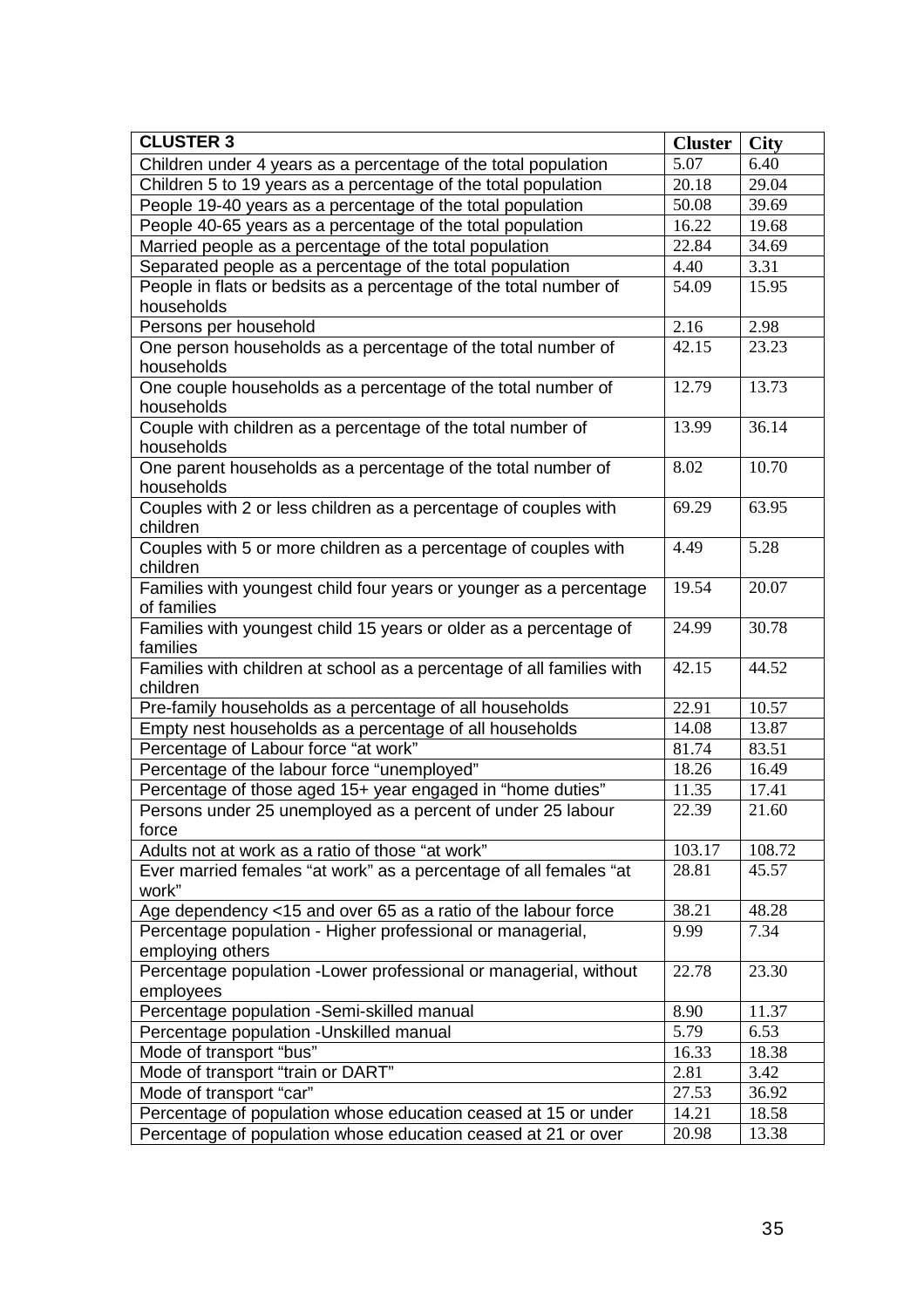| <b>CLUSTER 3</b>                                                    | <b>Cluster</b> | <b>City</b> |
|---------------------------------------------------------------------|----------------|-------------|
| Percentage of population whose highest level of education – lower   | 12.00          | 17.66       |
| secondary                                                           |                |             |
| Percentage of population whose highest level of education - leaving | 19.18          | 22.53       |
| cert                                                                |                |             |
| Percentage of population whose highest level of education - third   | 12.36          | 10.04       |
| level sub degree                                                    |                |             |
| Percentage of population whose highest level of education - degree  | 23.21          | 14.72       |
| level                                                               |                |             |
| Percentage of housing rented from LA 1991                           | 20.27          | 15.83       |
| Percentage of housing stock as rented accommodation 1991            | 33.02          | 10.54       |
| Percentage of housing owner occupied with loan 1991                 | 21.19          | 41.64       |
| Percentage of housing owner occupied 1991                           | 24.40          | 25.39       |
| Percentage of housing built post 1981 (1991).                       | 12.23          | 15.42       |
| Percentage of population - no formal education, or primary level    | 20.06          | 24.59       |
| only                                                                |                |             |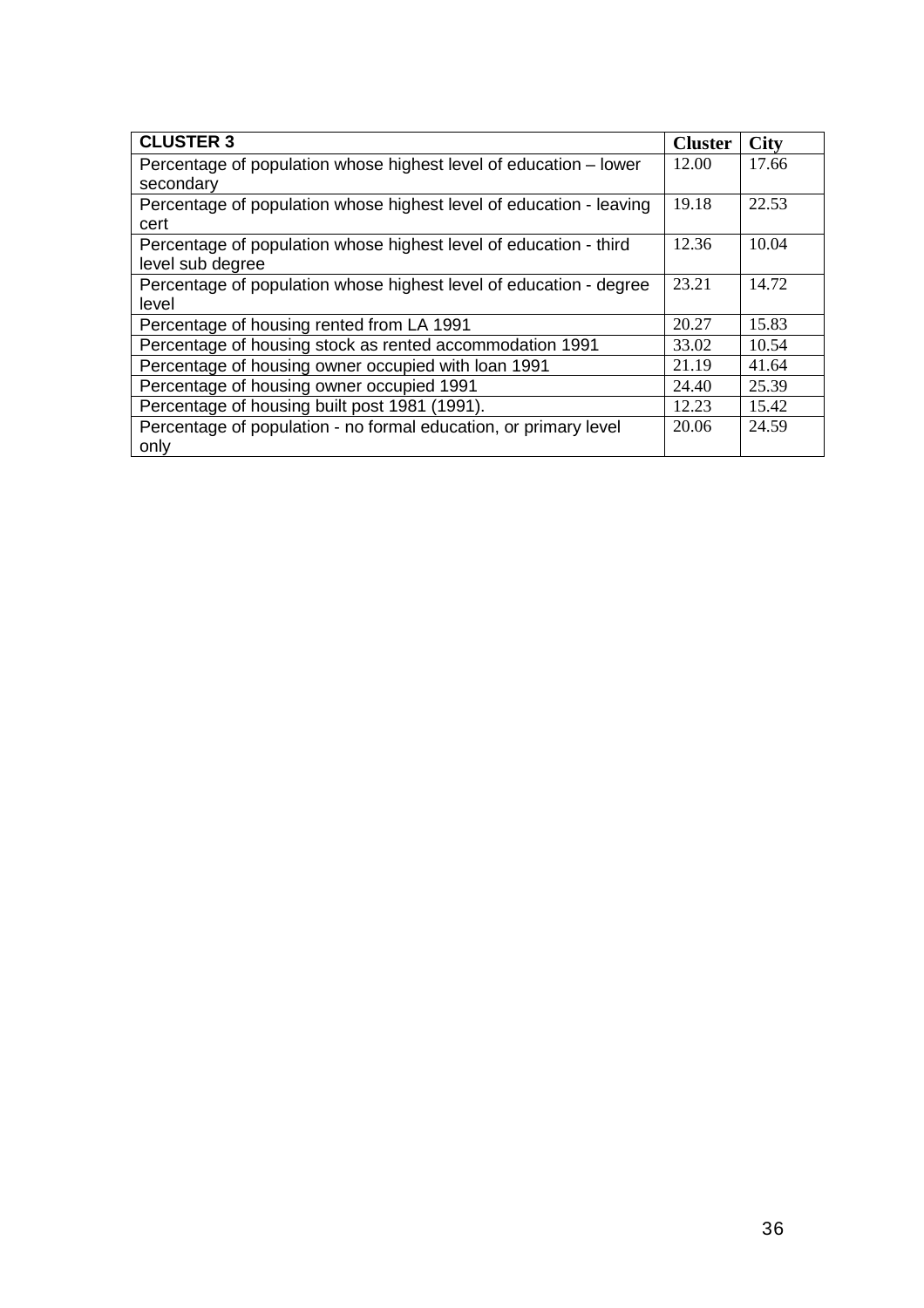| <b>CLUSTER 4</b>                                                           | <b>Cluster</b> | <b>City</b> |
|----------------------------------------------------------------------------|----------------|-------------|
| Children under 4 years as a percentage of the total population             | 5.42           | 6.40        |
| Children 5 to 19 years as a percentage of the total population             | 26.19          | 29.04       |
| People 19-40 years as a percentage of the total population                 | 35.93          | 39.69       |
| People 40-65 years as a percentage of the total population                 | 23.25          | 19.68       |
| Married people as a percentage of the total population                     | 40.26          | 34.69       |
| Separated people as a percentage of the total population                   | 2.54           | 3.31        |
| People in flats or bedsits as a percentage of the total number of          | 7.47           | 15.95       |
| households                                                                 |                |             |
| Persons per household                                                      | 2.97           | 2.98        |
| One person households as a percentage of the total number of<br>households | 21.55          | 23.23       |
| One couple households as a percentage of the total number of               | 16.09          | 13.73       |
| households                                                                 |                |             |
| Couple with children as a percentage of the total number of                | 38.19          | 36.14       |
| households                                                                 |                |             |
| One parent households as a percentage of the total number of               | 8.43           | 10.70       |
| households                                                                 |                |             |
| Couples with 2 or less children as a percentage of couples with            | 65.72          | 63.95       |
| children                                                                   |                |             |
| Couples with 5 or more children as a percentage of couples with            | 3.45           | 5.28        |
| children                                                                   |                |             |
| Families with youngest child four years or younger as a percentage         | 16.47          | 20.07       |
| of families                                                                |                |             |
| Families with youngest child 15 years or older as a percentage of          | 35.09          | 30.78       |
| families                                                                   |                |             |
| Families with children at school as a percentage of all families with      | 41.75          | 44.52       |
| children                                                                   |                |             |
| Pre-family households as a percentage of all households                    | 7.76           | 10.57       |
| Empty nest households as a percentage of all households                    | 18.05          | 13.87       |
| Percentage of Labour force "at work"                                       | 91.70          | 83.51       |
| Percentage of the labour force "unemployed"                                | 8.30           | 16.49       |
| Percentage of those aged 15+ year engaged in "home duties"                 | 18.28          | 17.41       |
| Persons under 25 unemployed as a percent of under 25 labour                | 14.04          | 21.60       |
| force                                                                      |                |             |
| Adults not at work as a ratio of those "at work"                           | 99.13          | 108.72      |
| Ever married females "at work" as a percentage of all females "at<br>work" | 50.18          | 45.57       |
| Age dependency <15 and over 65 as a ratio of the labour force              | 48.85          | 48.28       |
| Percentage population - Higher professional or managerial,                 | 12.77          | 7.34        |
| proprietors employing others                                               |                |             |
| Percentage population - Lower professional or managerial,                  | 34.80          | 23.30       |
| proprietors without employees                                              |                |             |
| Percentage population -Semi-skilled manual                                 | 6.59           | 11.37       |
| Percentage population - Unskilled manual                                   | 2.76           | 6.53        |
| Mode of transport "bus"                                                    | 14.02          | 18.38       |
| Mode of transport "train or DART"                                          | 6.00           | 3.42        |
| Mode of transport "car"                                                    | 50.20          | 36.92       |
| Percentage of population whose education ceased at 15 or under             | 9.71           | 18.58       |
| Percentage of population whose education ceased at 21 or over              | 20.17          | 13.38       |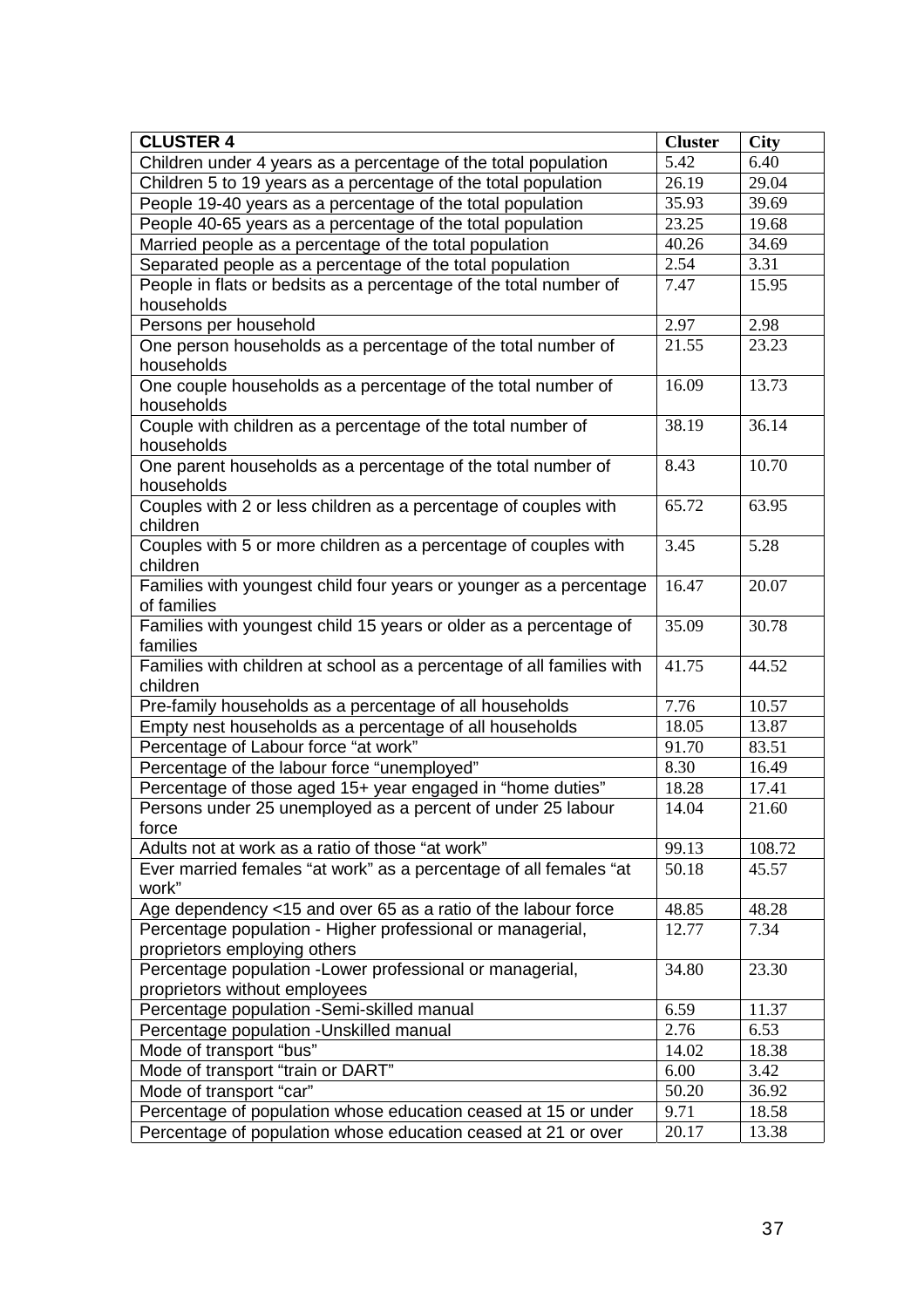| <b>CLUSTER 4</b>                                                  | <b>Cluster</b> | <b>City</b> |
|-------------------------------------------------------------------|----------------|-------------|
| Percentage of population whose highest level of education – lower | 13.52          | 17.66       |
| secondary level                                                   |                |             |
| Percentage of population whose highest level of education -       | 27.67          | 22.53       |
| leaving cert                                                      |                |             |
| Percentage of population whose highest level of education - third | 13.06          | 10.04       |
| level sub degree                                                  |                |             |
| Percentage of population whose highest level of education -       | 22.70          | 14.72       |
| degree level                                                      |                |             |
| Percentage of housing rented from LA 1991                         | 3.18           | 15.83       |
| Percentage of housing stock as rented accommodation 1991          | 7.83           | 10.54       |
| Percentage of housing owner occupied with loan 1991               | 49.19          | 41.64       |
| Percentage of housing owner occupied 1991                         | 36.90          | 25.39       |
| Percentage of housing built post 1981 (1991).                     | 12.20          | 15.42       |
| Percentage of population - no formal education, or primary level  | 14.07          | 24.59       |
| only.                                                             |                |             |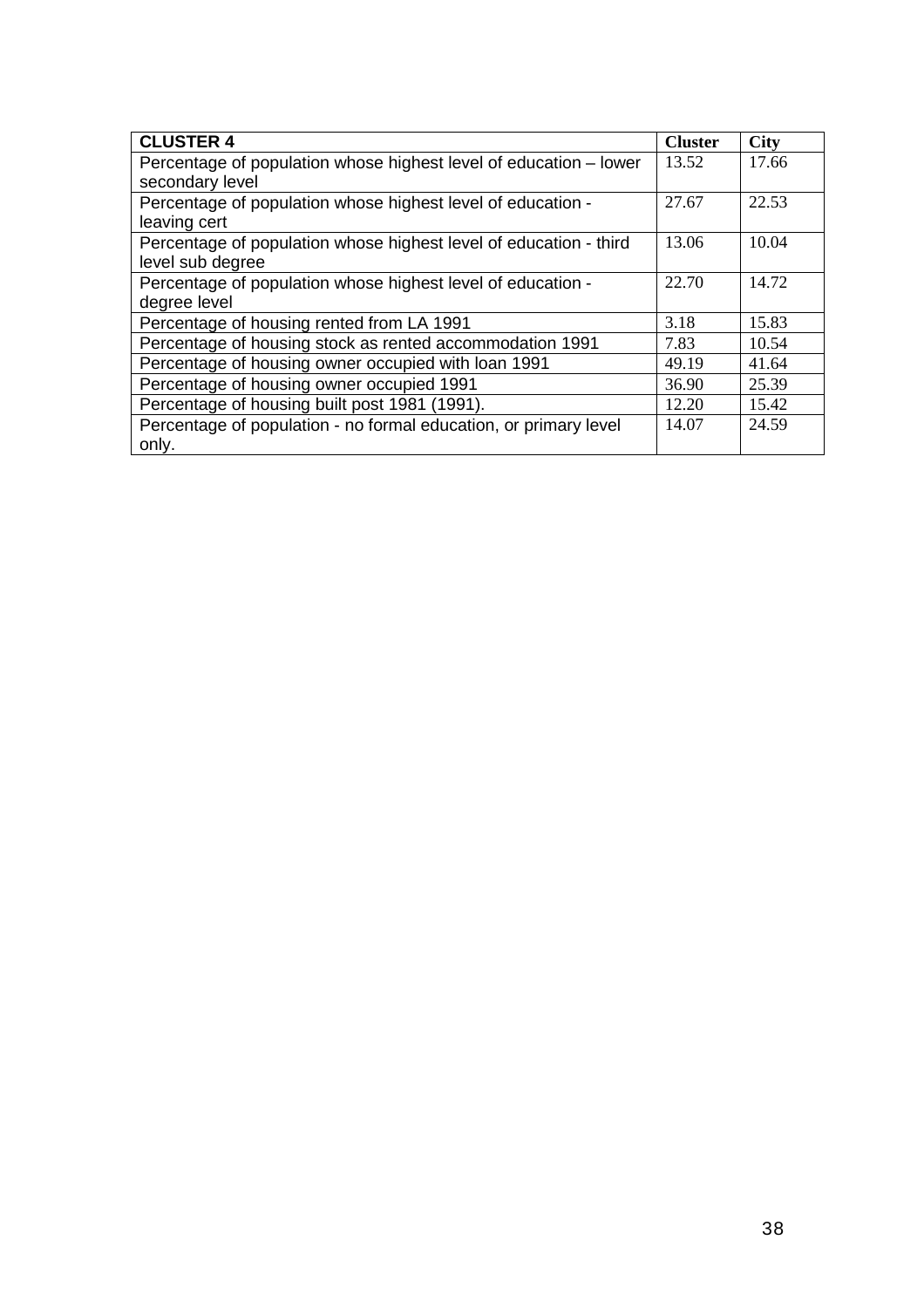| <b>CLUSTER 5</b>                                                                           | <b>Cluster</b>     | <b>City</b> |
|--------------------------------------------------------------------------------------------|--------------------|-------------|
| Children under 4 years as a percentage of the total population                             | $10.\overline{69}$ | 6.40        |
| Children 5 to 19 years as a percentage of the total population                             | 46.96              | 29.04       |
| People 19-40 years as a percentage of the total population                                 | 36.73              | 39.69       |
| People 40-65 years as a percentage of the total population                                 | 12.75              | 19.68       |
| Married people as a percentage of the total population                                     | 27.23              | 34.69       |
| Separated people as a percentage of the total population                                   | 4.90               | 3.31        |
| People in flats or bedsits as a percentage of the total number of                          | 12.75              | 15.95       |
| households                                                                                 |                    |             |
| Persons per household                                                                      | 3.80               | 2.98        |
| one person households as a percentage of the total number of<br>households                 | 11.92              | 23.23       |
| one couple households as a percentage of the total number of<br>households                 | 7.13               | 13.73       |
| couple with children as a percentage of the total number of<br>households                  | 45.48              | 36.14       |
| one parent households as a percentage of the total number of<br>households                 | 23.48              | 10.70       |
| Couples with 2 or less children as a percentage of couples with<br>children                | 48.66              | 63.95       |
| Couples with 5 or more children as a percentage of couples with<br>children                | 12.69              | 5.28        |
| Families with youngest child four years or younger as a percentage<br>of families          | 33.12              | 20.07       |
| Families with youngest child 15 years or older as a percentage of<br>families              | 19.56              | 44.52       |
| Families with children at school as a percentage of all families with<br>children          | 61.14              | 44.52       |
| Pre-family households as a percentage of all households                                    | 4.68               | 10.57       |
| Empty nest households as a percentage of all households                                    | 5.21               | 13.87       |
| Percentage of Labour force "at work"                                                       | 62.25              | 83.51       |
| Percentage of the labour force "unemployed"                                                | 37.75              | 16.49       |
| Percentage of those aged 15+ year engaged in "home duties"                                 | 22.82              | 17.41       |
| Persons under 25 unemployed as a percent of under 25 labour<br>force                       | 43.69              | 21.60       |
| Adults not at work as a ratio of those "at work"                                           | 175.33             | 108.72      |
| Ever married females "at work" as a percentage of all females "at<br>work"                 | 48.25              | 45.57       |
| Age dependency <15 and over 65 as a ratio of the labour force                              | 65.95              | 48.28       |
| Percentage population - Higher professional or managerial,<br>proprietors employing others | 1.28               | 7.34        |
| Percentage population - Lower professional or managerial,<br>proprietors without employees | 8.09               | 23.30       |
| Percentage population -Semi-skilled manual                                                 | 17.62              | 11.37       |
| Percentage population - Unskilled manual                                                   | 13.76              | 6.53        |
| Mode of transport "bus"                                                                    | 25.49              | 18.38       |
| Mode of transport "train or DART"                                                          | .67                | 3.42        |
| Mode of transport "car"                                                                    | 17.06              | 36.92       |
| Percentage of population whose education ceased at 15 or under                             | 29.20              | 18.58       |
| Percentage of population whose education ceased at 21 or over                              | 3.01               | 13.38       |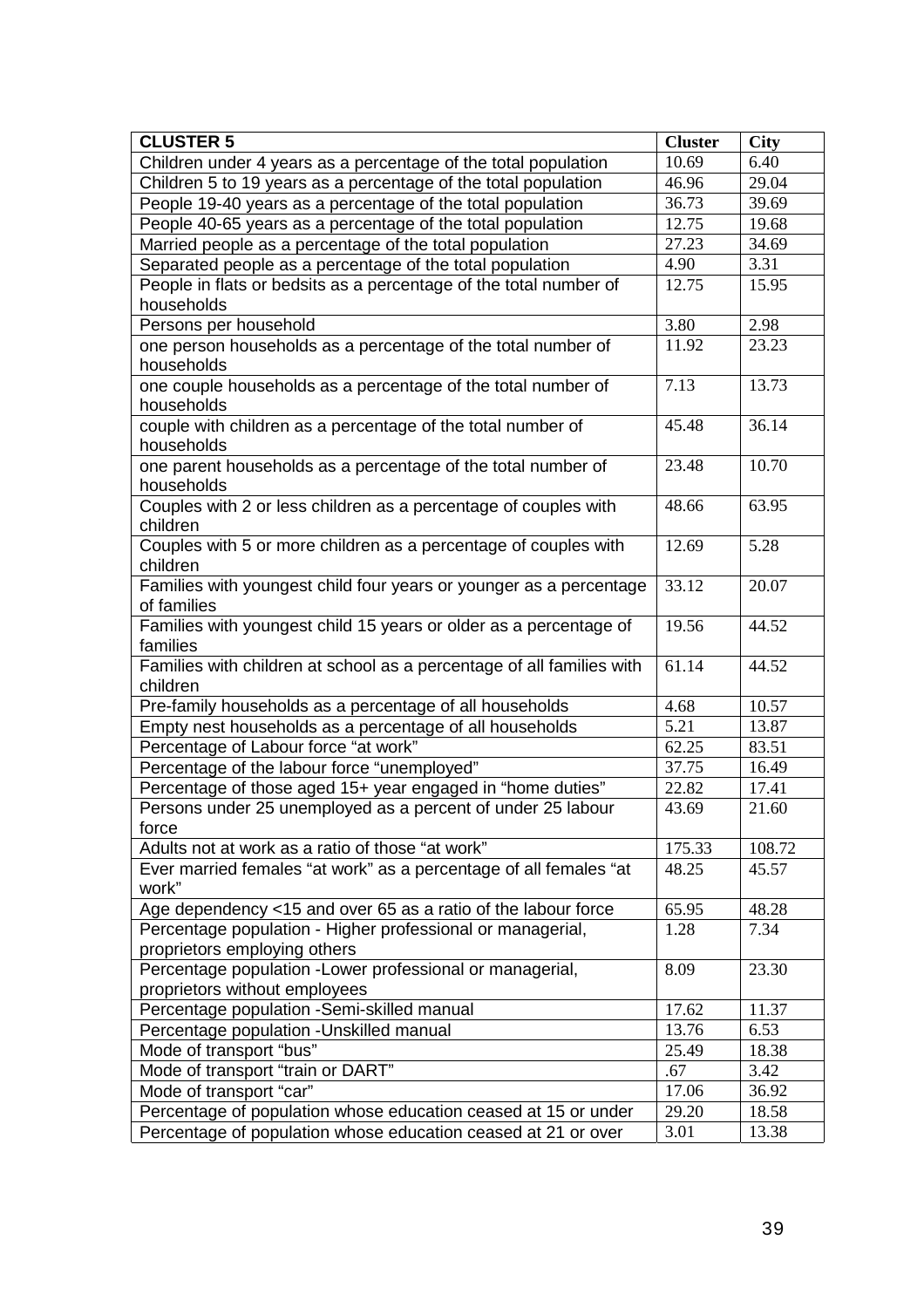| <b>CLUSTER 5</b>                                                  | <b>Cluster</b> | <b>City</b> |
|-------------------------------------------------------------------|----------------|-------------|
| Percentage of population whose highest level of education - lower | 29.41          | 17.66       |
| secondary                                                         |                |             |
| Percentage of population whose highest level of education -       | 14.21          | 22.53       |
| leaving cert                                                      |                |             |
| Percentage of population whose highest level of education - third | 3.80           | 10.04       |
| level sub degree                                                  |                |             |
| Percentage of population whose highest level of education -       | 2.84           | 14.72       |
| degree level                                                      |                |             |
| Percentage of housing rented from LA 1991                         | 66.87          | 15.83       |
| Percentage of housing stock as rented accommodation 1991          | 1.95           | 10.54       |
| Percentage of housing owner occupied with loan 1991               | 18.34          | 41.64       |
| Percentage of housing owner occupied 1991                         | 6.41           | 25.39       |
| Percentage of housing built post 1981 (1991).                     | 38.61          | 15.42       |
| Percentage of population - no formal education, or primary level  | 37.81          | 24.59       |
| only.                                                             |                |             |